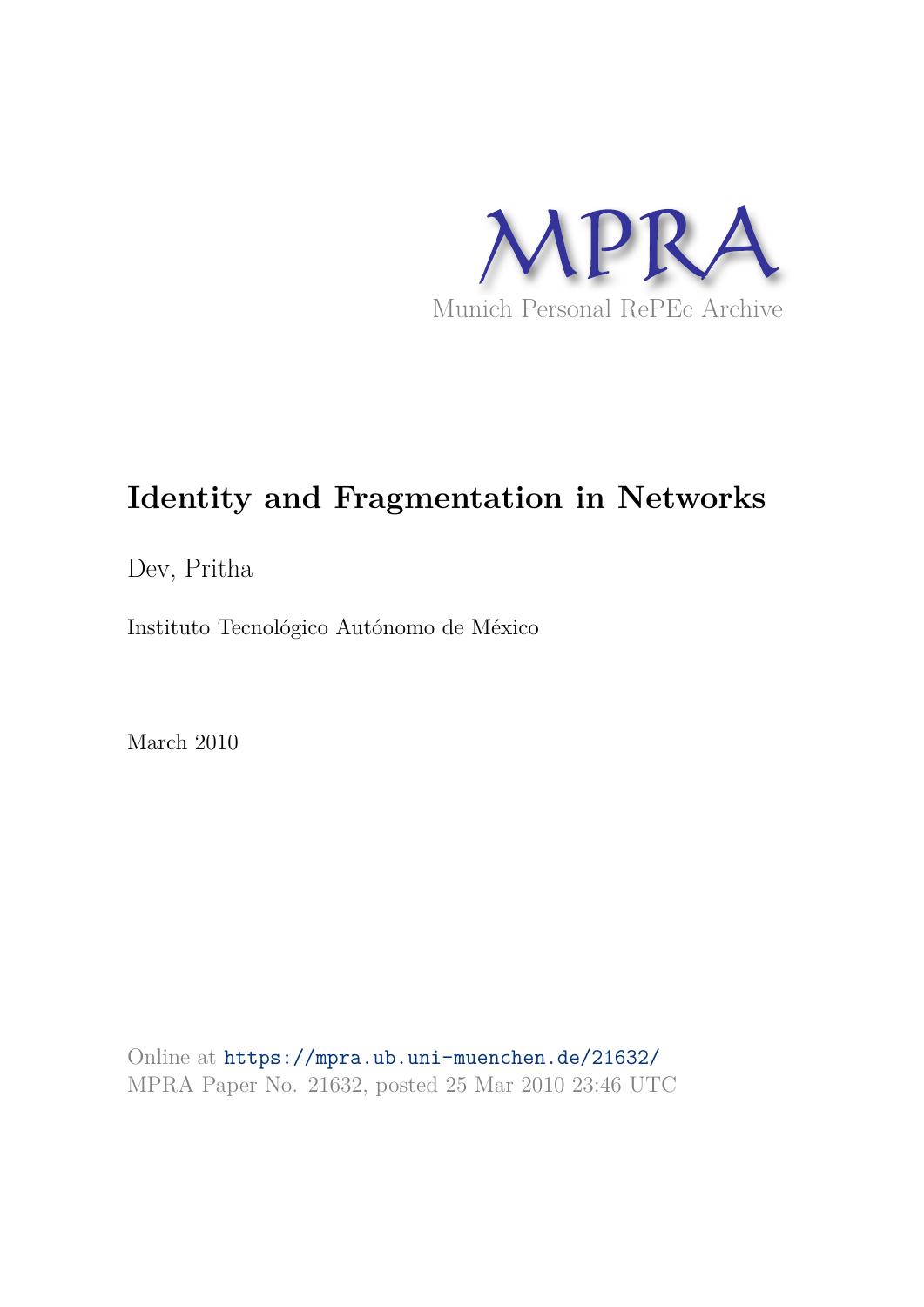## Identity and Fragmentation in Networks<sup>∗</sup>

Pritha Dev ITAM Working Paper

#### Abstract

This paper looks at the role of identity in the fragmentation of networks by incorporating the choice of commitment to identity characteristics, into a noncooperative network formation game. The Nash network will feature divisions based on identity, moreover, it will have layers of such divisions. Using the refinement of strictness, I get stars of highly committed players linked together by less committed players. Next, I propose an empirical methodology to deduce which dimensions of identity cause the fragmentation of a given network. I propose a practical algorithm for the estimation and apply this to data from villages in Ghana.<sup>1</sup>

Keywords: Identity, Network formation, Community Structure

JEL Codes: D85, C45, Z13

<sup>∗</sup> I am thankful to Alberto Bisin, Prabal De, Kaushal Kishore, Nicola Persico, Debraj Ray, Guido Ruta, Julia Schwenkenberg and Joerg Stoye for helpful comments and suggestions. I would also like to thank seminar participants at NYU, ITAM and Banco de Mexico.

<sup>&</sup>lt;sup>1</sup>I would like to thank Chris Udry and Markus Goldstein for providing free access to data collected by them from four villages in Eastern Region of Ghana.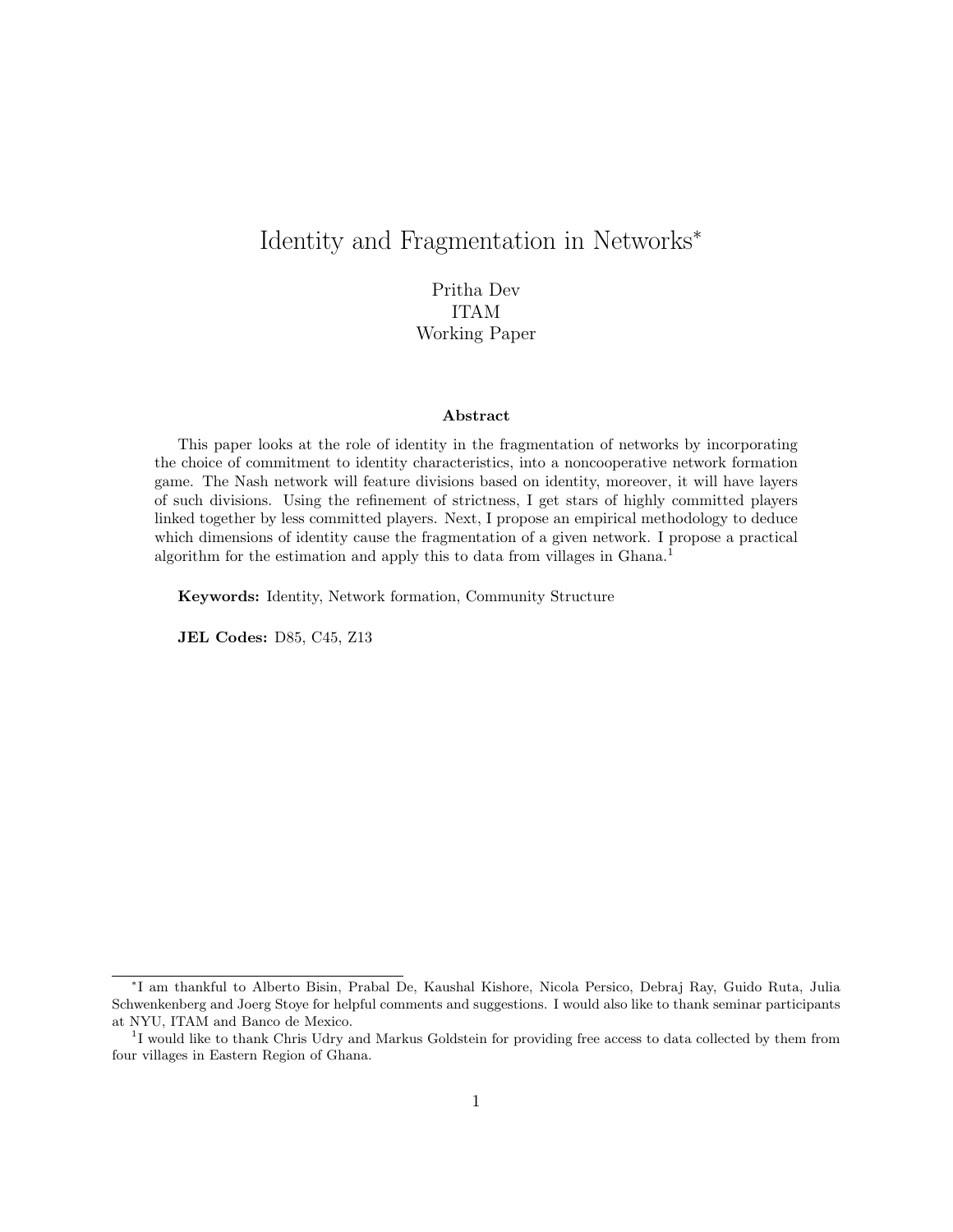### 1 Introduction

This paper addresses the question of how identity leads to the fragmentation of networks; as well as which dimensions of identity are important in such fragmentation. Identity in this paper is defined as the set of characteristics/attributes attached to each person.<sup>2</sup> It is a well documented fact that different aspects of identity have been important in dividing society at different points of time. For instance, in India, religion is an important line of division, race is an important line of division in the US, religious identity supersedes national identity in many populations, etc. These divisions have important economic, social, and, political consequences; and it is important to know how these divisions come up as well as to know exactly which division currently prevails. To that effect, this paper suggests a theoretical mechanism via which divisions along identity dimensions arise endogenously in networks. The next logical question is, which dimensions could be leading to fragmentation in actual networks. As an answer, I give an empirical strategy to estimate which dimensions of identity are important in fragmenting a network as well as which groups along these dimensions does each person ascribe to.

This paper makes a theoretical contribution to the literature on network formation by incorporating identity into a network formation model, and in allowing players to choose which aspects of their identity will be important in the network thus formed. In this theoretical model, players have identity along multiple dimensions but they can choose how much they wish to commit to different aspects of their identities. More concretely, I define identity as being defined along different dimensions, where each dimension is composed of a fixed set of discrete characteristics. Each individual's identity vector consists of one characteristic from each one of these dimensions. Commitment to a characteristic is a measured by the variable,  $\theta \in [0,1]$ , where a higher  $\theta$  indicates higher commitment to the characteristic. For instance, a person with a West Indian and black identity, might choose to identify more with the West Indian identity while not caring much for his black identity and that would be an instance where he chooses a high commitment ( $\theta$  for region close to one) for region of origin and a low commitment for race ( $\theta$  for race close to zero).<sup>3</sup>

To see exactly how identity and commitment have an impact on fragmentation, I think of the links and groups in society as an outcome of a network formation game. Making a connection is costly and requires some investment in terms of time and effort, but the greater is the network of your connections (people connected to you directly or indirectly), the greater are the benefits.

<sup>2</sup>For a detailed discussion on the uses of the word 'identity' look at Brubaker and Cooper (2000)

<sup>3</sup> example taken from Waters (1999).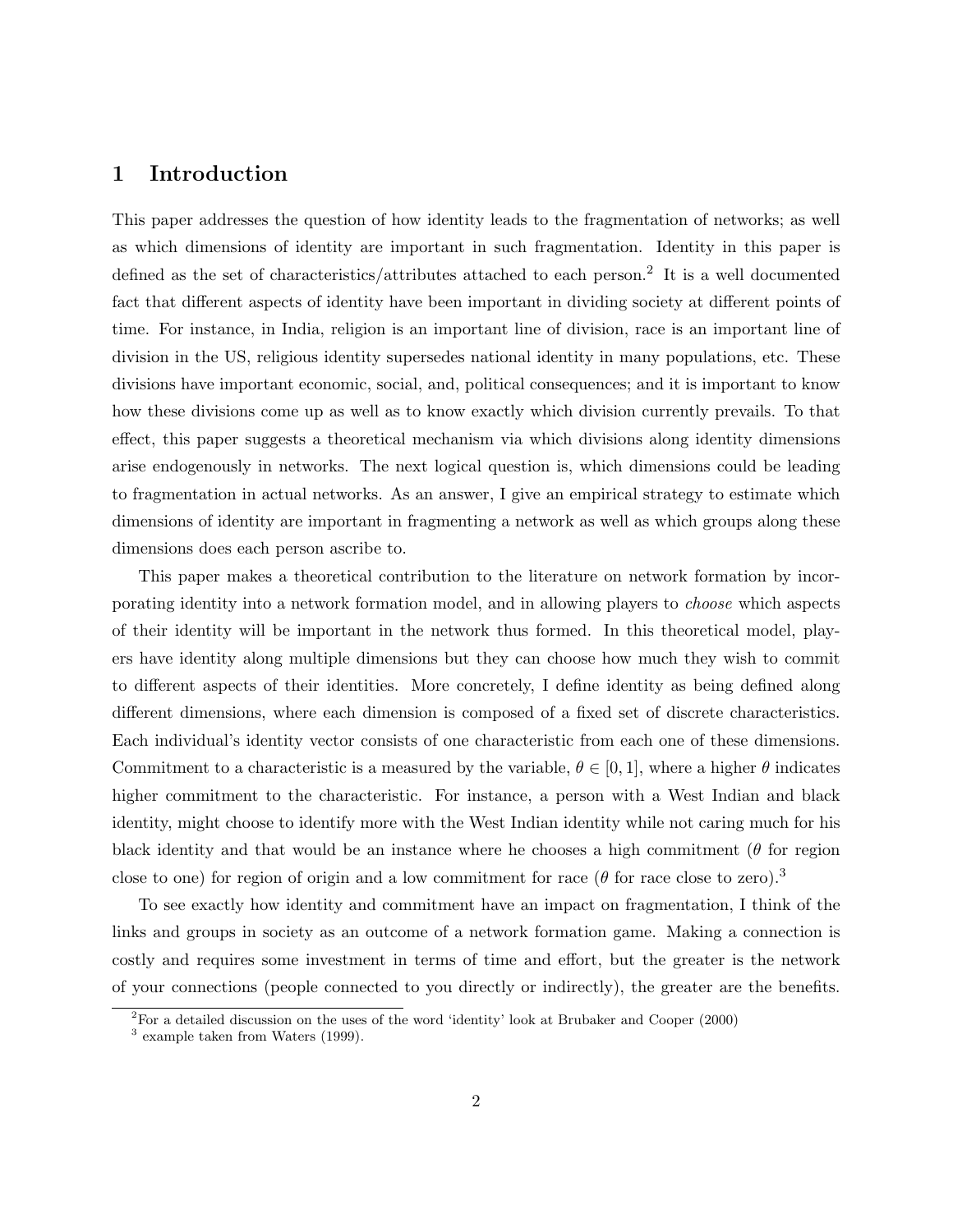For instance, the costs of making a professional contact would be the time spent socializing with them, sending them holiday greetings to stay in touch. The benefits from knowing a person could be informational, social, or psychological; and these benefits are increasing in the number of people you know directly or through other people. The benefit of being connected to more people can be seen, for instance, in job search models; where, the greater is your network the more likely it is that you hear of job openings. The introduction of identity makes an individuals decision two-fold: - how much to commit to his characteristics,

#### - which links to form.

Identity enters the network formation game by changing the cost of making connections. The profit from a link would now depend on the identities and commitments of the two people, where the closer the identity and higher the commitments, the more profitable is the link formation and vice versa. I first consider the simpler case where there is only one dimension of identity. In this case the Nash network will be either empty with no links being formed and commitment choices indeterminate; or, sort players by their identity and all players choose high commitment levels; or finally, all players are connected and have lower commitment levels. To get a better sense of what the exact structure of these networks might be, I use the commonly used refinement of strictness, where I restrict attention to those Nash equilibria where each player strictly prefers his link strategy to any other link strategy. Using this refinement, the structure of the connected network consists of each identity type having a core star (the players who are a part of the star involve one central player having direct links to all other players) of highly committed individuals, and these stars are linked together by less committed players. As players are allowed to have identities along many dimensions, the Nash network has the interesting feature that it incorporates layers of divisions. It first divides the population based on some set of dimensions. Within the elements of the partition generated, there might be further subdivisions based on added identity dimensions and this chain of subdivisions might continue. This is very similar to real world situations where for instance, we might observe division along religion and within each religion there is further subdivision based on sects. Using the refinement of strictness, the important structure that emerges again has stars of highly committed players being linked together by the less committed players.

I will now outline the empirical methodology proposed in this paper. The theoretical model explains the existence of multiple equilibria that we observe in the real world. But to identify which of the possible equilibria a given group of players is coordinating at, we need empirical methods. The theoretical model uses some stark assumptions like no decay, each link has the same value and it does not allow for any error in the formation of links. Under these assumptions, the model led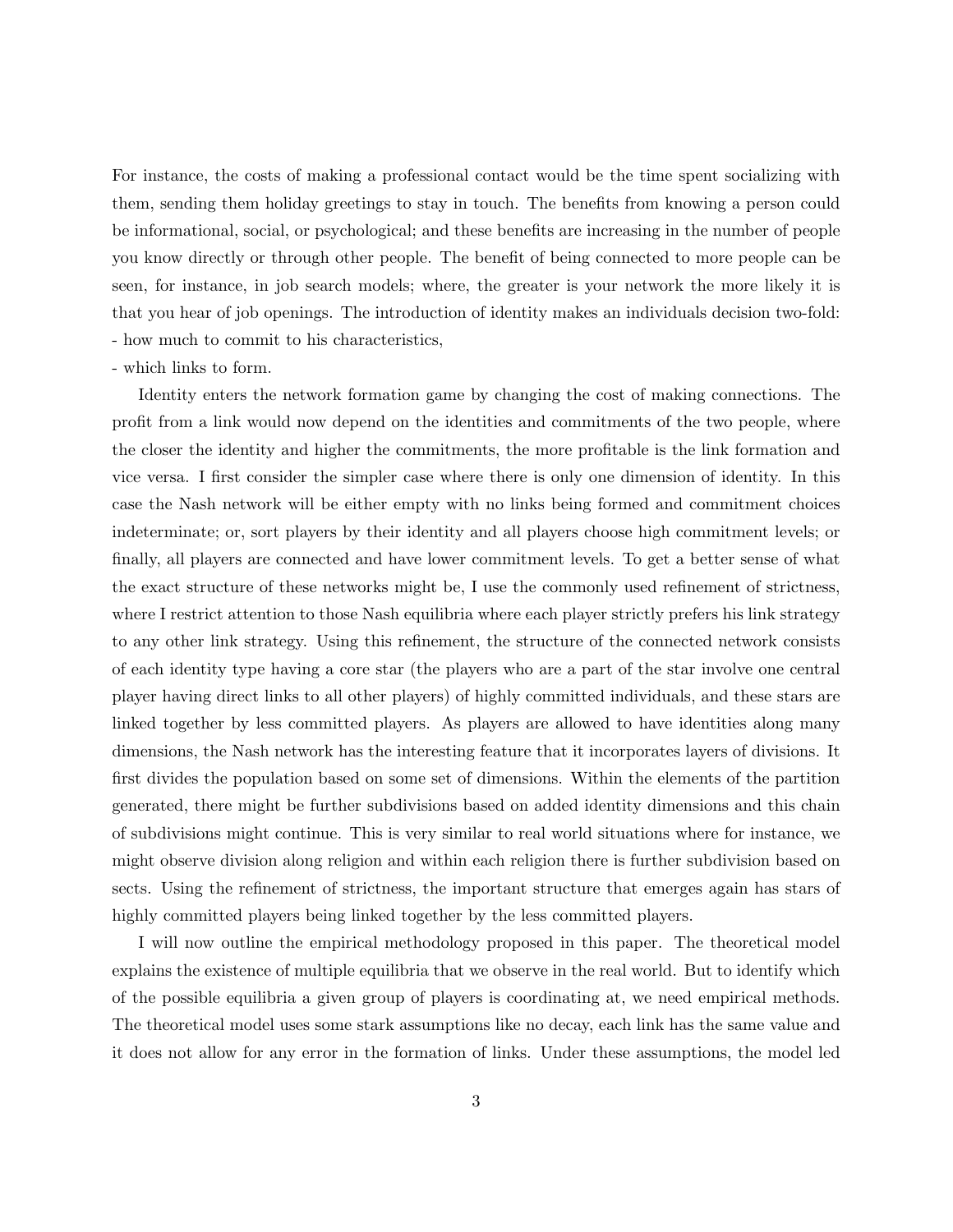to partitioning of the network into completely segregated components. In a more realistic setting without these assumptions, we will see not clear divisions, but several communities within the network. A community can be thought of as group of highly interconnected individuals with few links across communities. In other words, the stark theoretical result of no links across communities is replaced by the empirical fact that intensity of links within a community are higher than across communities. From the insight gained by the theoretical model in this paper, we know that the partition into communities and probabilities of interactions depend on identity. With that in mind, I allow the probabilities of interactions to depend on identities and at the same time restrict possible community structures to those based on identity. For each fixed partition and probabilities, I find the likelihood of observing the data. I then select the partition and probabilities, which maximize the likelihood of the observed data.

The estimation procedure has good large sample properties. It is consistent and so as the sample size grows, the estimated partition and probabilities converge to the true data generating process. If we search over some initial set of dimensions and add another dimension, which belongs to true set of dimensions, the likelihood will strictly increase. These results suggest a simple search algorithm, where starting with one dimension of identity at a time, we select the dimension that gives the maximum likelihood. Then with this as one of the dimensions, we add other dimensions and then pick the pair of dimensions that maximize the likelihood. We keep adding dimensions until the likelihood stops increasing. Moreover, when searching over some k given dimensions, we first begin with the finest partition and find the likelihood under that. Then we progressively make it coarser till the likelihood stops increasing.

The data I use was collected by Chris Udry and Markus Goldstein<sup>4</sup> over the course of two years and fifteen modules in four village clusters in Eastern Region of Ghana. In each village 60 couples/triples were questioned. Each respondent was questioned about his links to seven randomly selected (without replacement) matches from the entire sample and three focal village residents. In general, I found that religion and clan were important determinants of the communities. More importantly, we do see evidence of multiple equilibria in this data with the four villages dividing along different dimensions of identity.

#### Related Literature

The study of social identity has been long incorporated into the social sciences through the pioneering works of Mead (1934), Stryker (1968), Tajfel and Turner (1979) and Stryker and Burke

<sup>4</sup>See Goldstein and Udry (1999) for a detailed discussion of the data. Also see Conley and Udry (2004), and, Conley and Udry (2005).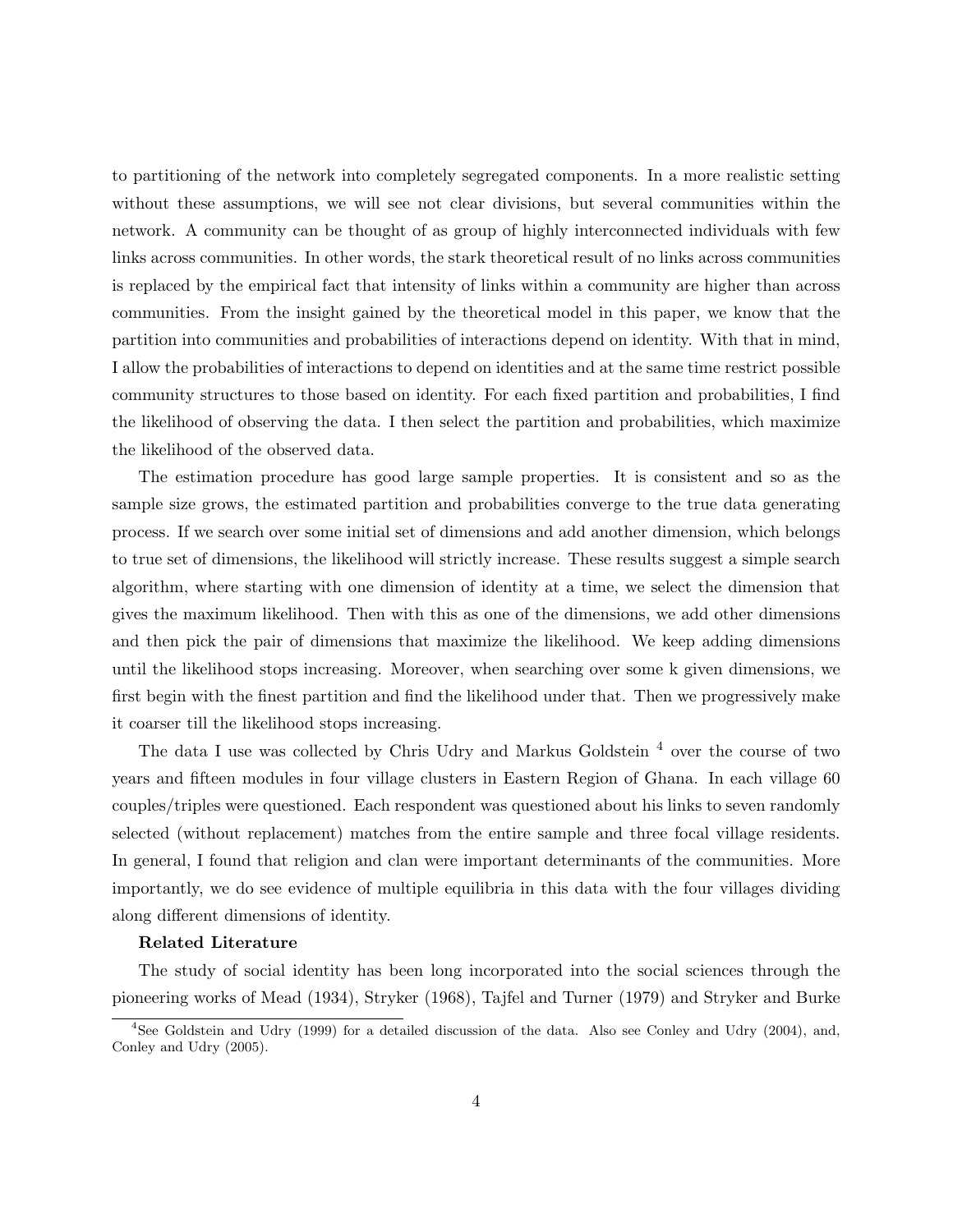(2000). In economics, there is a large body of work trying to evaluate the impact of membership to identity based groups on economic outcomes. An important theoretical contribution incorporating identity, is the Akerlof and Kranton (2000) model, which allows the self image (derived from identity) to affect the utility function, where they take as given which dimension of identity is salient. Fryer and Jackson (2002) incorporate identity into a person's decision making problem differently, by looking at how people form expectations/judgments of other people based on the other person's identity. Sergio Currarini and Pin (2008) explores the formation of friendships with people of different types and benefits of friendship being type dependent. Sen  $(2006)$  is an excellent exposition on the relationships between identity and violence. The work of Bisin and Verdier (2000), looks at the evolutions of a child's identity choice. They look at the impact of the parent's socialization choice on the identity of the child and thus, the child's identity is determined endogenously. Esteban and Ray (1994) look at the polarization of society by attribute and they use the concept of 'identification', which is how much a person relates to similar people. The paper by Dev (2009) is very related to the present paper as it links choice of identity with network formation model. However, the focus of that paper is towards the emergence of identity groups, whereas this paper focuses on a theoretical and empirical investigation of partitions given existing identity characteristics. Among work not directly incorporating identity into a decision makers problem, social interaction models (beginning with Schelling (1971)) evaluate the impact of membership to groups on socio-economic outcomes. Since this paper focuses on how networks partition with the introduction of identity, it is also linked to the vast literature on club formation. Though most of this literature is not concerned with the how the networks evolve within a club, the paper by ? bridges that gap.

The literature in economics on network formation follows two main strands - one follows Jackson and Wolinsky (1996) and the other follows Bala and Goyal (2000a) and Bala and Goyal (2000b). <sup>56</sup> This paper falls into the second strand. Bala and Goyal (2000a) propose that the network formation game is a result of a non-cooperative one-shot simultaneous move game between players. They further assume homogenous players and that the cost of a link is bourne by the initiator. Galeotti, Goyal, and Kamphorst (2005), Hojman and Szeidl (2008), Sarangi, Billand, and Bravard (2006), Galeotti (2006) and Gilles and Johnson (2000) relax the homogeneity assumption, but

<sup>5</sup> The book by Jackson (2006) as well as Dutta and Jackson (2003) provide an excellent review of the literature.

 ${}^{6}$ The recent paper by Page Jr. and Wooders (2009) unifies the two strands by suggesting a common framework with which to view all network games.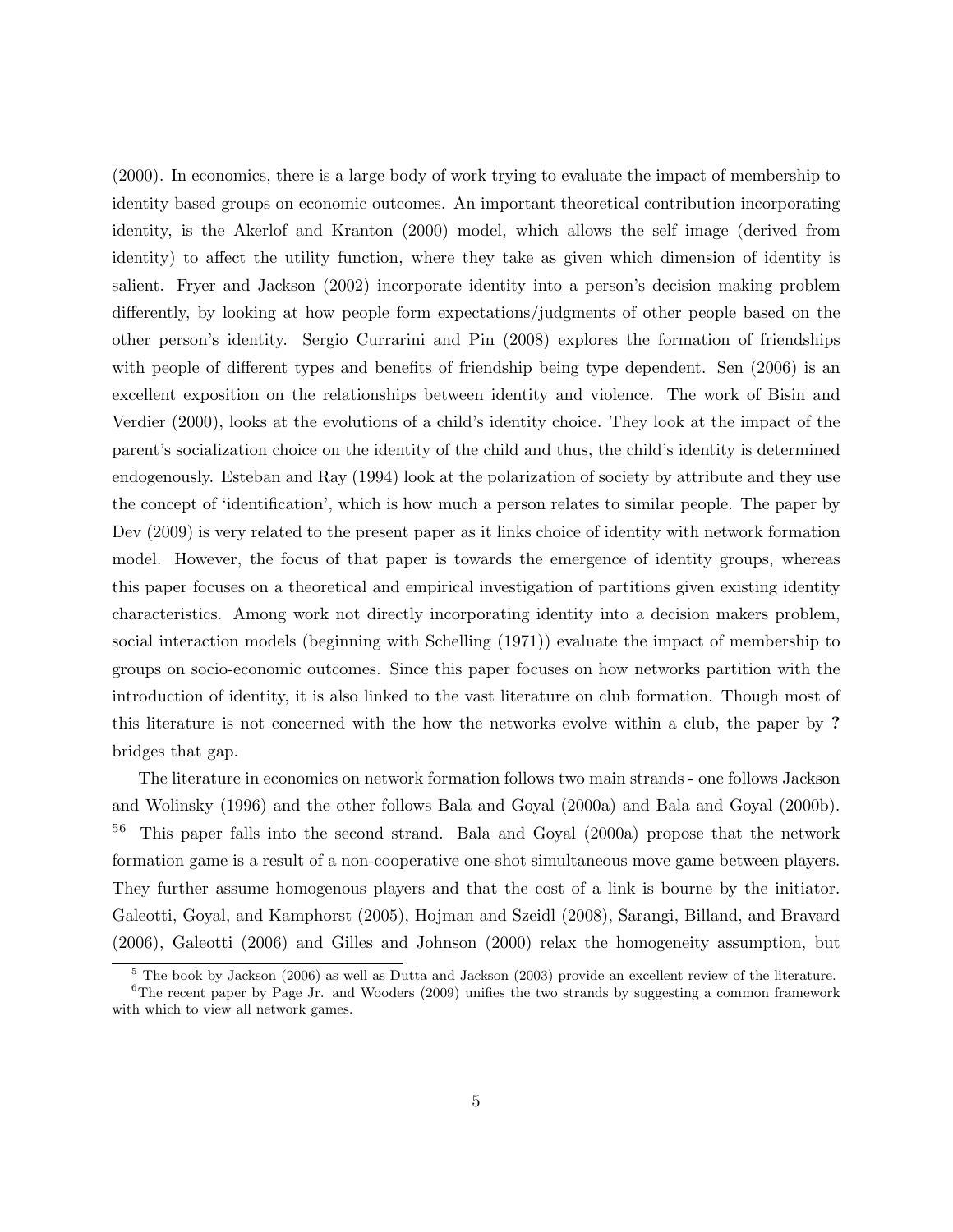unlike this paper they fix the level of heterogeneity.  $7 \times 8$ 

The work to extract the salient identity characteristics is linked in spirit (though not methodology) to the vast literature on constructing algorithms for partitioning network. (see Newman (2004) for an overview). It is also linked to work on finding clusters in sociology, statistics, computer science and physics. Seminal work on block models and positional models by Lorrain and White (1971) and White, Boorman, and Breiger (1976) established the concept of structural equivalence which says that two nodes are structurally equivalent if they have the same relationships with all other nodes. Nodes belonging to the same class/block would be structurally equivalent. More recent and closely related work is by Nowicki and Snijders (2001), who, assume that unobserved latent classes affect the probabilities of link formation. They do not account for homophily or that people with similar characteristics are more likely to form links with each other. Tallberg (2005) extended this model to represent homophily on attributes by allowing latent class membership to depend on attributes. But this does not allow for any possible heterogeneity within latent classes due to individual characteristics. In particular, this paper is most closely related to Copic, Jackson, and Kirman (2009), who propose a maximum likelihood approach to rank community structures. They assume that network generating process is some underlying community structure which partitions the nodes, probability of forming links within a community and a probability of forming links across communities. Assuming the probability of forming the link is strictly greater if the two nodes belong to the same community, they find the community structure and probabilities which maximize the likelihood of observing the network.

The rest of the paper is organised as follows. Section 2 explains the theoretical model. Subsection 2.1 look at the case where identity characteristics are along a single dimension. Subsection 2.2 look at the case where identity characteristics are along a multiple dimensions. In both these cases, we characterize the Nash and Strict Nash networks. Section 3 presents the empirical counterpart of including identity in a network. Subsection 3.1 presents the methodology being used in detail.

<sup>7</sup>Other important theoretical extensions of network formation models include Jackson and Dutta (2000), Watts (2001), Deroan (2003), Feri (2004), Kranton and Minehart (2001), Goyal and Joshi (2003), Goyal and Vega-Redondo (2005), Slikker and van den Nouweland (2001), Gilles and Johnson (2000), McBride (2006), Bramoulle and Kranton (2007), etc.

<sup>&</sup>lt;sup>8</sup>Empirical investigation into the formation of networks includes work by Conley and Udry (2004), ? and Santos and Barrett (2004). Empirical work using network ties to explain risk sharing starting with Townsend (1994) includes De Weerdt and Dercon (2006), De Weerdt (2004), Fafchamps and Gubert (2007), Fafchamps and Lund (2003) and Grimard (1997). Empirical studies using networks to explain technology adoption include Foster and Rosenzweig (1995), ?, Conley and Udry (2005) and Bandiera and Rasul (2002). Granovetter (2005) provides an excellent overview of the relationship between social structures and outcomes. works using networks to predict various economic outcomes include Fafchamps (2002), ?, Fafchamps, van der Leij, and Goyal (2006), Patacchini and Zenou (2008) and Munshi and Rosenzweig (2006).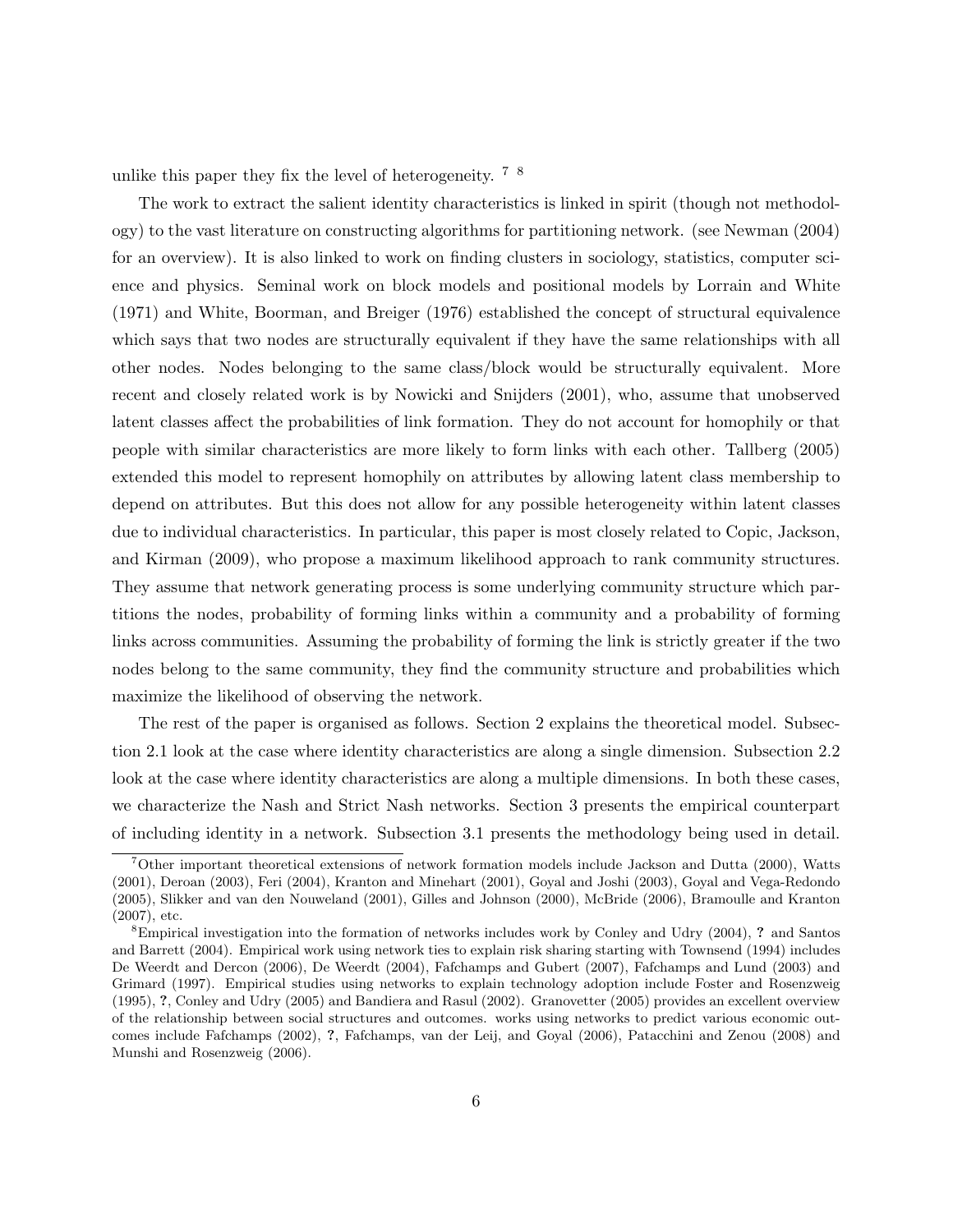Subsection 3.2 presents the data and the results. Section 4 presents the conclusion. All proofs, graphs, and, results are collected in the Appendices.

### 2 Identity and Network Formation

The players are denoted by the set  $\mathbf{N} = \{1, 2, ..., n\}$ . Identity is defined along m dimensions where the d–th dimension is denoted by  $D_d$ . A dimension D has  $\kappa_d$  characteristics  $D = \{c_1, ..., c_{\kappa_d}\}\$  and each person has exactly one of these characteristics. The set  $\textbf{DIM} = \{D_1, ..., D_m\}$  collects all the identity dimensions. Each person  $j's$  identity is an m-dimensional vector  $I_j = \{i_{j1},...,i_{jm}\}\,$  where  $i_{jd} \in D_d$  for each d. The identity profile of the population is contained in the  $n \times m$  matrix **ID**.

I define a 'block' as a group made up of completely homogenous players who have all the same characteristics, given DIM. More formally,

**Definition 1** Given identity dimension  $\textbf{DIM} = \{D_1, ..., D_m\}$ , a block  $B \subseteq N$  is a collection of individuals such that if  $l, k \in N$ , then  $I_{ld} = I_{kd}$  for all  $d \in \{1, ..., m\}$ . Block(**DIM**) is the set of all blocks given DIM.

More generally, given any set of dimensions,  $\textbf{DIM}' \subseteq \textbf{DIM}$ , let  $Block(\textbf{DIM}')$  denote the set of all blocks given **DIM'**. For **DIM'** =  $\phi$ , let  $Block(\phi) = \{N\}$ .

Consider an example with three dimensions of identity,  $\textbf{DIM} = \{D_1, D_2, D_3\} = \{\text{Color, Height,}$ Gender}. Further, within the dimension of Colour we have two characteristics of {Red, Blue}, within the dimension of Height we have two characteristics of {Tall, Short}, and finally, within the dimension of Gender we have two characteristics of {Male, Female}. So we now have,

$$
DIM = \{D_1, D_2, D_3\}
$$
  
= {Colour, Height, Gender}  
= {{Red, Blue}, {Tall, Short}, {Male, Female}}

A person  $j's$  identity vector,  $I_j$ , will consist of one characteristic each of Colour, Height and Gender. For instance,  $I_j = \{i_{j1}, i_{j2}, i_{j3}\} = \{\text{Red}, \text{Tall}, \text{Male}\}\.$  A block in this scenario will consist of players who have the same Colour, same Height and same Gender.  $Block(DIM)$  will be the set of all possible blocks, in this case twelve. Figure 7, illustrates all possible blocks under these three dimensions. Suppose  $\text{DIM}' = \{D_2, D_3\} = \{\text{Height}, \text{ Gender}\}.$  The we get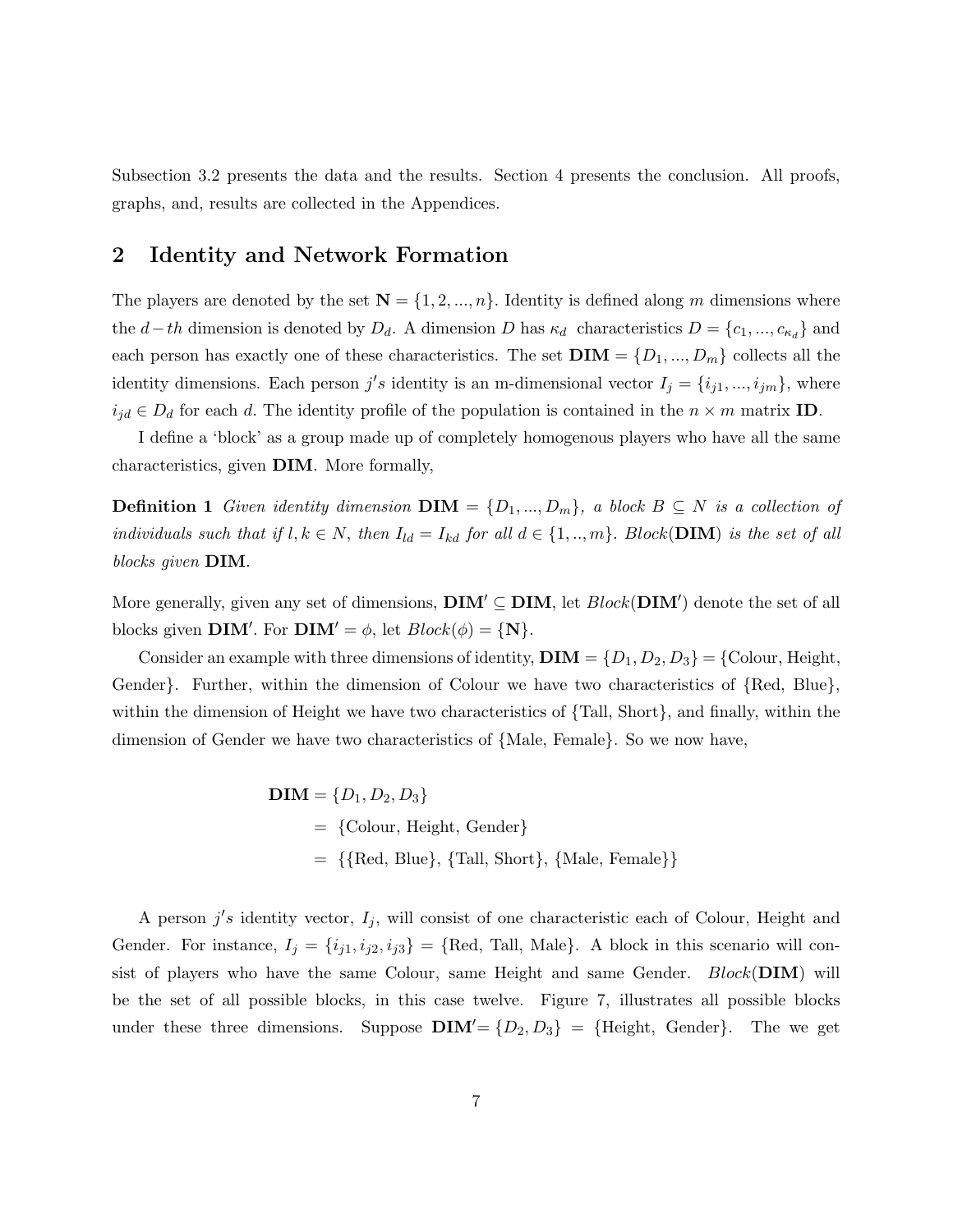$Block(DIM') = \{\{Tall, Male\}, \{Tall, Female\}, \{Short, Male\}, \{Short, Female\}\},\$  where  $\{Tall, Male\}$ for instance includes all players of all two colours who are Tall and Male.

I next define the 'similarity index' for two individuals, which is an m-dimensional vector taking the value of 1 in those dimensions in which the two individuals have the same characteristic.

**Definition 2** The **similarity index** is denoted by  $S_{lk} \in \{0,1\}^m$ , where the  $d^{th}$  element  $S_{lk}^d = 1$  if  $i_{ld} = i_{kd}$  and zero otherwise. Let  $S_l = \{S_{l1}, ..., S_{ln}\}\$ collect all the similarity indices for the payer l.

For example if  $I_l = \{Red, Tall, Male\}$  and  $I_k = \{Blue, Tall, Male\}$ , then l and k differ only in the dimension of Colour and they have the same characteristic under Height and Gender. So for l and k we get  $S_{lk} = \{0, 1, 1\}.$ 

Each person in the game has two choices:

**Commitment:** Each person j chooses his commitment along each dimension-d, which is denoted by  $\theta_{id} \in [0,1]$ . A higher commitment to any characteristic will make linking with people with the same characteristic more profitable but make links less profitable with people who don't share this characteristic. The commitment choice for an individual j is given by  $\theta_j = {\theta_{j1}, \theta_{j2}, ..., \theta_{jm}}$ . Let the  $n \times m$  matrix  $\Theta$  denote the commitment profile of the population. Given the identity profile of the population as well as the commitment choices, I define  $B_{\theta} = \{k \in B | \theta_k = \theta\}$  as the subset of a block  $B \in Block(DIM)$ , all members of which choose commitment of  $\theta$ . We use this definition to club together all individuals who are homogenous in not only their characteristics but also their commitments. In particular,  $B_1 = \{k \in B | \theta_k = 1\}$  and  $B_0 = \{k \in B | \theta_k = 0\}.$ 

**Links:** Each person also chooses his links,  $g_j \in \{0,1\}^{n-1}$  where each element  $g_{jk} \in \{0,1\}$  of  $g_j = \{g_{j1}, ..., g_{j(j-1)}, g_{j(j+1)}, ..., g_{jn}\}\$ denotes his decision to form a link  $(g_{jk} = 1)$  or not  $(g_{jk} = 0)$ with agent k. The links are undirected and  $g_{kl} = 1$  will allow k to access l's information and vice versa, even though the cost of the connection is borne by  $k$ .

These two choices together define the strategy of an individual i as  $s_i = \{\theta_i, g_i\} \in [0,1]^m \times$  $\{0,1\}^{n-1}$ . The two decisions are taken simultaneously to capture the fact that the choice of commitment determines which connections to make and at the same time what connections we make determine how strongly we want to be committed to any characteristic.

The strategy for links generates a network denoted by g, where  $g = \{g_1, ..., g_n\}$ . Define  $\overline{g} = cl(g)$ where an element of  $\overline{g}$  is  $\overline{g}_{kl} = \max\{g_{kl}, g_{lk}\}\$ for all  $l, k \in N$ . We say a path exists between agents k and l if either  $\bar{g}_{kl} = 1$  or there exist  $j_1, ..., j_m$  such that  $\bar{g}_{kj_1} = ... = \bar{g}_{lj_m} = 1$ . A path is denoted by  $k \stackrel{\overline{g}}{\longleftrightarrow} l$ . A component within a graph g is  $C(g) \subseteq N$  such that all agents within the component have a path connecting each other and there are no link going from any player in  $C(q)$  to any player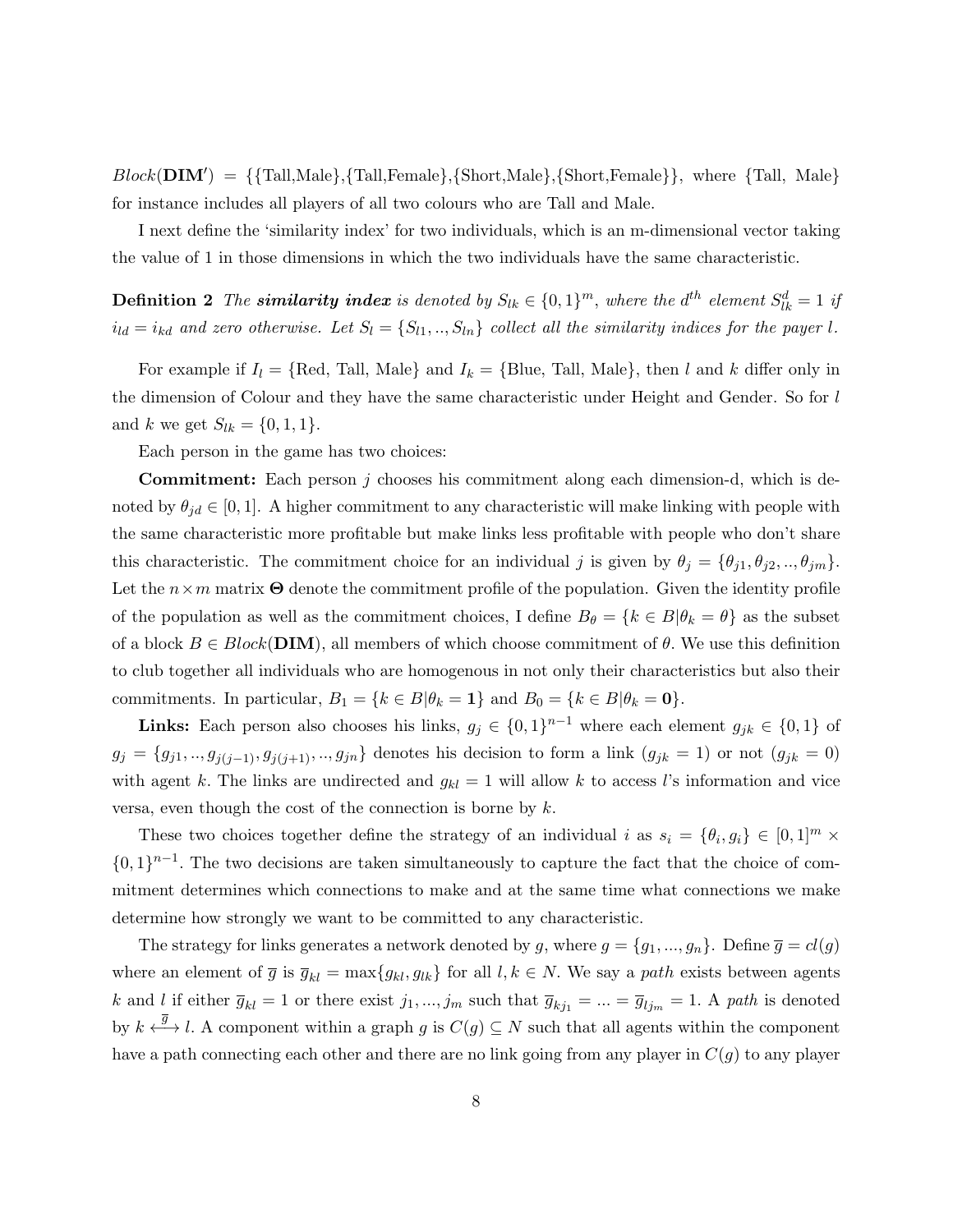not in  $C(q)$ . A component is said to be *minimal* if deleting any link will lead to it not being a component anymore and a network is called minimal if all its components are minimal. A network is said to be connected if it has only one component made up of all players. A network is said to be empty if no player makes any links.

Neighbourhood for agent  $k$  are the agents with whom  $k$  forms links and is defined by function  $N^{d}(k; g) = \{l \in N | g_{kl} = 1\}.$  The set of all agents to whom k is linked, directly or indirectly, is given by  $N(k; g) = \{l \in N | k \stackrel{\overline{g}}{\longleftrightarrow} l\}$ . The payoff function for  $k-th$  individual is given by  $\Pi_k : \Theta \times G \to R$ ,

$$
\Pi_k(\Theta, g) = \pi(N(k; g), N^d(k; g), S_k, \Theta)
$$

We use the following assumptions:

- **A1**:  $\pi()$  is strictly increasing in the size of  $N(k; g)$ .
- **A2**:  $\pi()$  is strictly decreasing in the size of  $N^d(k; g)$ . Further, for each  $l \in N^d(k; g)$ , the marginal impact is smaller for larger commitments by  $k/l$  for identity dimensions they have the same characteristic in; and, it is larger for larger commitments by  $k/l$  for identity dimensions they don't have the same characteristic in.
- A3: Adding a link which accesses players  $k$  is not connected to, where this link is profitable if it were the only link made by  $k$ , will increase  $k$ 's profits. Moreover, only such profitable links increase profitability.

The first two assumptions imply that payoffs are increasing in the number of people one is linked to but is decreasing in the number of links formed. The second assumptions also implies that the cost of forming a link depends both on the identity of the players as well as their commitments. For two players  $k$  and  $l$  the more their identities agree, the higher is the profit. Moreover, if agent k and l along dimension-d have the same characteristic or  $(I_{kd} = I_{ld})$ , then  $\pi()$  is increasing the more committed they are or higher is  $\theta_{kd}$  and  $\theta_{ld}$ ; but if  $I_{kd} \neq I_{ld}$  then  $\pi()$  is decreasing in  $\theta_{kd}$  and  $\theta_{ld}$ . The last assumption implies that given a player's  $\theta$ , if any link strategy is profitable on its own, it must be profitable added to the current link strategy of the player. Moreover, each individual link in a player's strategy must be profitable.

Nash, Strict' Nash and Efficient Structures: A strategy profile s is said to be Nash equilibrium if

$$
\Pi_k(\boldsymbol{\Theta}, g) \ge \Pi_k((\theta_k', \boldsymbol{\Theta}_{-k}), (g_k', g_{-k}))
$$

for all  $k \in N$ , where  $\mathbf{\Theta}_{-k}$  is the commitment profile of all but the  $k - th$  player,  $g_{-k}$  is the link strategy of all but the  $k-th$  player and  $s'_{k} = \{\theta'_{k}, \theta'_{k}\}\$ is any other strategy of player k.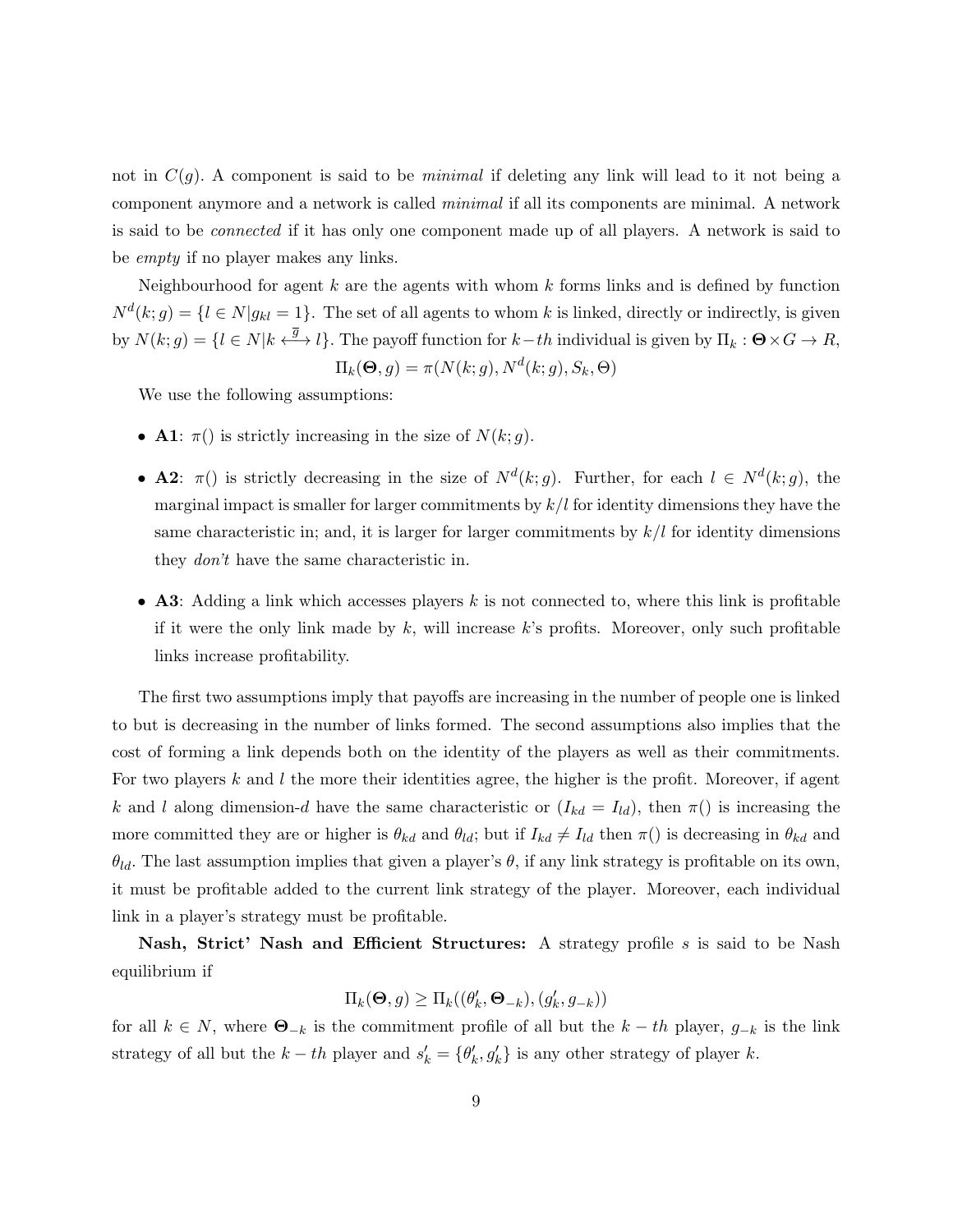A refinement often used in the literature is that of Strict Nash, where each player strictly prefers his link strategy. In this paper where we look for Strict' Nash networks,  $(g, \Theta)$  formed by strategy profile s that satisfies strictness on the link strategy but not necessarily on the commitment strategy:

$$
\Pi_k(\mathbf{\Theta}, g) > \Pi_k(\mathbf{\Theta}, (g'_k, g_{-k}))
$$
 for all  $g'_k \neq g_k$ 

In other words we are looking at strategies such that for each individual, the link strategy given Θ, is strictly better than any other link strategy. But they could have an indifferent strategy which involves a change in commitment only. I choose this form of strictness because any individual not forming links is always going to be indifferent about his commitment - and there will be always be at least one such individual in equilibrium.

An efficient outcome maximizes welfare over all possible commitment profiles and networks; where welfare is measured by  $W : \mathbf{\Theta} \times G \to R$ ,

$$
W(\mathbf{\Theta}, g) = \sum_{k \in N} \Pi_k(\mathbf{\Theta}, g)
$$

#### 2.1 One Dimensional Identity

I begin by assuming that people have just one dimension of identity. For instance only colour sorts people into groups. Within this one dimension of identity there are  $\kappa$  characteristics, for example, within color, people could be either Blue, Green or Red. With a single dimension of identity, a block collects all individuals with the same characteristic. In the previous example, there would be three blocks; a block of Blue people, a block of Green people and a block of Red people. In particular,  $B_i$  denotes the block which collects all players with the  $i - th$  characteristic and we let  $n_i$  denote the number of people in  $B_i$ . Though the identity characteristic is given exogenously in the model, each person chooses his commitment. The commitment choice of player  $k$  is given by the variable  $\theta_k \in [0,1]$ , where a  $\theta_k = 1$  denotes the strongest level of commitment to his characteristic and  $\theta_k = 0$  denotes least commitment to his own type.

The following result shows that the equilibrium Nash structure will be empty, connected or will have sorting by characteristic. Moreover, in a divided society, commitment levels will be very high, whereas in a connected society commitment levels will be lower.

**Proposition 1 Nash Networks:** Under A1, A2 and A3, Nash Networks will be one of the following:

1) **Empty**, with no connection being formed and choice of commitment is indeterminate.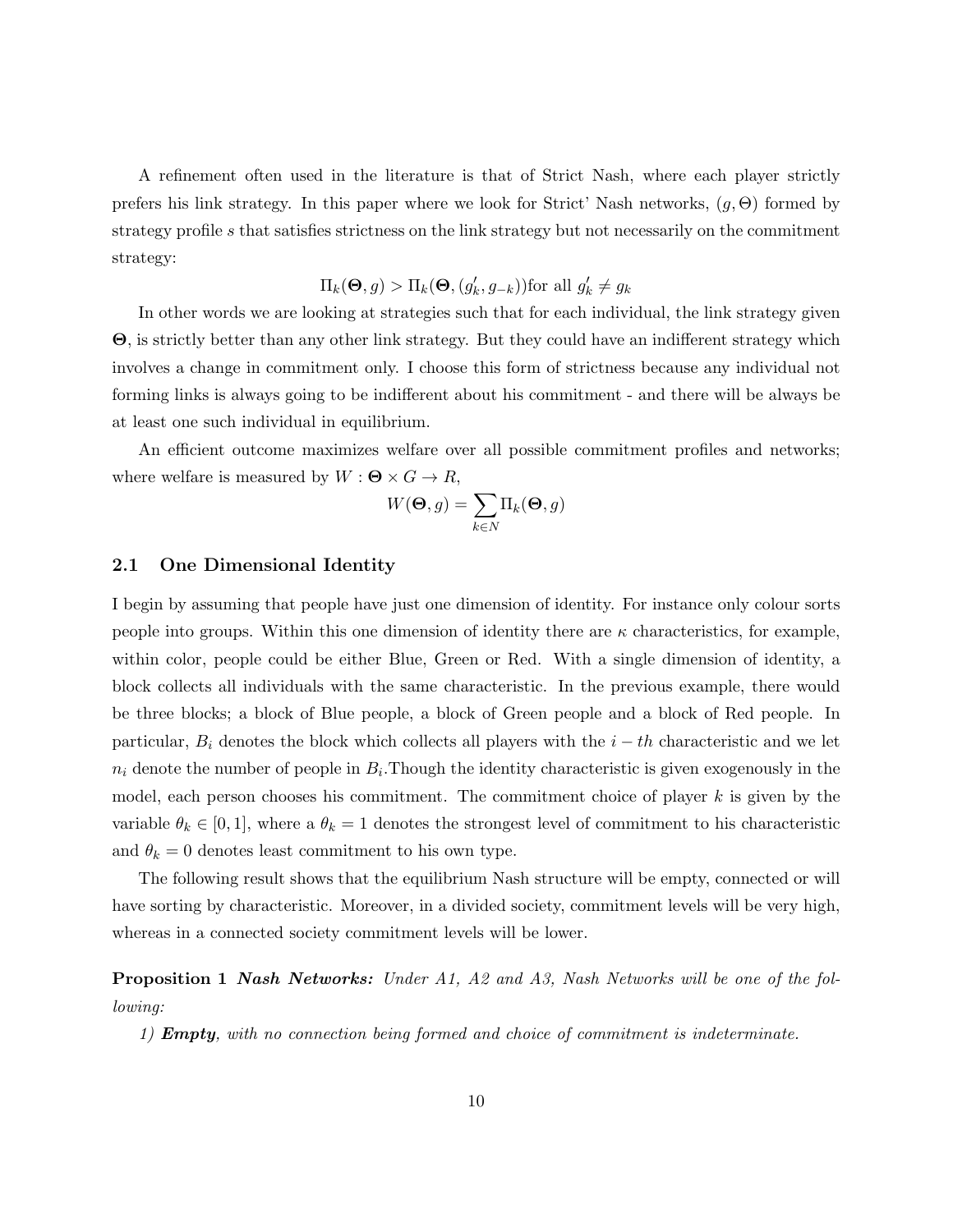2) **Separated**, where for each characteristic i; either,  $B_i$  will form a minimally connected component and commitments are 1, or, everyone in  $B_i$  is a singleton.

3) **Minimally Connected**, with at least one player choosing commitment less than 1.

The propositions follows directly once we establish that all players with the same characteristic must either belong to the same component or be singletons and, moreover, if any two different blocks are linked, then it must be that everyone is linked. Suppose in a Nash network  $g; k, k' \in B_i$ and of them k belongs to some component  $C(g)$ . If k belongs to  $C(g)$  then either k himself makes a profitable link or some other player player profitably links to  $k$ . By choosing an commitment  $\theta_{k'} = 1, k'$  can form a link with k which is cheaper or as costly as the the link k makes/receives and he gets linked to everyone in  $C(g)$ . If  $k' \in C'(g)$ , and if either k or k' were not making any links, the one not making the link would have the incentive to add a profitable link to the other. In case both are making links, then the one making the less profitable links would prefer to switch to adding a more profitable link to the other. In other words, all players in a block will either belong to the same component or none of them makes any links. Next, if it is profitable for a player  $k \in B_i$  to form a link with  $l \in B_j$ , then the same link is also profitable for any player from some third block  $B_a$ . Suppose  $B_a$  formed a separate component. By minimality  $B_a$  must have at least one player who makes no links within  $B_a$  and this player could choose  $\theta = 0$  and form a link with k. And so a Nash network must either be connected or have no links between blocks.

The three types of Nash networks are depicted in Figures 1, 2 and 3. The three figures assume that the only dimension of identity is colour and within this dimension there are three possible characteristics: Blue, Green and Red. Figure 1 shows the empty network with no links at all. Figure 2 shows sorting by colour, where there are no links between different blocks. It shows that the Green block is internally connected and forms a component and so does the Red block; the Blue block on the other hand forms no links and everyone with the characteristic Blue is a singleton. Figure 3 shows a minimally connected network where everyone is connected to everyone else.

An important thing to note about the Nash Networks is that they allow for multiple equilibria. Given the cost structure, both a minimally connected network and a network separated by identity might be possible Nash Equilibria.

Corollary 1 If  $\pi({k}, {k}, {S_{lk}} = 0, \theta_k = 1, \theta_l) = -\infty$  and  $\pi({k}, {k}, {S_{lk}} = 0, \theta_k = \theta_l = 0) > 0$ , then this society will either be minimally connected with lower average commitments or fragmented with a high average commitment.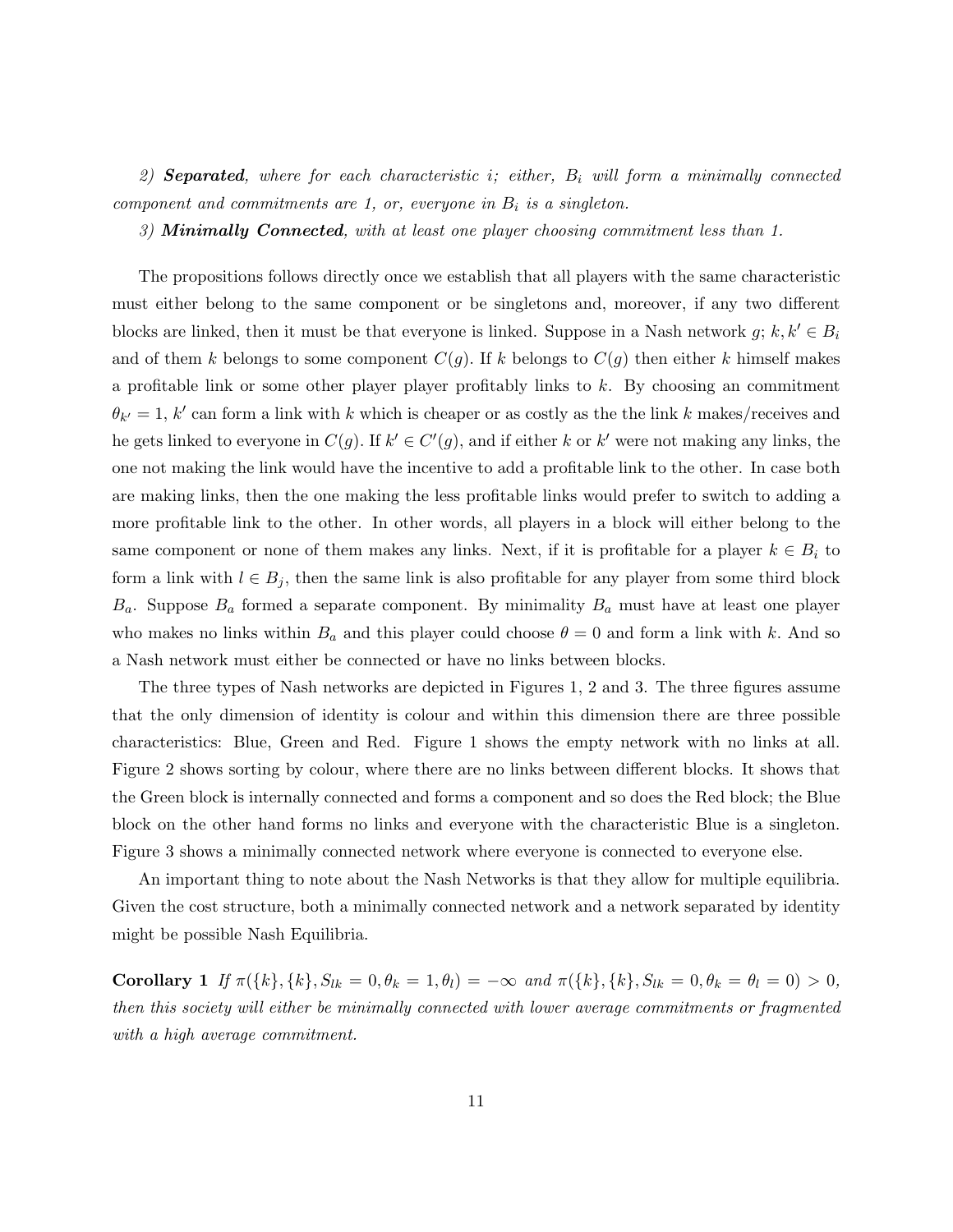We can think of this as the case where people choosing  $\theta = 1$  have militant identities and any player with a different identity can not have links with him. As long as  $\pi({k}, {k}, S_{lk} = 0, \theta_k =$  $\theta_l = 0$ ) is low enough, we get multiple equilibria - one where at least some people from all identity blocks choose lower commitment and the network is connected, or, another where everyone chooses high commitment and the network is fragmented by identity.

The Nash networks will be numerous given any cost structure. One refinement often used in this literature is strictness, which allows us to focus on the more stable Nash equilibria where each player has only one best response strategy. In the network games without identity, the important Strict Nash structures is the center-sponsored star or the empty network. A star network has one central player and all players are linked directly only to him. If the the star is center-sponsored, then the central player forms a link with each player and no other links are formed. Given heterogenous players, another important structure is the interconnected star, which in this framework would involve each characteristic block connected within itself as in a star and then the different stars (blocks) form links to each other. Interestingly, in this model with identity, structures very similar to interconnected stars will emerge as one of the important Strict' Nash structures. In previous work by Galeotti, Goyal and Kamphorst,(2003), a structure that emerged was the generalised center-sponsored star. Within the framework of this paper, the generalised center-sponsored star will consist of one central block making all the links. Within this central block there will be a central player forming all the links within the block. Anyone from the central block who makes outside links only will choose  $\theta = 0$  but those central types who form no links will be indifferent to the choice of  $\theta$ .

To simplify the discussion of the Strict' Nash, I restrict attention to discrete commitment choices, in particular where  $\theta \in \{0, 1\}$ . This limited choice can be viewed as the decision of whether or not to give any weight to the characteristic.

One structure that emerges is a generalised version of the interconnected star here called the 'interconnected electron star'. In this structure, members of any characteristic block choosing  $\theta = 1$ will be part of a center-sponsored star and this star will sponsor links to members with the same characteristic choosing  $\theta = 0$ . The  $\theta = 0$  players are like the electron to the main star and they make/receive links with the other blocks.

#### Definition 3 A structure is called interconnected electron stars if:

(1) for each characteristic i,  $B_i$  is internally connected with players choosing  $\theta = 1$  being the part of a center-sponsored star. This star forms links to any other members choosing  $\theta = 0$ .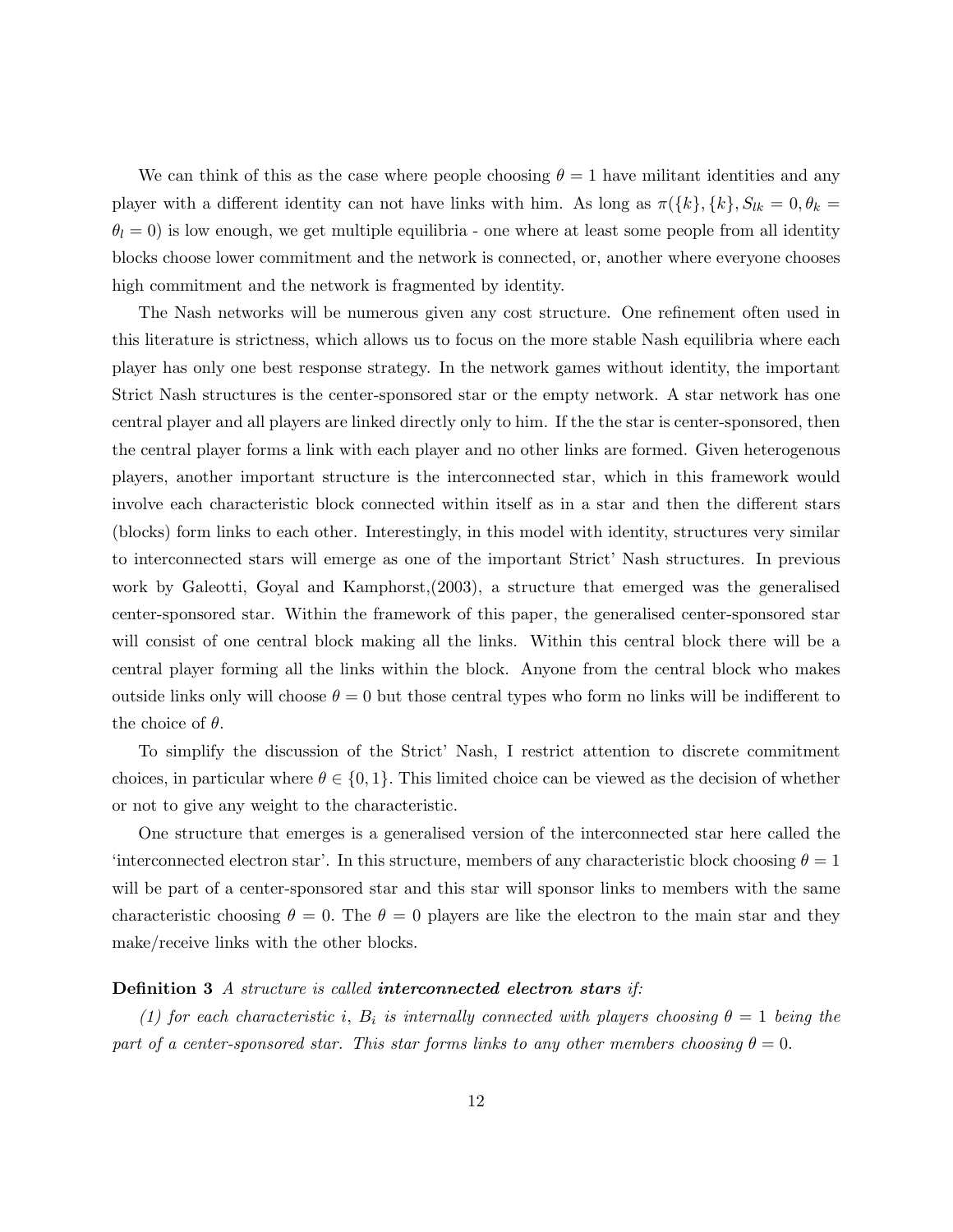(2) all the blocks are interlinked with all these external link being sponsored by the same block and only players choosing  $\theta = 0$  receiving links from other blocks.

Figure 5 illustrates an interconnected electron star. Each block has a core made up of the players choosing  $\theta = 1$  and forming a center-sponsored star. These center-sponsored stars then form the link to player from their own block who chooses  $\theta = 0$ . The Red player choosing  $\theta = 0$  makes the links to the Blue player and Green player choosing  $\theta = 0$ . The generalised center-sponsored star is illustrated in Figure 4, where the Red block forms a center-sponsored star consisting of Red players choosing  $\theta = 1$ . The center-sponsored star then sponsors links to other Red players choosing  $\theta = 0$ , who then sponsor links to all the Blue and Green players.

Given the blocks  $B_1, ..., B_{\kappa}$ , for notational ease, let us assume that  $\pi(B_1, \{k \in B_1\}, S_{lk} = 0, \theta_k = 0)$  $\theta_l = 0 \leq ... \leq \pi(B_\kappa, \{k \in B_\kappa\}, S_{lk} = 0, \theta_k = \theta_l = 0).$  In other words, if a player could form an external link to any of the blocks, his profits would be higher by linking to  $B_m$  than to to  $B_{m-1}$ .

**Proposition 2** The Strict' Nash under the assumption A1-A2 and  $\theta \in \{0, 1\}$  will be the following:

• Empty Network if,

$$
\pi({i}, {i}, {S}_{ij} = 1, \theta_i = \theta_j = 1) < 0; \forall i, j \text{ such that } I_i = I_j
$$

• Unconnected Center-Sponsored Stars for each block in the set  $\{B_{x1},...,B_{xy}\},$  if,

$$
\pi(\{i\},\{i\},S_{ij}=1,\theta_i=\theta_j=1) \geq 0; \forall i,j \in \{B_{x1},...,B_{xy}\} \text{ such that } I_i=I_j
$$

$$
\pi(B_{\kappa}, \{k \in B_{\kappa}\}, S_{lk} = 0, \theta_{k} = \theta_{l} = 0) \quad < \quad 0; \forall l, k, \kappa \text{ such that } k \in B_{\kappa}, l \notin B_{\kappa}
$$

• Interconnected Electron Stars or Unconnected Center-Sponsored Stars if,

$$
\pi({i}, {j}, S_{ij} = 1, \theta_i = \theta_j = 1) \geq 0; \forall i, j \text{ such that } I_i = I_j
$$
  

$$
\pi({k}, {k}, S_{lk} = 0, \theta_k = \theta_l = 0) < 0; \forall k, l \text{ such that } I_k \neq I_l
$$
  

$$
\pi(B_2, {k \in B_2}, S_{lk} = 0, \theta_k = \theta_l = 0) \geq 0; B_2 \text{ such that } k \in B_2; l \notin B_2
$$

• Generalised Center-Sponsored Star or Interconnected Electron Star or Unconnected Center-Sponsored Stars

$$
\pi({i}, {i}, {S}_{ij} = 1, \theta_i = \theta_j = 1) \geq 0; \forall i, j \text{ such that } I_i = I_j
$$
  

$$
\pi({k}, {k}, {S}_{lk} = 0, \theta_k = \theta_l = 0) \geq 0; \forall k, l \text{ such that } I_k \neq I_l
$$

The proposition says that the Strict' Nash network will be empty for very high cost ranges, unconnected center-sponsored stars if it is cheap to link within the same block but links are costly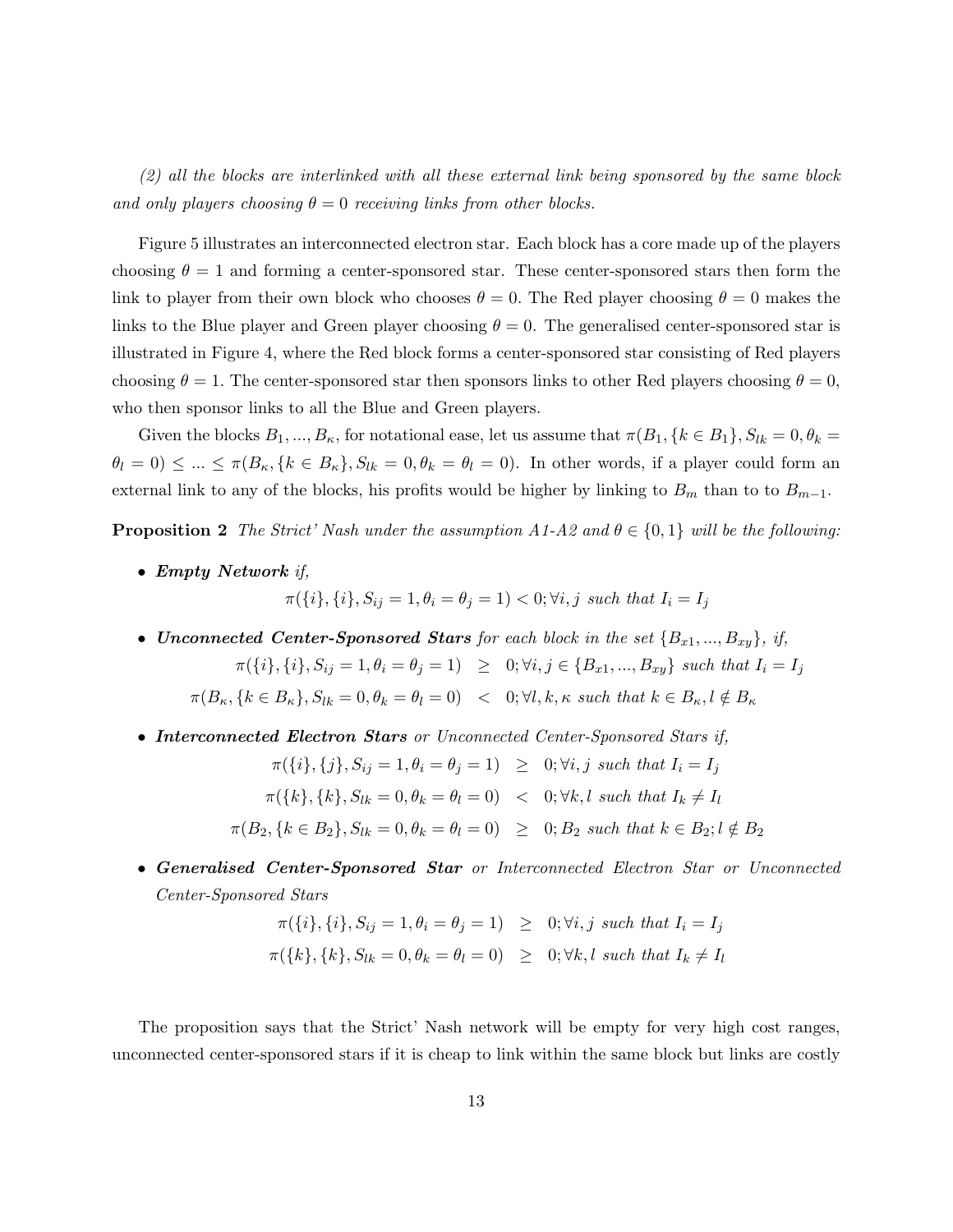between different blocks, interconnected electron stars if links between different blocks are feasible and finally generalised center-sponsored stars are possible under very low costs. In fact, the generalised center-sponsored star can only emerge if all costs are very low, or in other words if identity does not have a significant impact on the profits. The proof focuses on the case when identity does have an impact on profits or when  $\pi({k}, {k}, S_{lk} = 0, \theta_k = \theta_l = 0) > 1$ . The intuition for the proof is in three facts explained below. The first is that all those choosing  $\theta = 1$  within a block, if internally linked, will form a center-sponsored star. This is so because these players are homogenous not only in their identity but also in their commitment. Consider three players,  $k, l$ and m, from the same block and all of them choose  $\theta = 1$ . If k forms a link with l, then in a Strict' Nash network, they will receive no links since any player choosing to link to them will be indifferent amongst linking to either. Also under strictness  $l$  can not form links with anyone else from the same block choosing the same identity. But since k and l are linked, we must have that m belongs to same component. And that is only possible if  $k$  forms a link with  $m$ , in other words, or, if they are arranged as in a star. If this star exists for  $B_i$ , we call it  $B_{i1} - star$  and this star will then sponsor links to all other members of  $B_i$  choosing  $\theta = 0$ .

The next two facts work under the assumption that links across blocks are not possible to access a single player, or  $\pi({k}, {k}, S_{lk} = 0, \theta_k = \theta_l = 0) < 0$ . The important thing to note with  $\pi({k}, {k}, S_{lk} = 0, \theta_k = \theta_l = 0) < 0$  is that no external link will be made to a single player or in other words, if an external link is made to a player, it must be because he is linked to others. Linking to a player with a different characteristic and an commitment of 1, is the costliest link for any player. If  $g_{kl} = 1$  for k and l belonging to different characteristic blocks, and  $\theta_l = 1$ , then because  $\pi({k}, {k}, {k}, S_{lk} = 0, \theta_k = \theta_l = 0) < 0$ , l must have other links, say with l', but for k linking to  $l'$  will either be cheaper or as costly as linking to  $l$ . This immediately leads to the conclusion that in a Strict' Nash network, any player receiving an external link must choose  $\theta = 0$ . Which also means that  $B_{i1}$  does not receive any external links and so it must be internally connected. Moreover, the only way for  $B_i$  to be externally linked is if  $B_{i0}$  and  $B_{i1}$  both receive external links and we already know that  $B_{i1}$  cant receive external links and so  $B_{i1}$  will be internally linked to  $B_{i0}$ . This now gives us for each block receiving links, the structure of a core star formed by the players choosing  $\theta = 1$  and this star sponsoring links to the player choosing  $\theta = 0$ .

We now move to the question of efficiency, where in general, efficient networks will not be easy to pinpoint in this setting. Efficient networks will allow for blocks being partially connected, as well as for some blocks being connected but others not. But given that direct and indirect links are of equal value, all efficient networks will be minimal. Also given that internal links are cheaper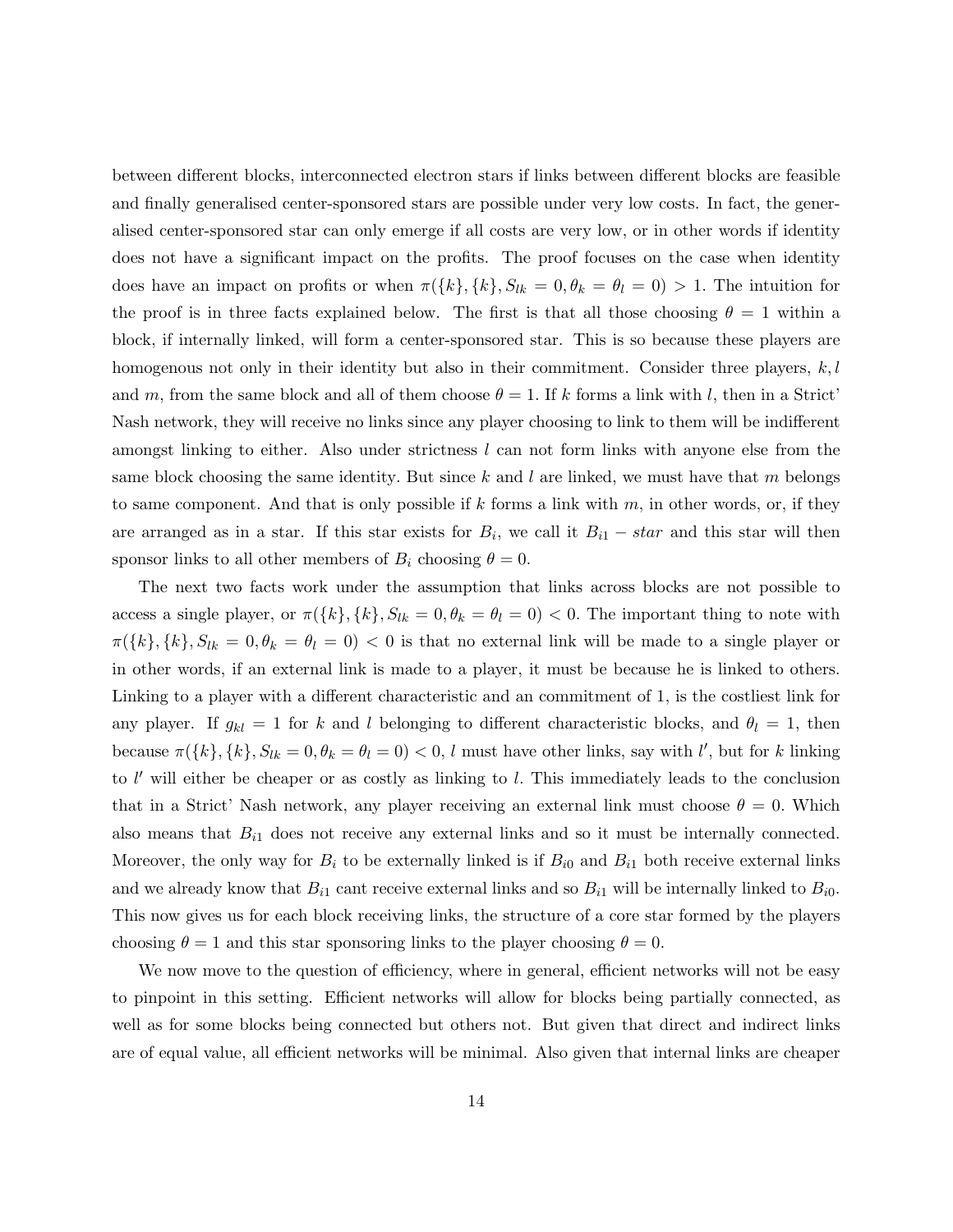than external links, any connected efficient network must have the minimum number of external links. Note that the star network need not be the most efficient way to connect all players within a block.

Let us look for how our Strict' Nash networks compare to the efficient networks. For the rest of this section, let us assume that the star network is in fact the efficient structure within each block. We see that Strict' Nash networks will approximate the efficient network whenever it is an interconnected electron star. And even when the Strict' Nash is unconnected center-sponsored stars; for some range of profit functions, it is efficient. But if forming links with other blocks is very cheap, then we know that Strict' Nash networks might be generalised center-sponsored stars which are not efficient.

In general an important reason why Strict' Nash networks are inefficient for many profit functions, is because in undirected networks, only one person bears the cost of the link while both benefit from the link. In a star network, moreover, only one person bears the cost for all the links while everyone benefits equally. We require that linking to a single player be profitable for the Strict' Nash network to be nonempty, whereas, the efficient network will be nonempty as long as linking to everyone through one link is better than having no links and observing no one.

Even though the efficient and Nash networks are connected, some of the resulting interconnected electron star structures might be inefficient because it allows for the possibility of players choosing  $\theta = 1$  to form external links, it allows all internal links to be formed by a player choosing  $\theta = 0$ and moreover if a single block sponsors all the external links, it allows that block to have more than one player choose  $\theta = 0$ . There are a few additional assumptions which could get rid of the first two causes of inefficiency. One is if we required players to make only one kind of link, either external or internal. Another is assuming links between players with different characteristics are prohibitively expensive if one player chooses  $\theta = 1$ . We could think of players choosing  $\theta = 1$  as those with militant identities who want to have links only within their characteristic and moreover to repel any links initiated by any player with a different characteristic. Under both assumptions we would see the interconnected electron star with all external links formed by players choosing  $\theta = 0$ , each block would have a  $B_{1i} - star$  and one block would sponsor all the external links. The only remaining inefficiency would occur because the block sponsoring the external links might have more than one player choosing  $\theta = 0$ . In that block there might be some players choosing  $\theta = 0$ and making no links, this is purely because of the inherent inefficiency of undirected links, where, if a player bears no costs, he is indifferent in his commitment choice. There might also be more than one player choosing  $\theta = 0$  and making external links. But its important to keep in mind, that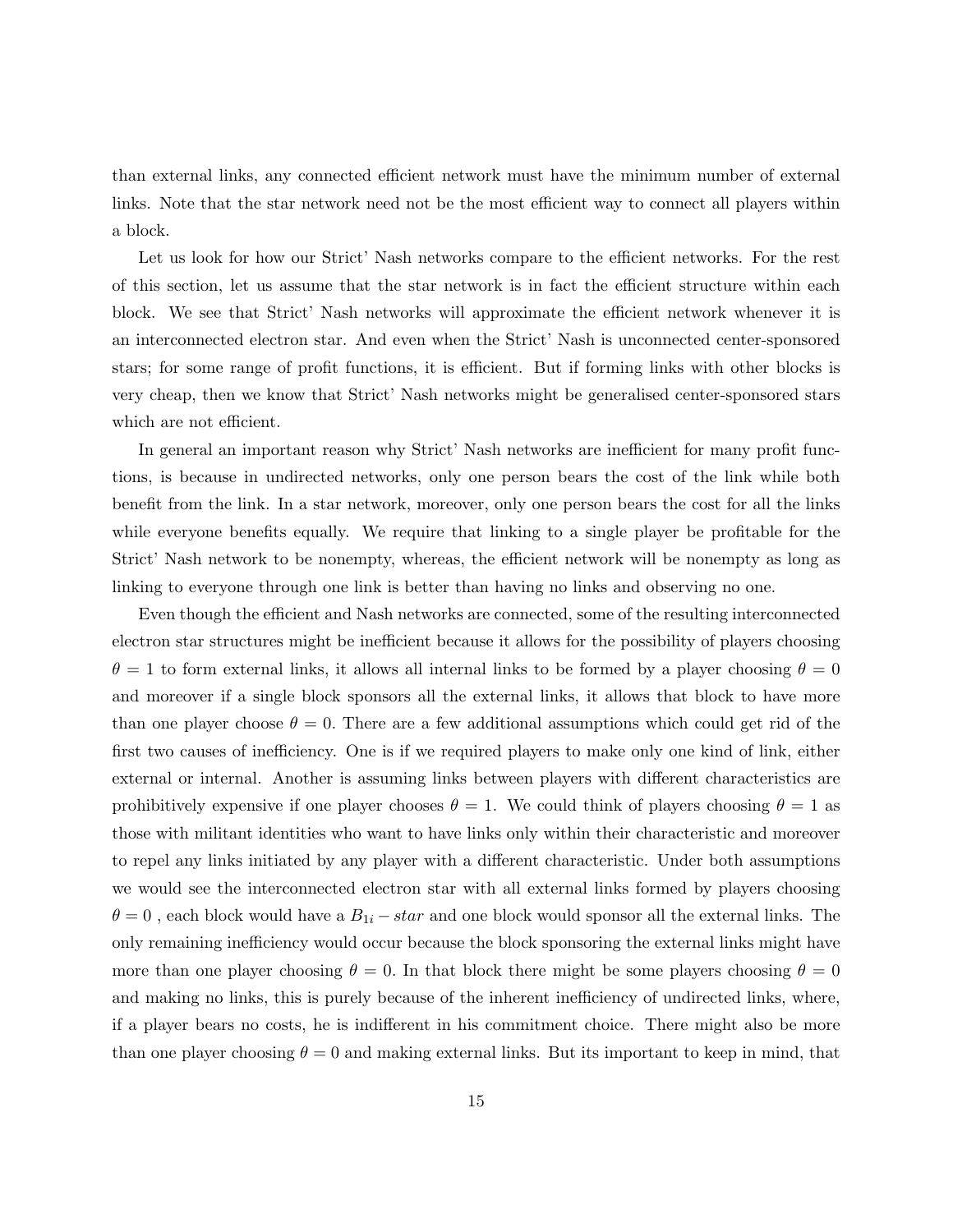for each such inefficient interconnected electron star, there is one that is efficient.

Unconnected center-sponsored stars might emerge as the only Strict' Nash networks where the efficient network is minimally connected. The inefficiency is again due to the fact that only one player bears the cost of the link. The cost of linking the two blocks is borne by one person, though the benefits are shared by all the members of those two blocks. When the Strict' Nash network allows for the possibility of interconnected electron stars, the unconnected center-sponsored stars might occur if in at least  $m-1$  blocks every player chooses to be strongly committed at  $\theta = 1$ . To convert this inefficient unconnected center-sponsored star to the efficient network would require 1 player in each block to switch to choosing  $\theta = 0$  and one of those players to add links to the other  $\theta = 0$  players.

#### 2.2 Multi-Dimensional Identity

We now allow players to have identities along more than one dimension. The possible number of dimensions of identity is large and, in fact, if we allowed enough dimensions of identity, we could map each person to a unique set of characteristics. Most of these characteristics would not play a role in determining costs of connections, for instance the difference in the size/shape of the nose would have no bearing on the cost of connections even though it would be characteristic in the identity vector. We think of DIM as collecting only those dimensions of identity, which due to some historical/sociological reasons, actually have a bearing on the costs of connection.

The next definition defines a concept very crucial to the structure of the Nash equilibrium. Consider a set of dimensions  $\text{DIM}' \subseteq \text{DIM}$  and the blocks generated by using only  $\text{DIM}'$  collected in the set  $Block(DIM')$ .

Definition 4 DIM' are said to be Separating Dimensions in a network g; if, g is such that there are no links across the different  $B_i \in Block(\mathbf{DIM}')$ . If no such dimensions exist, and, the network is neither connected nor empty, we say the separating dimensions are  $\phi$ .

**Definition 5 DIM<sup>1</sup>** are said to be **Minimal Separating Dimensions**, if they are separating dimensions and there do not exist any  $\text{DIM}^{\prime} \subset \text{DIM}^1$  such that  $\text{DIM}^{\prime}$  are also separating dimensions.

Suppose, continuing a previous example with  $\textbf{DIM} = \{D_1, D_2, D_3\} = \{\text{Colour, Height, Gender}\}\$  $= \{$ {Red,Blue},{Tall, Short},  $\{Male, Female\}$ }, that there is a network that has two components, the first collecting all Male's and the second collecting all Female's. In this case clearly, the network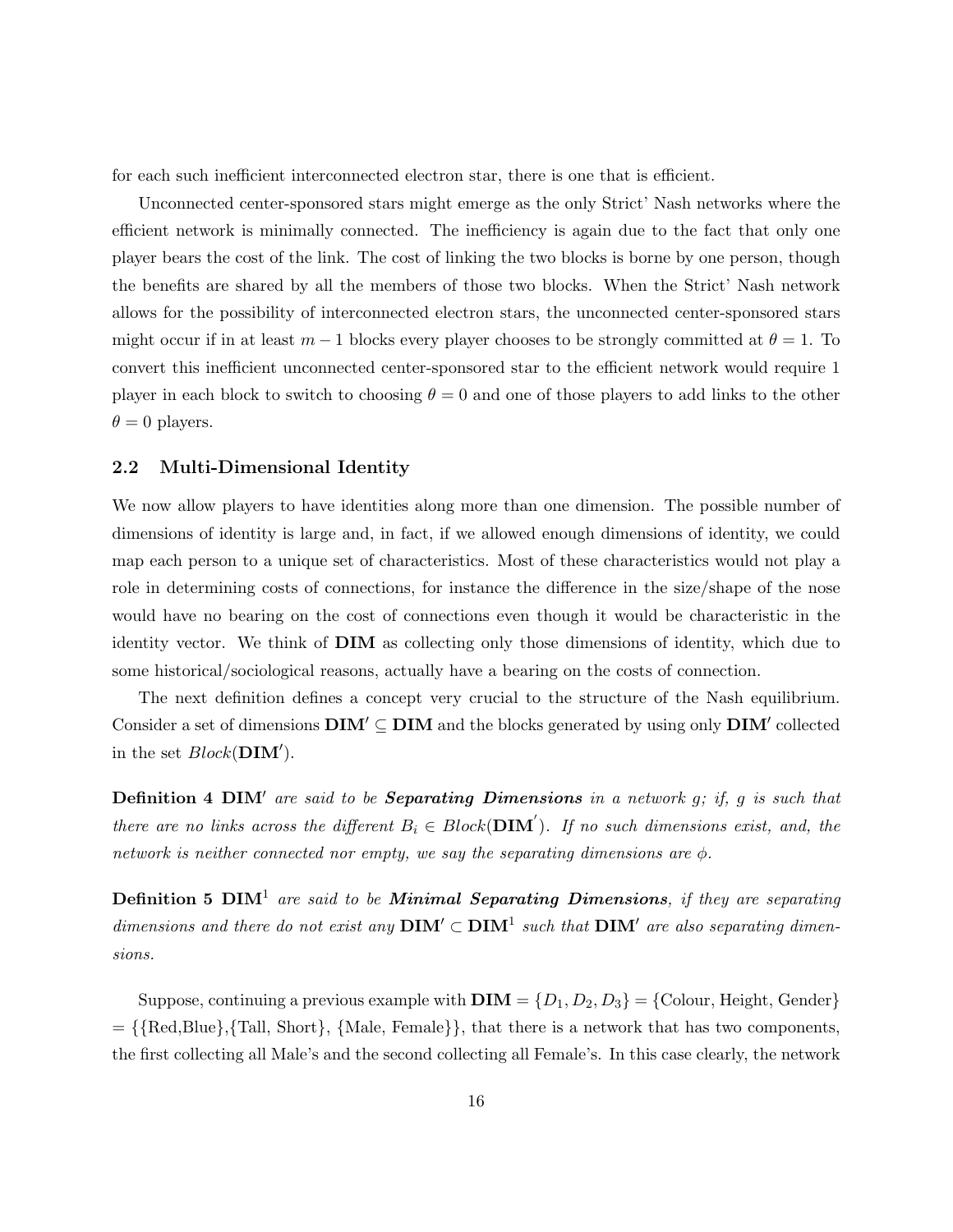is divided along the dimension Gender. Consider another variation where there are five components, the network first divided along Gender and then further Males are divided by Colour and Females by Height. In this case now each component is a strict subset of  $Block(DIM') = \{\text{Male}\}, \text{Female}\}\$ and the minimal set of dimensions is still {Gender}.

#### **Proposition 3** Under A1 - A3, a Nash network g, will feature layers of separation -

1) At the level of the entire population, the network is either connected, empty or there exists a unique minimal set of separating dimensions  $\text{DIM}^1 \subseteq \text{DIM}$ .

2) At the next level of separation, we consider the subpopulation within each  $B_i \in Block(\mathbf{DIM}^1)$ , for which there will be some unique minimal separating dimensions  $\mathbf{DIM}^{1,B_i}\subseteq \mathbf{DIM}/\mathbf{DIM}^1$ .

3) This recursive process will continue till we reach a level where all subpopulations are either connected, empty or the separating dimensions are  $\phi$ .

To establish the result for the Nash network, we use a series of lemma's presented in the appendix. The first lemma shows the uniqueness of minimal separating dimensions. The next lemma states that the Nash network must be minimal. The next proves that all members of a block B, where  $B \in Block(DIM)$ , will either have no links at all or they will all belong to the same component. This is similar in spirit to the one-dimensional case. A component in a Nash network will then consist of some of these blocks forming links with each other. While this is true, there might be a minimal set of dimensions,  $\text{DIM}^1$ , which is a subset of  $\text{DIM}$ , such that under g there are no links across  $B_i \in Block(DIM^1)$ . Existence of such a set of dimensions is guaranteed, because any network g will always define a partition over  $Block(DIM)$  or  $\phi$ .

Figure 8 shows some possible Nash network components under the previous example. It uses the same dimensions as the previous example,  $\textbf{DIM} = \{D_1, D_2, D_3\} = \{\text{Color}, \text{Height}, \text{ gender}\}\$  $= \{$ {Red, Blue},  $\{Tall, Short\}$ ,  $\{Male, Female\}$ }. In the first figure, the network forms three components, {Red, Tall}, {Red, Short} and {Blue}. This network is first divided by Colour and then further within Red, it divides by dimension Height. The next network in Figure 8 defines a partition over the blocks generated by  $\textbf{DIM} = \{D_1, D_2\} = \{\text{Colour, Height}\}\.$  The particular partition combines the blocks of {Red, Tall}, {Blue, Tall} and {Blue, Short} into one component and the other component consists of the block {Red, Short}. The last network in Figure 8, first the network defines a partition over  $Block({\{Color\}})$  and then within Red, the network subdivides based on Height and within Blue, the network subdivides based on Gender.

Notice that with multiple dimensions, the possibility of multiple equilibria is even larger.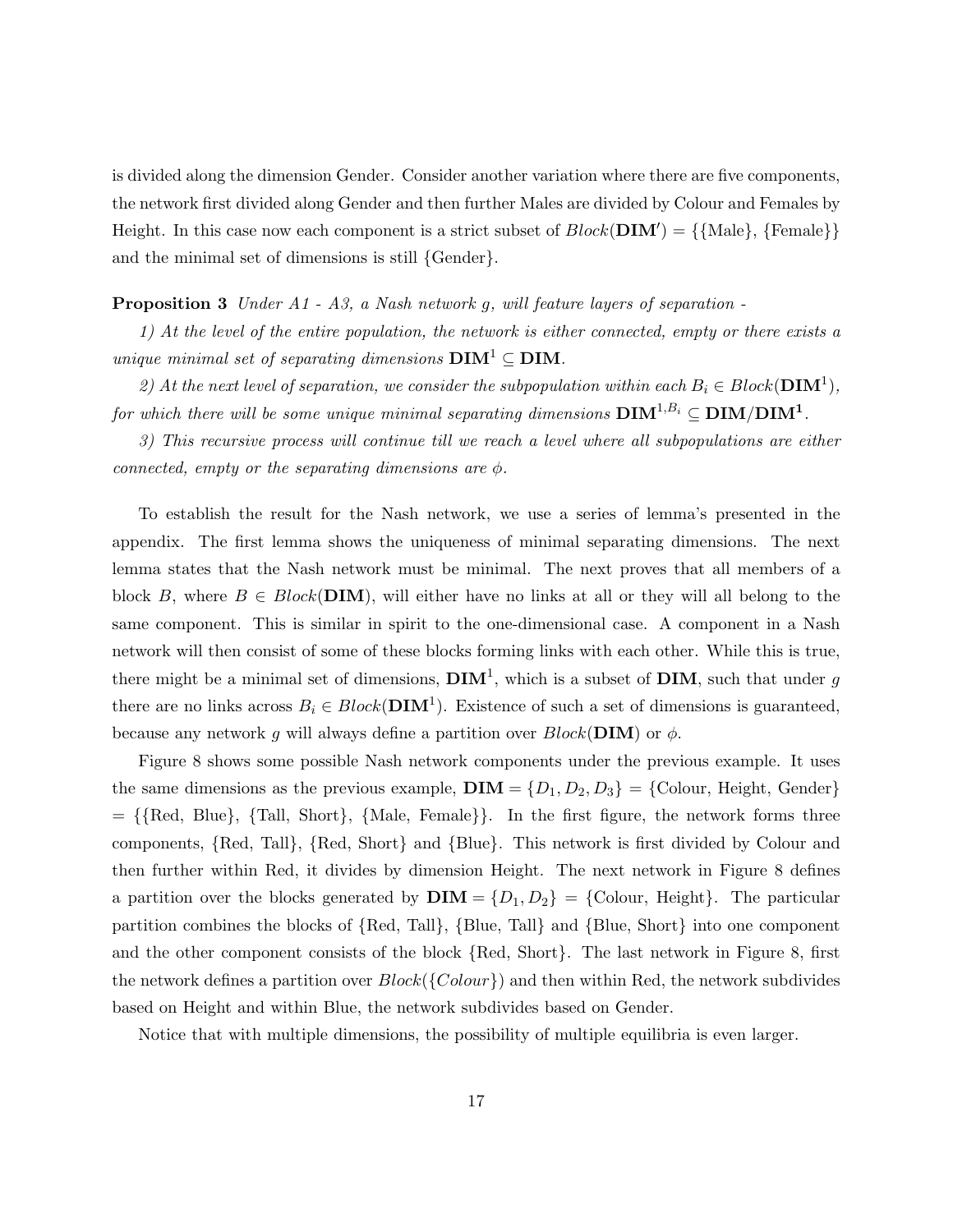**Corollary 2** Let us add the assumption that for any dimension  $d \in$  **DIM**, if  $S_{lk}^d = 0$  and either  $\theta_l^d = 1 \text{ or } \theta_k^d = 1 \Rightarrow \pi(\{k\}, \{k\}S_{lk}, \theta_l, \theta_k) = -\infty.$  Let us also assume  $\pi(\{k\}, \{k\}, S_{lk}, S_{lk}, S_{lk}) \geq 0.$ Under these added assumptions, any partition based on any identity dimensions can be supported as an equilibrium network.

As in the one dimensional case, we can think of anyone choosing an commitment of 1 along as any dimension as a fanatic and links with players with a different identity along that dimension are impossible. With costs low enough, we can get any partition as an equilibrium.

Next I look at the Strict' Nash networks. Before doing that I use the restriction, as in the one dimensional case, that the choice of  $\theta_{kd} \in \{0,1\}$  for all individuals and for all dimensions. The restriction is the similar to what we used in the one dimensional case and it just means that each individual has only two commitment choices for each dimension - whether to commit to it or not; he doesn't take the qualitative decision of how much to commit to it.

I will now impose some further assumptions, which serve to greatly simplify the analysis of the Strict' Nash networks.

A.M1 : Members in block  $B_i > \kappa_1 \times ... \times \kappa_m$  for all  $i \in \{1, ..., \kappa_1 \times ... \times \kappa_m\}$ 

A.M2 :  $\pi({k}, {k}, S, \ldots) > 1$  for all  $S \neq 1$ .

A.M1 says that each block has more members than the total number of blocks. If we are considering only those dimensions of identity which do have a bearing on costs, then this assumption sounds not unreasonable. A.M2 serves to rule out uninteresting cases in which identity does not have an important bearing on costs or when all costs are very low. The assumption also effectively rules out structures similar to the generalised star.

An important structure that emerges in the Strict' Nash networks is the interconnected tail stars which involves numerous clusters of highly committed players linked together by less committed players. Each block  $B_i$  from  $Block(DIM)$  which belongs to an interconnected tail star, has a core consisting of players who choose to commit to all their characteristics; these players form a centersponsored star. From these center-sponsored stars emanate tails made up of players not choosing to commit to all their characteristics. Note that a tail for the  $B_{i1} - star$  might include players from blocks other than  $B_i$ . Along the tails, the player closer to the center of the star forms the link. Each of these tails is then used to establish links with other center-sponsored stars and their tails.

#### Definition 6 A structure is called interconnected tail stars if

(1) if  $B_i \in Block(DIM)$  belongs to it, then  $B_{i1}$  is nonempty and forms a center-sponsored star.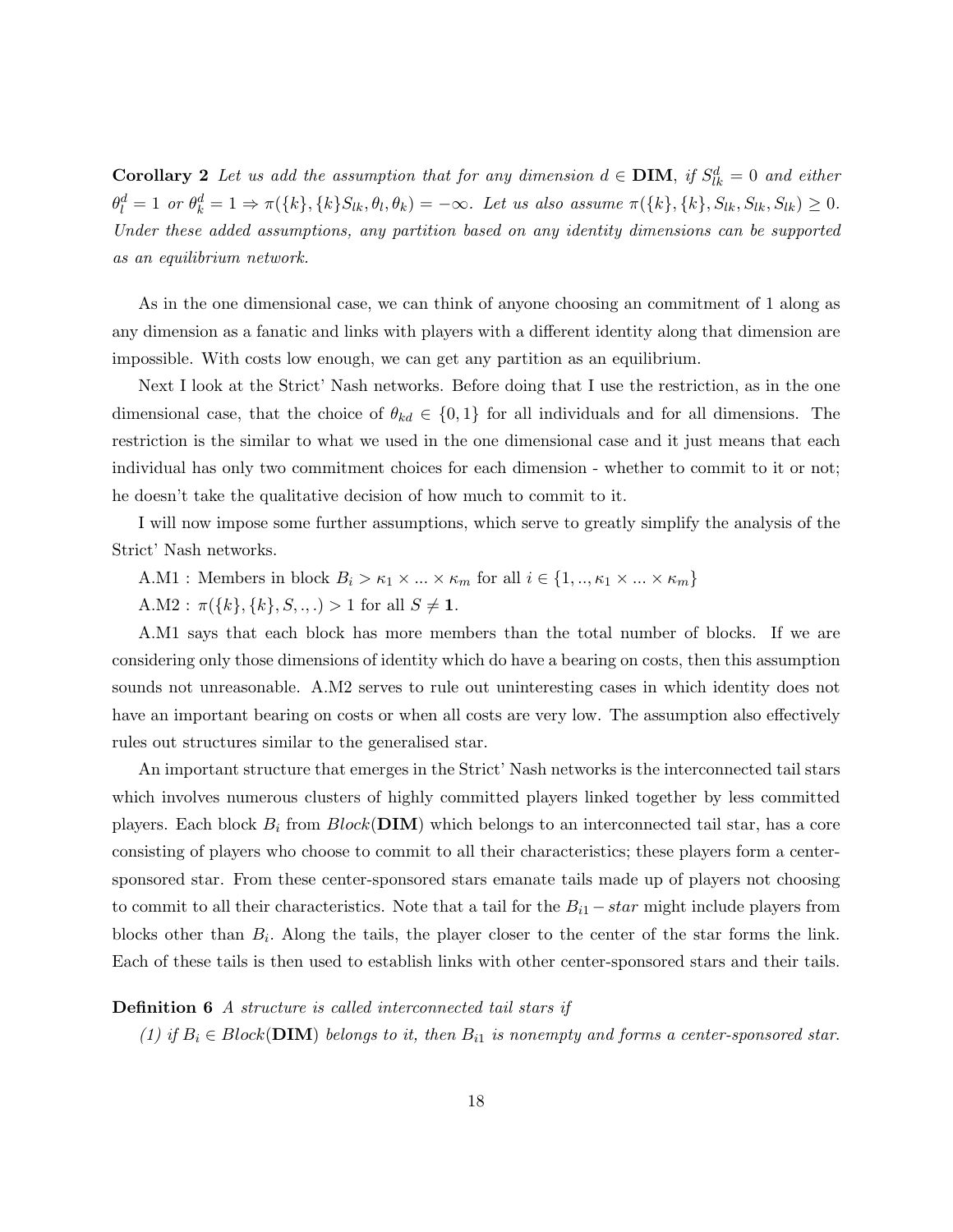(2) if  $l \in B_i$  chooses  $\theta \neq 1$ , then it belongs to a tail or there exists some  $\{k_1, ..., k_l\}$  such that  $g_{k_1k_2} = ... = g_{k_ll} = 1$  and  $\theta_{k_1} = 1$ .

(3) each tail belonging to any  $B_{i1}$  makes a connection leading to some  $B_{i1}$ .

**Proposition 4** The Strict' Nash equilibrium, under A1-A3 and the additional assumptions of  $\theta_{kd} \in$  ${0, 1}$ , A.M1, and, A.M2; if it exists, is either empty or is such that each non-empty component is an interconnected tail star.

I will now give an intuition for the proof of each component being an interconnected tail star given in the appendix. The first lemma says that all people within a block who choose to commit to all their characteristics will be arranged in the form of a center-sponsored star, this is similar is spirit to the proof in the one dimensional case. The next lemma establishes that each block from  $Block(DIM)$  must have some internal links if connected, which together with the first lemma and the assumptions implies that each block has a star made up fully committed players. Assuming that all external links are costly means that external links can't be made to one person alone, and that is the driving reason behind the fact that there must be some blocks with internal links. The assumption that each block has more members than the total number of blocks is useful in simplifying the analysis by ensuring that each one of the blocks will have internal connections. The third lemma effectively says that each  $B_{i1} - star$  collects a tail (or more) with the first person in the tail being some player from  $B_i$  but not  $B_{i1}$ . This is a generalisation of the electron star concept, where instead of just one electron we now have a tail. These tailed stars will now form links with each other using any member of a tail. For analogy, in the electron star, the electron was used to link to other blocks. The intuition for the tail comes from the fact that now there are many different commitments that each player can choose and someone not choosing  $\theta = 1$  need not necessarily be a part of the tail of his own block, he has more freedom and could get attached to any tail for any star in his component.

Figure 9 shows an interconnected tail star, where the tail star with the identity {Blue, Short, Male} is shown in detail. This blocks has two tails, one leading upto the {Blue, Short, Female} star and another going to {Blue, Tall, Male} - star.

Efficient networks in the multidimensional identity case as in the one dimensional identity case will have the minimum possible number of external links. Again, let us assume that the profit function is such that a star network is efficient within a block. Moreover only the external links selected will be those which are the cheapest. For instance to connect x blocks, there will be  $x - 1$ external links. Each block can be linked to the rest of the blocks using  $x-1$  possible ways/links. Of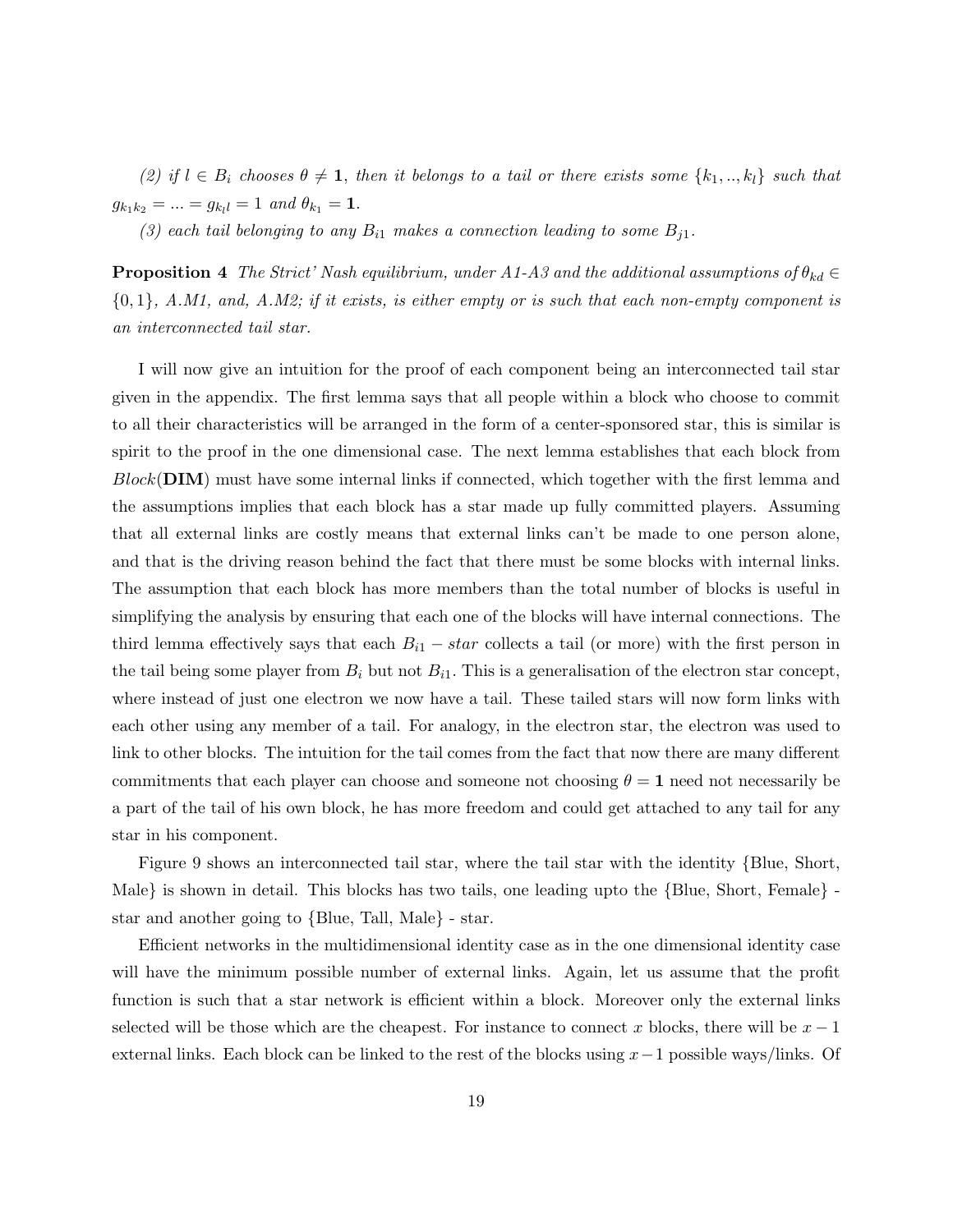these  $x-1$  possible links, the efficient network will select the cheapest possible link. Of course, in a Strict' Nash network, this externality is not always taken care of. Another source of inefficiency of the Strict' Nash networks is the existence of the longer tail because efficiency requires that no more than one person be in a tail. Again in Strict' Nash networks there is centrality in the sense that all link within the component which are similar must be made by the same player or the star he belongs to. For instance within a  $B_{i1} - star$  the central player makes all the links. If from a tail of the  $B_{i1}$  – star a player, say l, makes a link with similarity index S, then any other link which again has similarity index  $S$  (or more) with  $l$ , must be accessed by the same player or another tail of  $B_{i1} - star$ . Coupling this centrality with the fact that the cost of any link is borne by the initiator of the link, Strict' Nash networks loose a lot of efficiency. Link between blocks are possible in Nash networks when link costs are substantially below those needed in efficient networks. Though the structure of the efficient networks will still be interconnected stars, which is a special case of the interconnected tail star, so there will be cost ranges when Strict' Nash networks are efficient.

### 3 Identity and Community Structures

We now have an explanation about why networks would be partitioned. We know that different choices of commitment would lead to different partitions within the same set of players. What we do not know, is how to deduce the actual partitions given the data on links and identity characteristics. We hardly ever expect to find clear divisions as in the Nash networks. What we would like to find is which dimension of identity seems to be important in dividing society. To exemplify, look the the network in Figure 10, where players have identity along the dimension of Colour (white/black) and Shape (square/triangle). Looking at this figure its not clear which (if any) dimension of identity is more important in the partition. In the next two figures, we rearrange the network data once by Colour and next by Shape, and here we see that visually it is clear that the Shape is more important in generating the link data.

To see the role of commitments in the empirical strategy, keep in mind that commitments and links are chosen simultaneously, and the choice of one affects the other; knowing either would give a good idea of what the other would be. If we knew the commitment choices, we would have a natural way of ordering the data. For instance, in the example above, the network would be possible given that the commitment to Colour would be very low for all players, but the commitment for Shape should be high for most players. On the other hand, given that we know the partition is more likely Shape, we know that commitments for Shape would in general be higher than commitments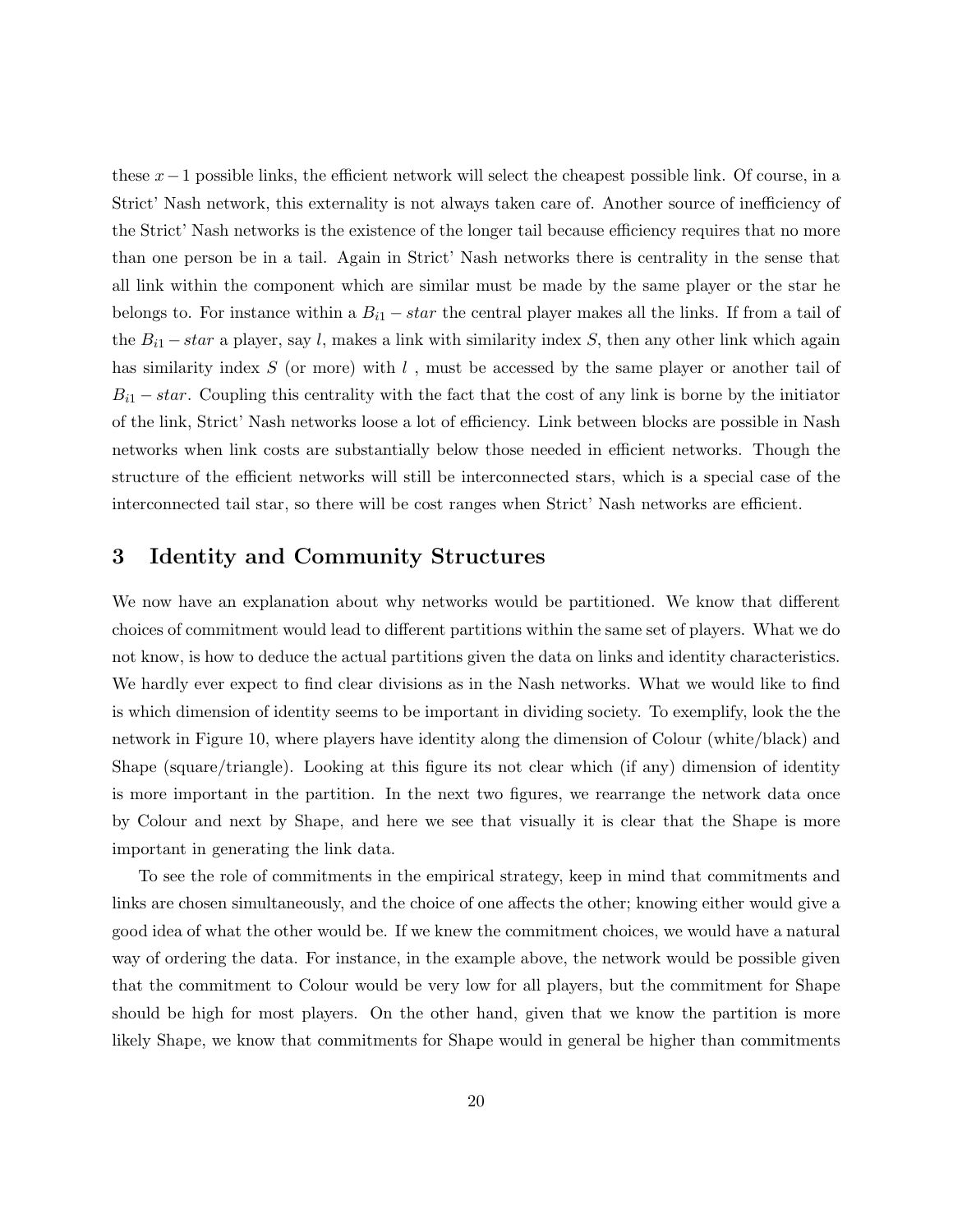for Colour. In other words, determining one should be sufficient to impute the other.

We now build the estimation strategy which is a generalisation of the ideas presented in the in Figures 10, 11 and 12. What we try to do is build an estimation strategy based on attaching likelihood numbers to the various possible partitions. And we pick the partition which maximises this likelihood. In building the estimation strategy we will incorporate the qualitative results of the theoretical model, but leave out quantitative predictions which arise from assumptions which can not be expected to hold in the data. One such prediction is that in a separated network there will be absolutely no links between two components and a network will be connected with just one link between two groups. Under more realistic assumptions, e.g. there is some error term in the payoffs, linking to some players gives higher values, etc, we would not expect complete separation. Allowing for error in the payoffs or allowing for mixed strategies, we model the link strategy as the probability of linking to another player based on identities. Another assumption that would possibly not hold in the data is the no decay assumption, relaxing which would lead to more links being formed than predicted by the Nash networks. Relaxing these assumptions, what we could in fact observe in the data would be what are called "communities". A community is a collection of people, such that each member of the community is more likely to have links with someone from the community than with someone outside of the community. A community structure is then the collection of all such communities in a population. An important insight that we keep from the theoretical model, is that communities will be built along identity dimensions and that the probability of forming links will depend on the identity of the two persons.

#### 3.1 Identifying Community Structure given Agents' Identity

The data we expect to observe is a random sample of all possible interactions, as well as identities. What we would like to find out is the community structure and the probabilities of interaction. The method proposed here involves selecting the community structure and probabilities of interaction which maximise the likelihood of observing the data. I will now outline the likelihood strategy in detail.

**Definition 7** For two players with similarity index S,  $p_{in}^S$  is the probability that they link within the same community and  $p_{out}^S$  is the probability that they link while belonging to different communities.

Given our assumption that community structures are based on identities, we know that the only possible community structures are the ones which have divisions along the dimensions.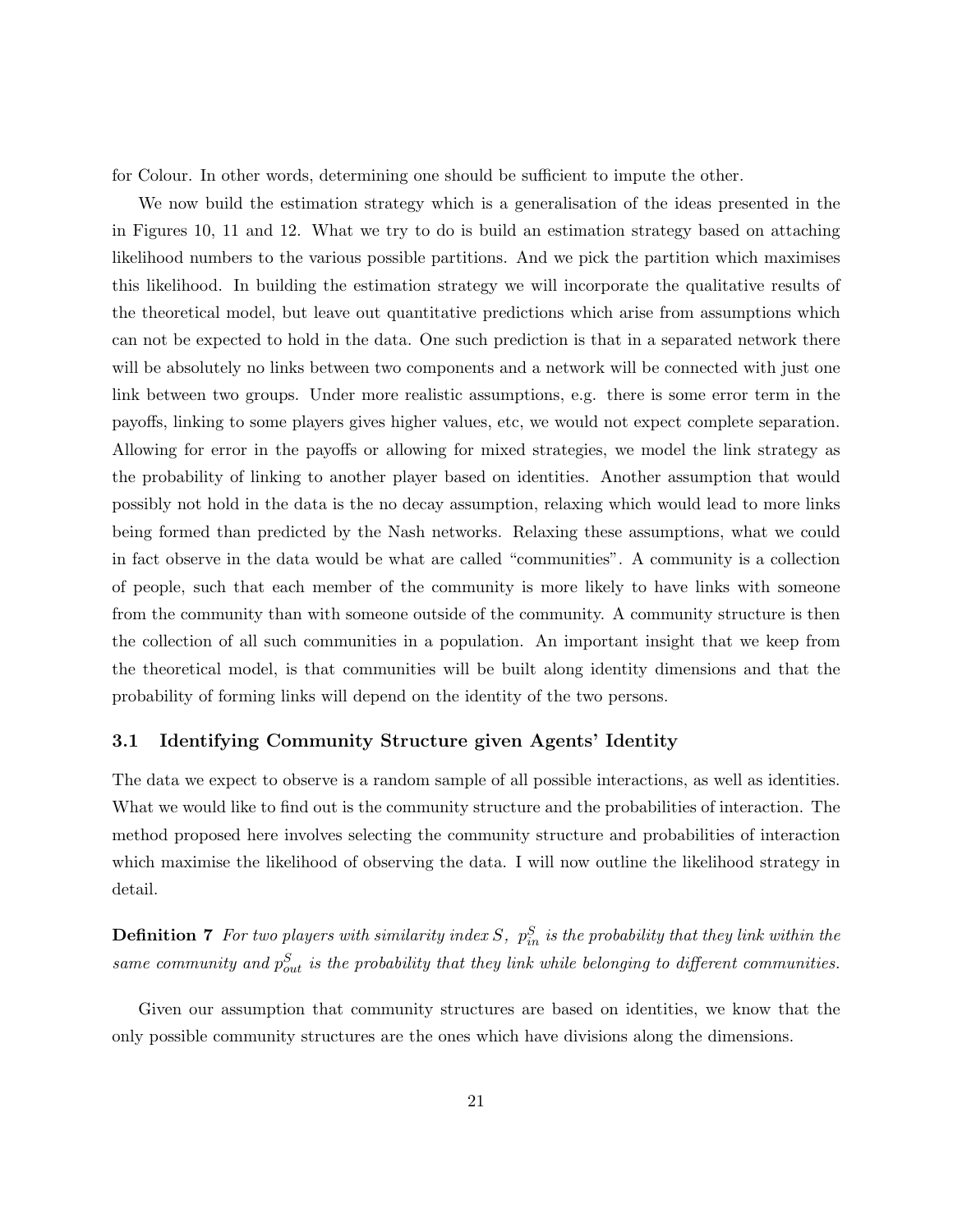**Definition 8**  $\Pi^{DIM}$  is the set of all community structures which involve divisions along dimensions of identity included in DIM.

Note that the community structure is defined by the dimensions of identity only and it does not depend on the number of individuals in the community.  $\Pi^{DIM}$  effectually defines a partition over identity blocks.

Let  $p_{in}$  be the set which collects all possible  $p_{in}^S$  and  $p_{out}$  the corresponding set collecting all  $p_{out}^S$ . Let  $\mathbf{P}^{DIM}$  denote the space of all feasible  $(p_{in}, p_{out})$  given **DIM**. Let  $\pi \in \mathbf{\Pi}^{DIM}$  denote a partition from  $\Pi^{DIM}$  and let  $c_{\pi}(i)$  denote the component which contains i. Let  $g_{ij}$  denote the number of independent interactions between i and j in the network g and let  $h_{ij}$  denote the maximum possible such independent interactions between i and j in any network. The likelihood of observing the data is given by:

$$
L_{h;g}(\pi, p_{in}, p_{out}) = C \times_{i \in N} [(\times_{j \in c_{\pi}(i)} (p_{in}^{S_{ij}})^{g_{ij}} (1 - p_{in}^{S_{ij}})^{(h_{ij} - g_{ij})}
$$

$$
(\times_{j \in N \setminus c_{\pi}(i)} (p_{out}^{S_{ij}})^{g_{ij}} (1 - p_{out}^{S_{ij}})^{(h_{ij} - g_{ij})}]
$$

Then the likelihood approach will be to:

Choose 
$$
\{\pi, p_{in}, p_{out}\}
$$
 to  $\max L_{h;g}(\pi, p_{in}, p_{out})$   
such that  $\pi \in \Pi^{DIM}$ ,  
 $p_{in}^{S} > p_{out}^{S}$  for all S

For the next few propositions let  $(DIM^*, \pi^*, p^*)$  denote the true data generating process. The next proposition proves that this method is consistent.

**Proposition 5** Let  $n^t$  be a sequence of population size; such that the network size  $n^t(n^t-1) \to \infty$ . Generate  $g^t$  using  $(DIM^*, \pi^*, p^*)$ . Let  $\pi^t, p^t$  be the maximisers of the likelihood for network  $g^t$ . Then as  $t \to \infty$ ,  $\pi^t \to \pi^*$  and  $p^t \to p^*$ .

The next proposition says that the likelihood will strictly increase as we add dimensions of identity which are part of  $\text{DIM}^*$ .

**Proposition 6** Let  $L_{h,g}(\text{DIM})$  denote the maximised likelihood when searching over dimensions **DIM**. Let D be a dimension such that  $D \in \text{DIM}^*$  but  $D \notin \text{DIM}$  and let  $\text{DIM}' = {\text{DIM}, D}$ . Then as  $n_t(n_t - 1) \to \infty$ ,  $L_{h;g}(\text{DIM}') > L_{h;g}(\text{DIM})$ .

The above propositions suggest the following search algorithm: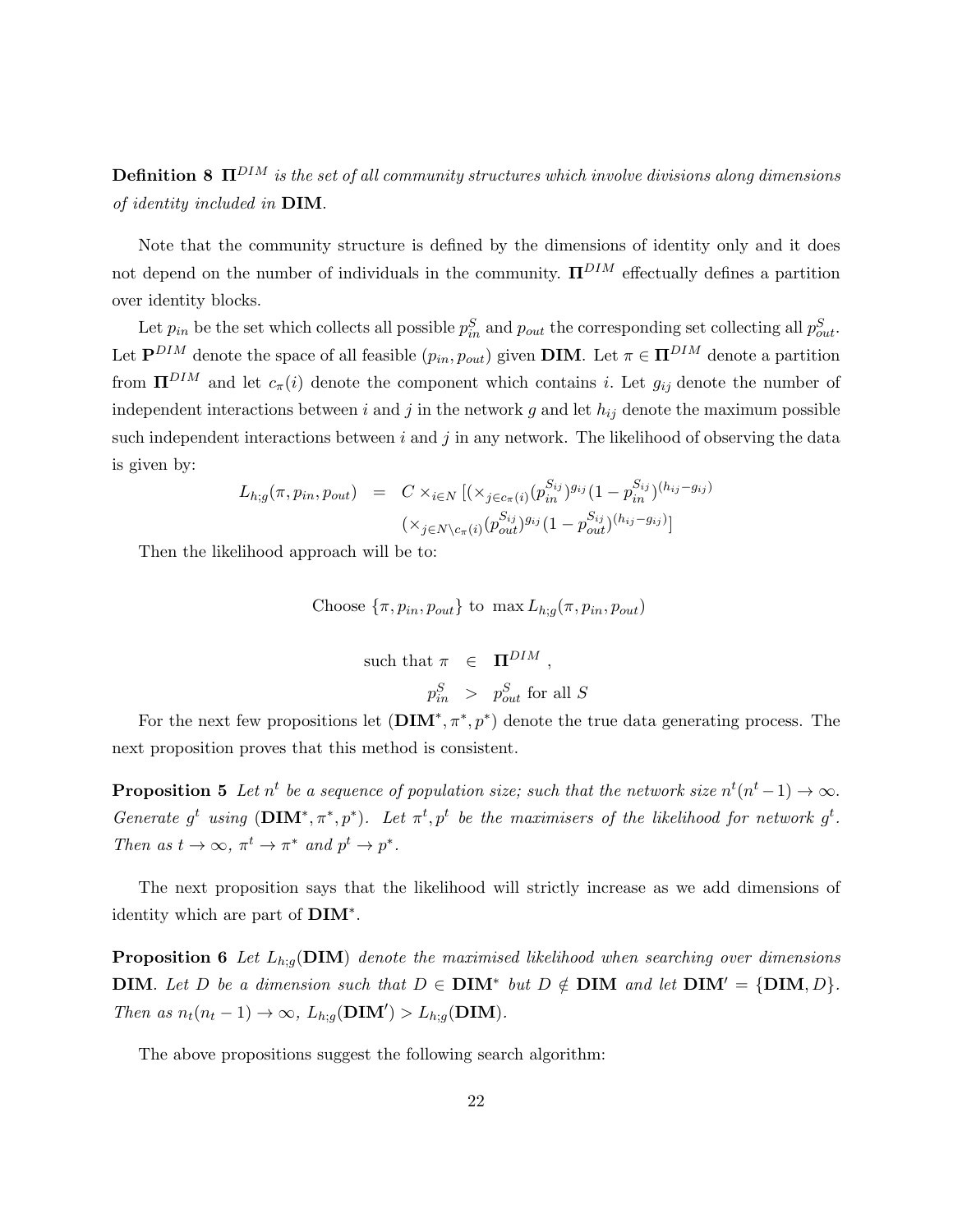- Layer 1: Begin with one identity dimension, and find the highest likelihood. Repeat this for all other dimensions. Find the dimension (as well as the partition and probabilities) which maximises the likelihood.
- Layer 2: Use the dimension from layer 1, as the primary identity dimension. Combine that dimension with a second identity dimension and find the pair which maximizes the likelihood.
- Layer k: Use the dimensions which maximised likelihood for layer k-1 as the primary set of identity dimensions as the fixed dimensions of identity. Repeat stage 2 using the new fixed dimensions of identity.
- Within a layer, for any set of dimensions, start with the finest community structure (all blocks separate) and keep making it coarser (by combining blocks) until the likelihood is maximized.

Hypothesis Testing: Once we have the maximised likelihood for any layer, we want to check and see if this likelihood is significantly different from likelihoods at layers lowers than this. Because at each layer we are adding another dimension of identity to the last layer, we will be interested in knowing if for  $\text{DIM}' = {\text{DIM}, D}$ , the maximised likelihood using  $\text{DIM}'$  is significantly more than the maximised likelihood using **DIM**. Let  $\pi(\pi')$  be the community structure which maximises likelihood if dimensions are  $\text{DIM}(DIM')$ . The form of the likelihood function will be different depending on whether we use  $\pi'$  or  $\pi$ . We would like to pick the partition and probabilities which maximise the likelihood, and by introducing a new variable  $\lambda \in \{0, 1\}$  we can think of the problem as being:

$$
M(\lambda, p) = \max_{\lambda, p} \{ \lambda(L_{s;g}(\pi, p)) + (1 - \lambda)(L_{s;g}(\pi', p)) \}
$$

The maximised likelihood under **DIM** is maximum of  $M(\lambda, p)$  when we constrain  $\lambda = 1$  and restrict  $p \in P^{\text{DIM}}$ . Applying standard LR techniques we can check if the maximised likelihood under  $\text{DIM}'$  is significantly greater.

We want to compare the case where there is no partition to the maximised likelihood under layer 1. If there is no partition, then the entire sample is one community and there is only the probability of making links within the community. Under layer 1, the data is (potentially) partitioned using one dimension of identity. In this case, there are three probabilities of making links: {probability of being in the same community with same characteristic, probability of being in the same community with different characteristic, probability of being in different community with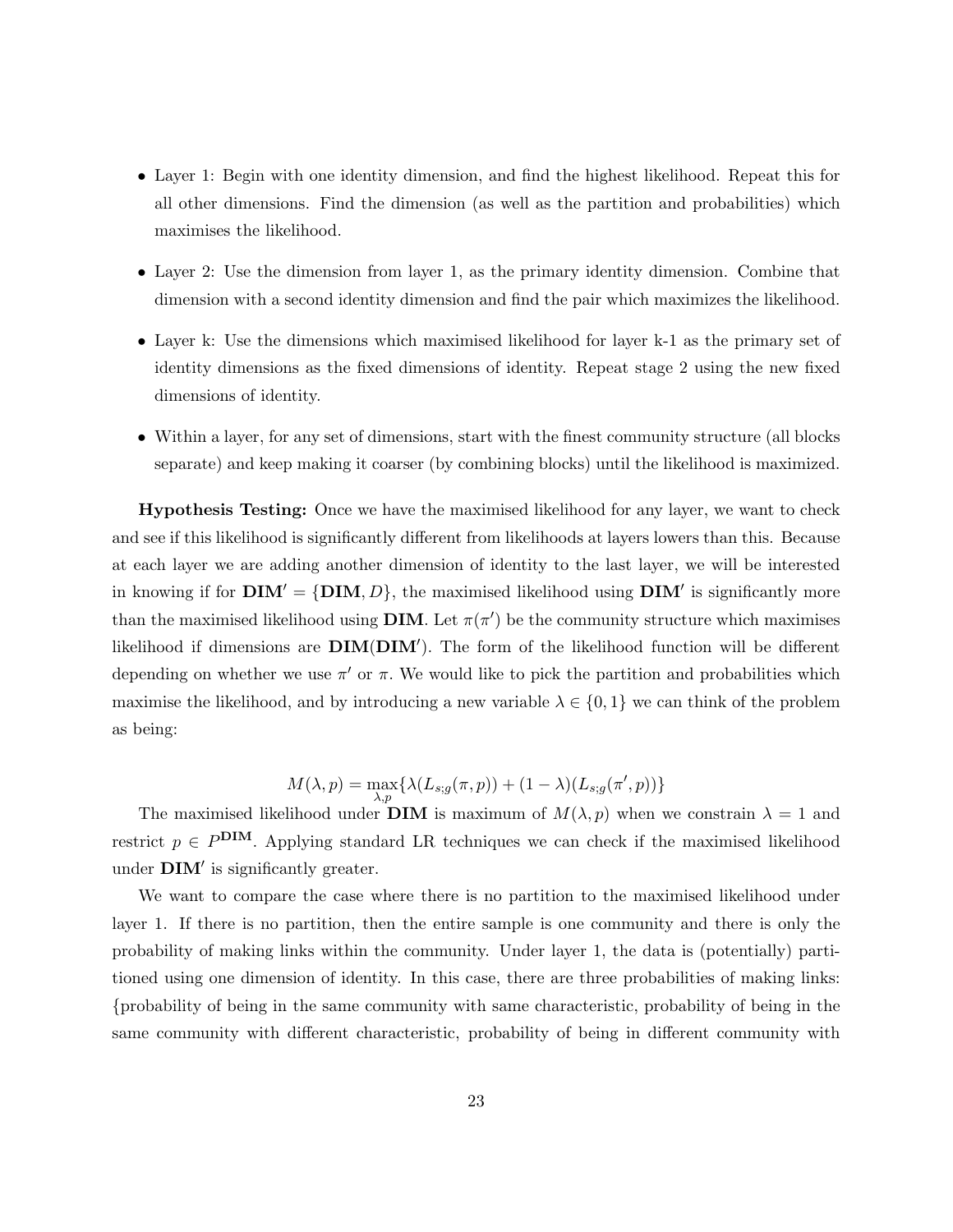different characteristic<sup>2</sup>. By allowing the data to be partitioned along one dimension, we add 3 degrees of freedom over the case with no partition - two for the added dimensions of probability and one for  $\lambda$ . Similarly, by allowing a layer of two, we add seven degrees of freedom over the case with no partition. The layer of two adds five degrees of freedom over the layer of one.

#### 3.2 Estimating Community Structure in Ghana

The data was collected by Chris Udry and Markus Goldstein over the course of two years and fifteen modules in a four village clusters in Eastern Region of Ghana. In each village 60 couples/triples were questioned. The network data used here was collected by asking each individual in the sample about seven randomly selected (without replacement) from the sample and three focal village residents. The questions asked were:

Could you go to  $\equiv$  if you had a problem with unhealthy crops?

Could you go to  $\ldots$  for advice about when to apply a new kind of fertilizer?

Could you go to  $\sim$  if you wanted to discuss changing your method of planting?

Could you go to  $\ldots$  if you wanted to find a buyer for any of your crops?

If we think of the village residents as the population participating the network formation game, then the randomly selected 60 couples and further their links with randomly selected seven individuals from within that sample, allows us to see a randomly selected portion of the network. Analysing the structure of connections within this portion of the network would give us a good idea of the actual network.

I also use data on identity and this includes information on the respondent's religion, clan, gender, if they are the first of their family to reside in that village, and the crops grown.

#### 3.2.1 Characterization of Data

The network data I use here looks at four related information networks which look at information flows on unhealthy crops, fertilizers, methods of planting and buyers. Table 1 gives the summary statistics for the link variables and it turns out that each respondent on average contacts approximately three from his sample of ten for information on unhealthy crops, fertilizers and methods of planting, and for information on buyers. From Table 2, we can see that the four kinds of links are highly correlated. In fact looking at the data it turns out that for many respondents, if they ask their matched respondent about any one unhealthy crops, fertilizers and methods of planting,

<sup>&</sup>lt;sup>9</sup>We constrain probability of being in different community with same characteristic to being equal to zero, since we assume the blocks move together.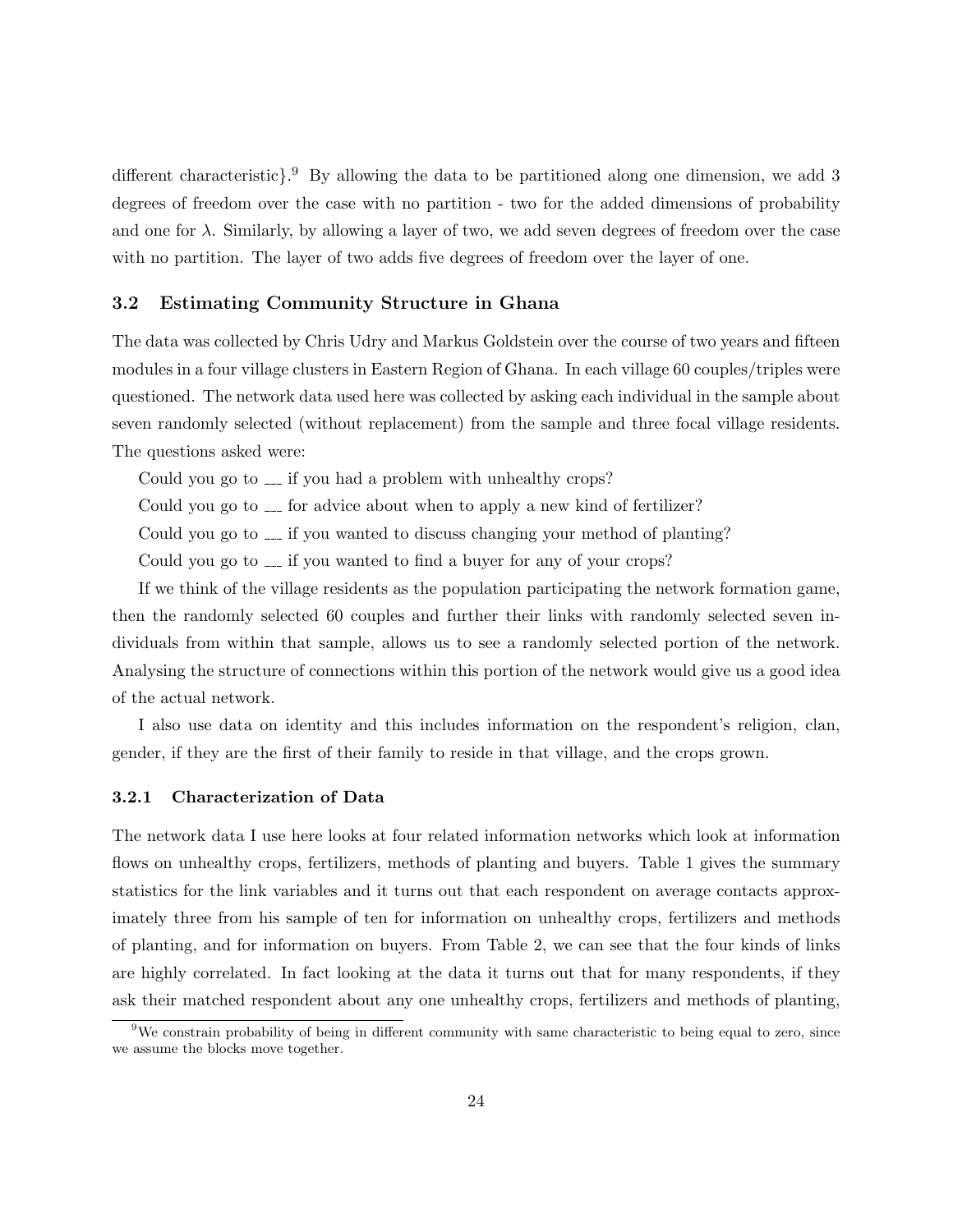then they ask about the other two as well. For this reason, the rest of the analysis will take into consideration only the link indicated by the first question on unhealthy crops.

We need to be able to sort people into groups along different dimensions of identity. The summary statistics for the identity variables used for the all the respondents are presented in Table 3. The variables used are whether the respondent is the first of family in the village, the religion of respondent<sup>10</sup>, whether the respondent grows pineapple or not<sup>11</sup>, respondent's clan<sup>12</sup> and gender. For each of the identity variables, I construct another variable which take the value 1 if both the respondent and his match have the same characteristics (or belong to the same group) under that identity dimension. The summary statistics for these similarity variables are presented in Table 4.

The correlation structure of the links with the identity variables is presented in Table 5. The variables are such that they take a value of 1 if both the respondent and the match share the same characteristic in that identity dimension and 0 otherwise. As can be seen, some of the correlations are negative, implying that links are more probable when the characteristics is not the same and that there might be gains to having links with individuals with different characteristics. Another explanation might be that different identities have different pieces of information, and the respondent values more the information possessed by someone he does not share the identity characteristic with.

#### 3.2.2 Community Structures in the Four Villages

Table 6 shows the results when we search over layer 1. For each village and each dimension of identity I report the log likelihood corresponding to the best partition of that village along that dimension. For the maximised log likelihood, I also report whether this likelihood is significantly different from the baseline likelihood of assuming no partition and the probability of the link not depending on identity. '-Inf' indicates the fact that no feasible partition exists along that dimension of identity. We see that a for most of the villages there is in fact no feasible division along the variable 'Firsthere', implying that there a lot of links across those who are the first of the village here and those who are not. We find that villages 1 and 3 divide along clan, village 2 divides along pineapple growers and village 4 divides along religion. But of these divisions only the divisions for village 1 and 4 are significantly different from the baseline assumption of no division.

Next we look at partitions along layer 2 in Table 7. We keep one dimension fixed (at the one

 $10<sup>I</sup>$  keep only the religions which had at least 5 members

 $11$  pineapple was a relatively new crop at the time of the survey and we would expect those who did crop pineapple to want to share information with each other

 $12$ again I keep only the clans which have at least 5 members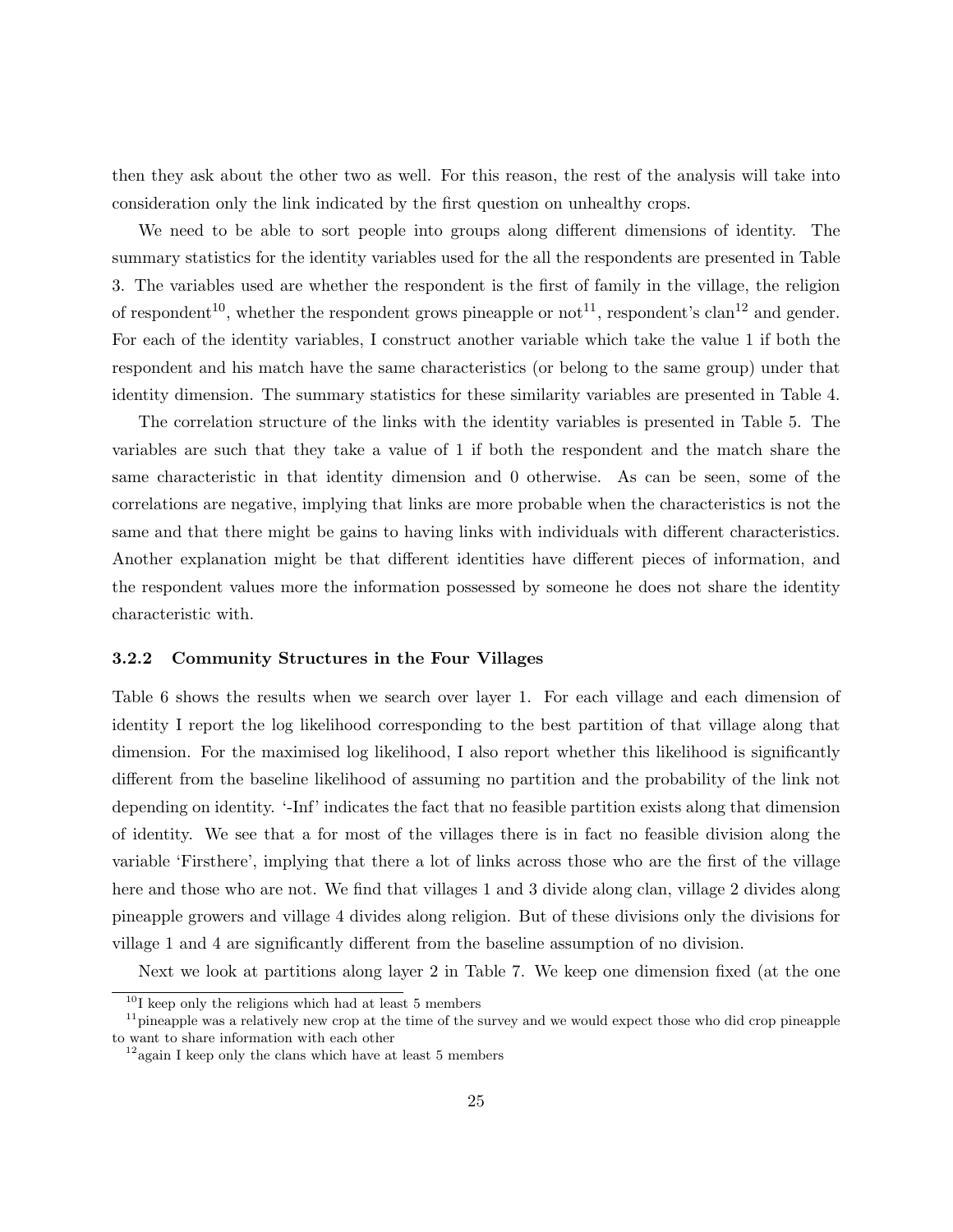which maximised likelihood at layer 1) and to this we add the other 4 dimensions and report the maximising likelihoods along the two dimensions. We see that all these likelihoods are significantly different from the baseline likelihood. Village 1 divides along clan and religion, village 2 divides along religion and pineapple growing, village 3 divides along clan and religion; and village 4 divides along gender and religion.

To get a better understanding of the community structures, we present four graphs show the community structures for village 3 and 4 for layer 1 and 2 (Figures 13, 14, 15, and, 16). The most interesting results are for village 4, which divides along religion when searching over layer 1. It shows three religions combining to form one community and the Pentecostal's forming a separate community. This is contrary to our result for Nash equilibrium with one dimension of blocks being all connected or separated. Then this kind of division points to the presence of another dividing dimension of identity. In the next figure, Figure 13, we see that in fact, this village shows layers of divisions. It first divides along gender and then further subdivides the females by religion. Religion is in fact a very strong dividing line for women, who in many cases are more likely to link to other men than to women with a different religion. The division along gender is more difficult to explain, but it might be the case that women just participate less in information networks.

## 4 Conclusion

This paper presented looked at the impact of identity on networks. We saw a theoretical model of network formation which allowed for the choice commitments to identity simultaneously with the choice of links. The Nash networks arising in this framework exhibited partition along identity, and, interestingly, these partitions are not unique. In other words, they allow for the fact that populations with similar identity profiles might be partitioned very differently. If we restricted attention to those Nash equilibria where players strictly preferred their link strategy to any other, the network structures that emerged, featured center sponsored stars of strongly committed players linked together by less committed players.

Given that the Nash networks could have many different partitions, the empirical section of the paper proposes and implements a methodology to extricate the salient identity dimensions and partition given network data. Applying the methodology to network and identity data from four villages in Ghana, we see that the four villages featured different partitions. In other words, the multiplicity of Nash equilibria is bourne out in the data.

These results point to the fact that partitions in societies along a particular identity dimension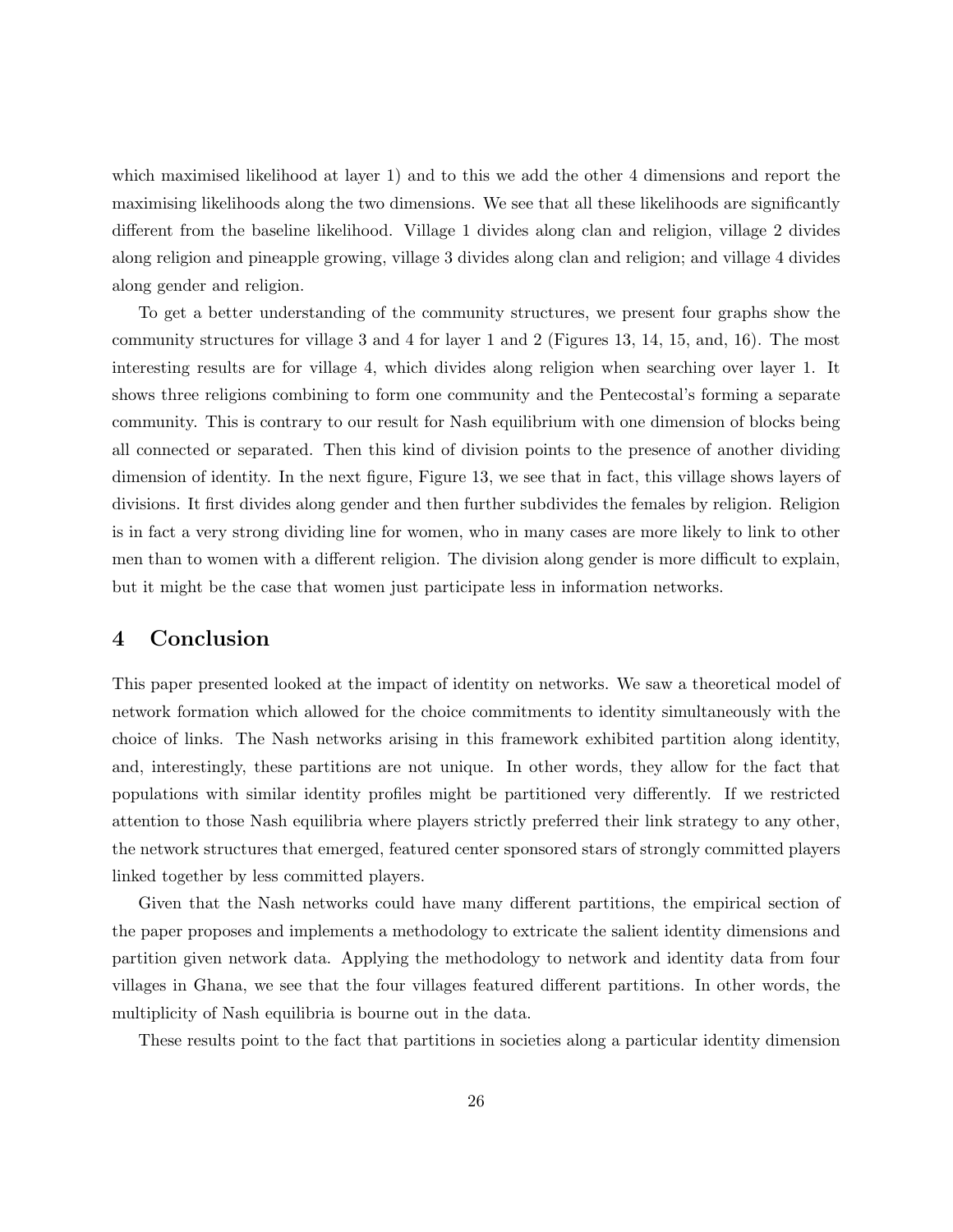might be seen as a coordination problem - players could as well have coordinated to partition along some other dimension. It also points out that the population as a whole chose to partition along that dimension rather than choose any other dimension or none. Since, over time, these partitions seem to change even though the underlying population identity profile does not, future work could focus on the understanding the evolution of these changes.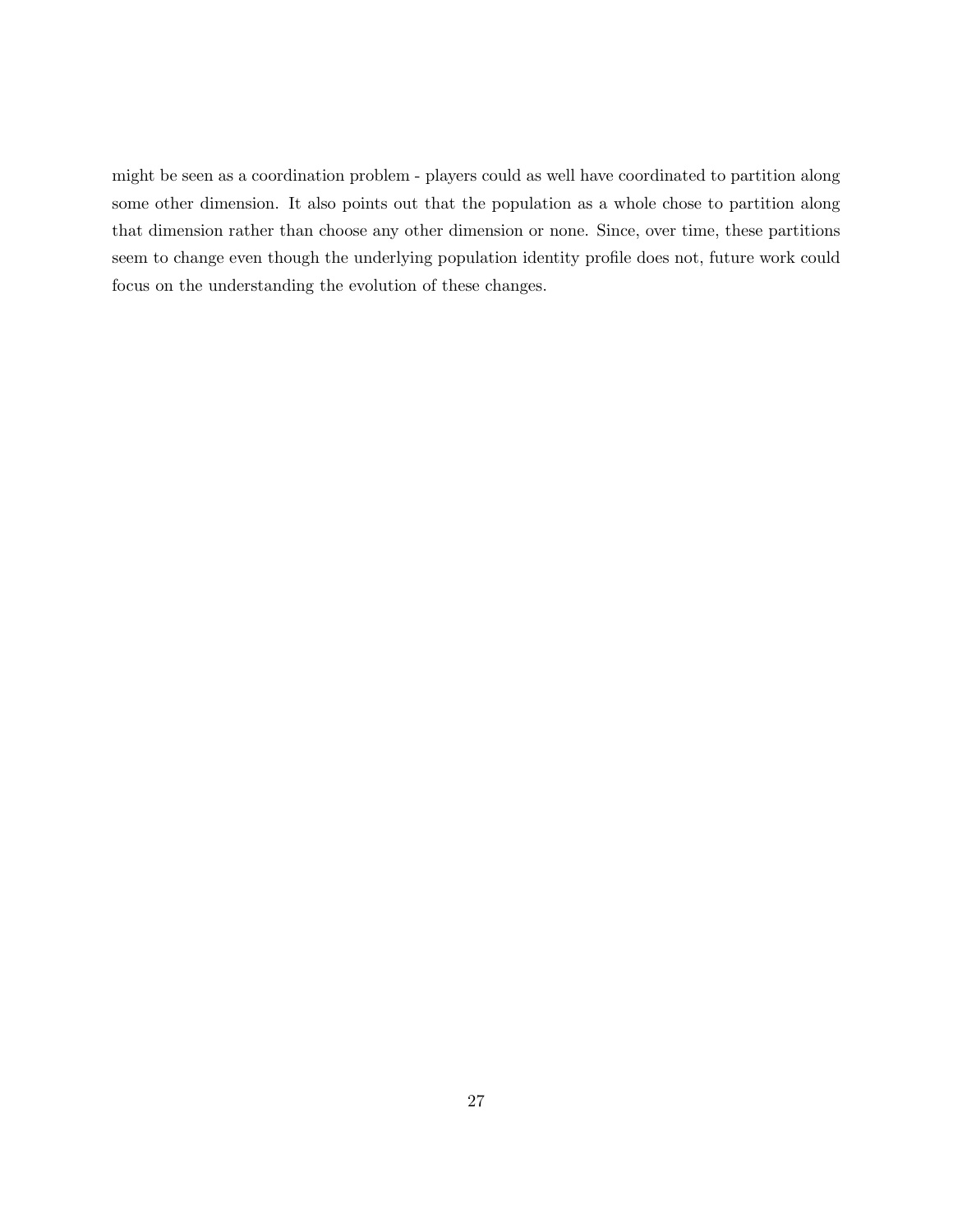### A Network Formation Proofs

#### A.1 Proof for Nash Networks in One-Dimensional Case

**Lemma 1** If any  $k \in B_i$  belongs to a non-singleton component  $C(g)$ , then  $B_i \subseteq C(g)$ .

**Proof.** Suppose  $k \in B_i$  belongs to a component  $C(g)$  and assume to the contrary  $k' \in B_i$ and  $k' \in C'(g)$ . Both k and k' must be receiving or forming some links, and these must have non-negative payoffs. Lets consider the possible scenarios:

1) If either  $k'$  or  $k$  forms no links then the player who does not form links will wish to deviate to choosing  $\theta = 1$  and form a link with the other.

2) If both form links, and assume that the links of  $k$  are more profitable than those of  $k'$ , then k' could profitably deviate to choosing  $\theta_{k'} = 1$  and form a single link with k. Since k' will then be accessing all of the links of k using a single link, he will make higher profits than  $k$ .

#### **Lemma 2** If  $g_{kl} = 1$  for  $k \in B_i$  and  $l \in B_j$  where  $i \neq j$ , then the network is connected.

**Proof.** Let k and l belong to the component  $C(g)$ . From the previous lemma it must be that  $B_i \subseteq C(g)$  and  $B_j \subseteq C(g)$ . Since k and l are connected, it must be that this link if profitable. Again from the previous lemma we know that either  $B_a$ , where  $a \notin \{i, j\}$ , has no link or it is connected. If it has no links then any member of  $B_a$  can do better by setting  $\theta = 0$  and forming a link with k or l. If on the other hand  $B_a$  is connected and belongs to some other component  $C'(g)$ , then it must be that  $C'(g)$  is minimally connected, and so there must be at least one player within  $C'(g)$ who does not form any links with any other player in  $C'(g)$ . This player can then set  $\theta = 0$  and form a link with k or  $l$ .

#### A.2 Proof for Strict' Nash Networks One-Dimensional Case

**Lemma 3** All player's who choose to make links only within their characteristic will choose  $\theta = 1$ while all player's who choose to make links with players outside their characteristic will choose  $\theta = 0$ 

**Proof.** Since we restrict attention to  $\theta \in \{0, 1\}$ , this must be so. Though choice of  $\theta$  for players not forming any links is uncertain.  $\blacksquare$ 

**Lemma 4** If  $g_{kl} = 1$  where  $k, l \in B_{i1}$  then it must be the case that  $g_{km} = 1$  for all  $m \neq k, m \in B_{i1}$ and there will be no other links within  $B_{i1}$  (This structure will be referred to as the  $B_{i1} - star$ )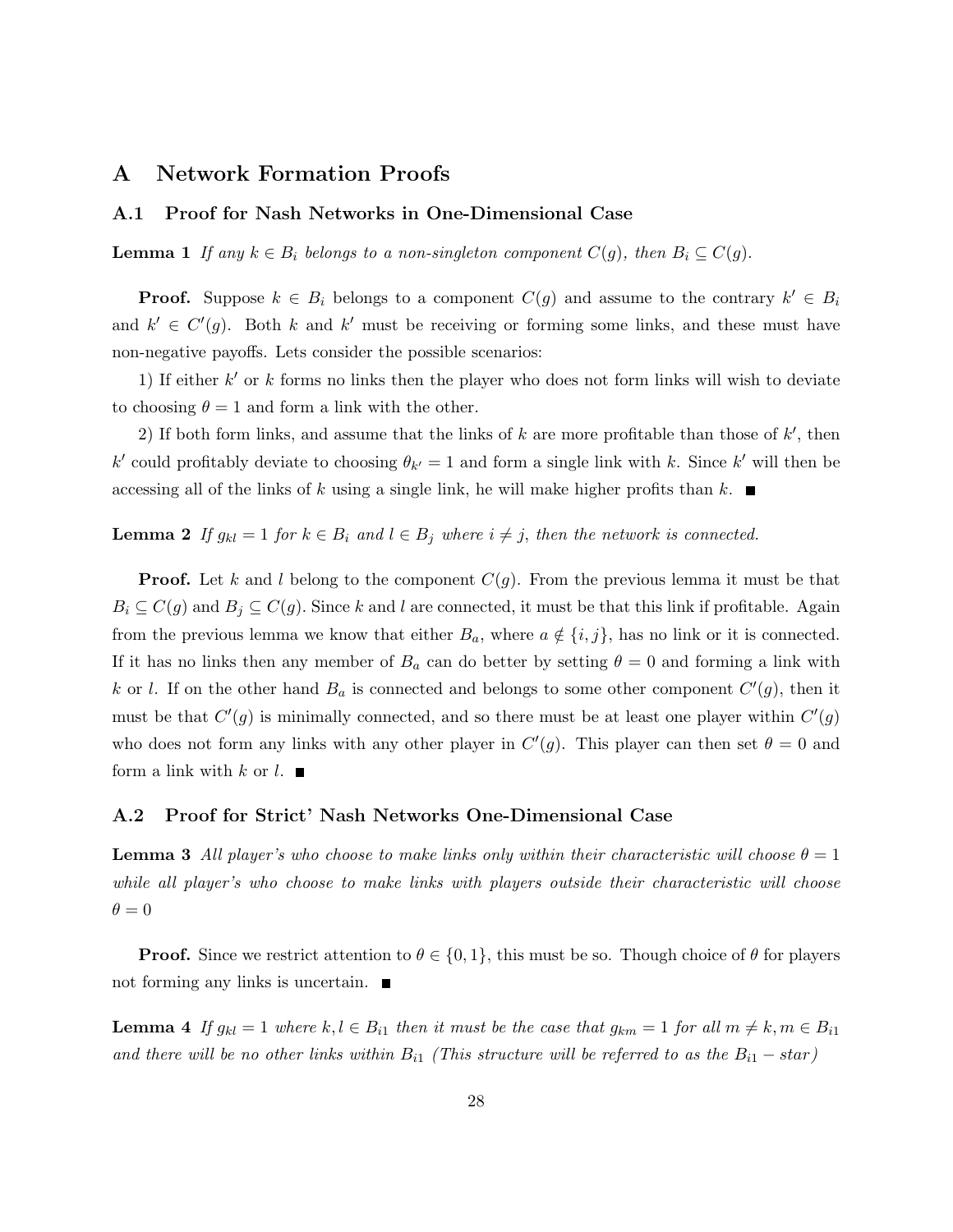**Proof.** Suppose  $g_{kl} = 1$  where  $k, l \in B_{i1}$  and let  $k, l \in C(g)$ . It must be that  $B_{i1} \in C(g)$ . Let  $m \in B_{i1}$  where  $m \neq k, l$ . Since forming a link with k or l costs m the same and has the same benefits, in a strict nash  $m$  will not form either link. Moreover,  $m$  will also not form a link with anyone linked to k or l, because linking to k or l is weakly better than that. If  $g_{lm} = 1$  then k is indifferent between being linked to l or switching to a link with  $m$ , hence l and  $m$  must not have a direct link. Since m must be connected to k, l in some way, the only possibility besides  $g_{km} = 1$ , is one where  $g_{k'm} = 1$  for some  $k' \notin B_{i1}$  such that  $k' \stackrel{g}{\leftrightarrow} k$ . Suppose wlog  $\overline{g}_{k'k} = \max\{g_{kk'}, g_{k'k}\} = 1$ , but  $g_{kk'} = 1$  is not possible because k would get the same benefits by linking to m and  $g_{k'k} = 1$  is not strict nash because k' is indifferent between linking to k or to l. Hence it must be that  $g_{km} = 1$ .

**Lemma 5** In a Strict' Nash, if  $B_{i1}$  – star exists and is not a singleton, it forms links with all  $l \in B_{i0}$ .

 $\blacksquare$ 

**Proof.** Suppose  $l \in B_{i0}$  and l does not receive a link from  $B_{i1} - star$ . Since in any Nash network, all of  $B_i$  must belong to the same component, there must be some k such that  $l \stackrel{g}{\leftrightarrow} k$  and  $k \stackrel{g}{\leftrightarrow} l'$  for some  $l' \in B_{i1}$ . Wlog assume  $\overline{g}_{kl} = 1$  and  $\overline{g}_{kl'} = 1$ . Since k will be indifferent amongst linking to different member of  $B_{i1}$ , in a Strict' Nash network it must be that  $g_{l'k} = 1$ . But then either  $k \in B_{i1}$  or l' would weakly prefer linking to l and so in Strict' Nash is must be that  $g_{l'l} = 1$ . П

**Lemma 6** In a Strict' Nash, if,  $\pi({k}, {k}, {S_{lk}} = 0, {\theta_k} = {\theta_l} = 0) < 0$  for all k, l s.t.  $S_{lk=0}$ ; then, only players with  $\theta = 0$  can receive a direct outside links. Moreover, the player receiving an outside link forms/receives no other link with any other player who also has  $\theta = 0$ .

**Proof.** Suppose not and  $k \in B_i$  and  $l \in B_j$  such that  $g_{kl} = 1$  and  $\theta_l = 1$ . Since solely linking to l is not profitable, it must be that l has some other links and let l' be such that  $\bar{g}_{l'l} = 1$ . But then it must be that the cost of a link between  $k$  and  $l'$  can not be greater than the cost of a link between k and l. And so in a Strict' Nash, if  $k \in B_i$  and  $l \in B_j$  such that  $g_{kl} = 1$  then it must be that  $\theta_l = 0$  and l can not be linked to any other player with  $\theta = 0$ .

**Lemma 7** In a Strict' Nash, if  $\pi({k}, {k}, {S_{lk}} = 0, \theta_k = \theta_l = 0) < 0$  then any block  $B_i$  is internally connected

**Proof.** Let  $l, l' \in B_i$ . Similar to the last lemma, wlog, assume there is some  $k \notin B_i$  such that  $g_{kl} = 1$  and  $g_{kl'} = 1$ . Since  $\pi({k}, {k}, S_{lk} = 0, \theta_k = \theta_l = 0) < 0$  for the  $g_{kl} = 1$  and  $g_{kl'} = 1$  to be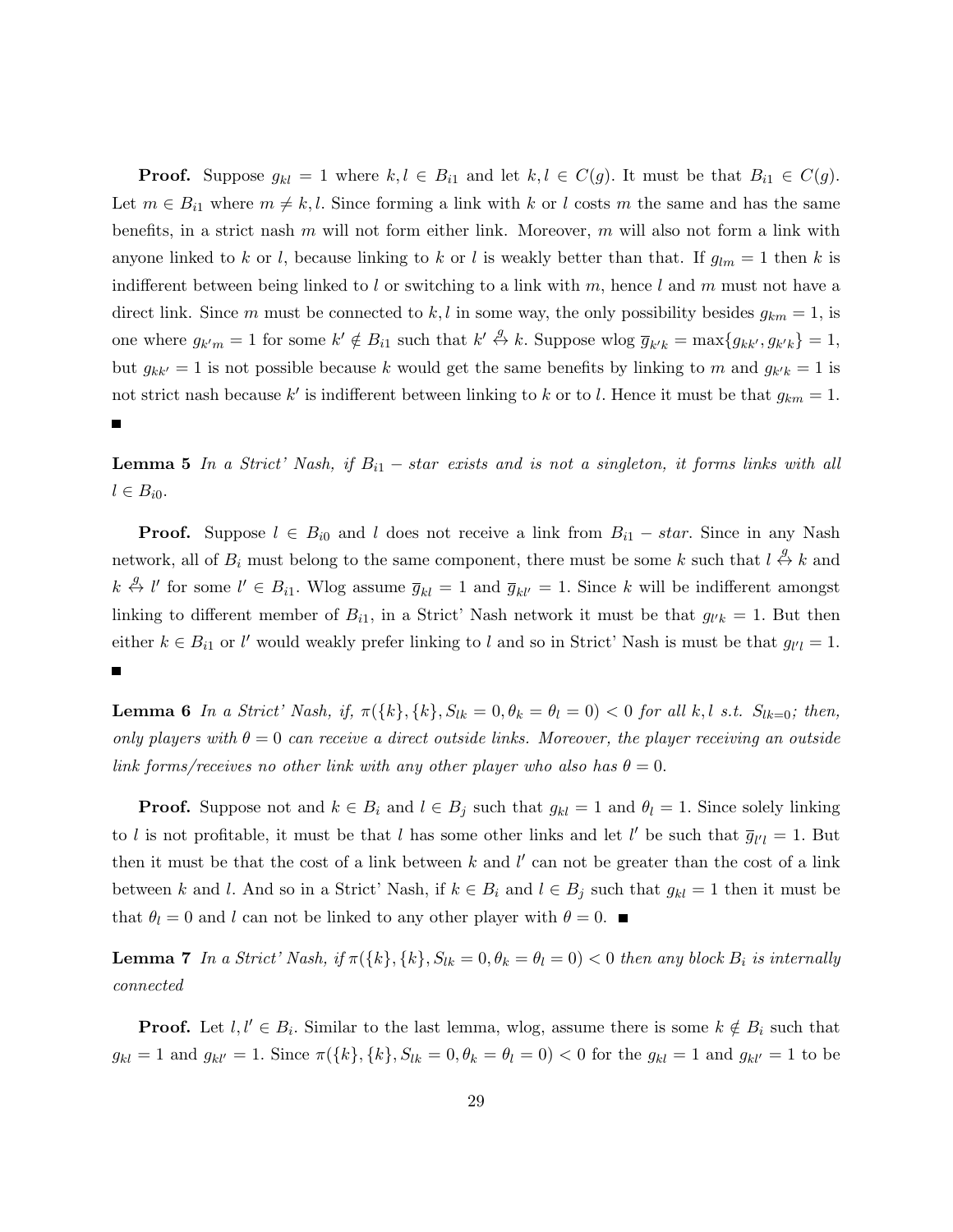sustainable,  $l$  and  $l'$  must have other links. But linking to  $l$  or linking to  $l'$  is the same in terms of cost and benefits, implying that neither can receive any links. So they both must be making links and moreover only to players choosing  $\theta = 1$ . If l or l' made links to someone from  $B_{i1}$ , then they would want to switch to  $\theta = 1$ . So they must be making links to  $B_{j1}$  where  $i \neq j$ . But from the previous lemma, an external link to any player choosing  $\theta = 1$  is not possible. And so in a Strict' Nash network,  $B_i$  must be internally connected.  $\blacksquare$ 

**Lemma 8** In a Strict' Nash, if  $\pi({k}, {k}, S_{lk} = 0, \theta_k = \theta_l = 0) < 0$  and  $g_{kl} = 1$  for  $k \in B_i$  and  $l \in B_j$ , then it must be that every other member of  $B_j$  belongs to the  $B_{1j} - star$ .

**Proof.** Since  $\pi({k}, {k}, S_{lk} = 0, \theta_k = \theta_l = 0) < 0$ ; from an earlier lemma we know that  $B_j$ must be internally connected. From another lemma we know that  $l$  cannot have any links with  $l'$ if  $\theta_{l'} = 0$ . Which means that the rest of  $B_j$  must choose  $\theta = 1$ . *l* will not sponsor any links to any member of  $B_{1j}$  because then he would want to switch to  $\theta = 1$ . Implying that  $B_{1j}$  is linked within itself and then sponsors a link to l. And so we must have a  $B_{1j} - star$ . ■

**Lemma 9** In a Strict' Nash, if  $\pi({k}, {k}, S_{lk} = 0, \theta_k = \theta_l = 0) < 0$  and  $g_{lk} = 1$  for  $l \in B_i$  and  $k \in B_j$  and  $\theta_k = 0$ , then all external links are sponsored by  $B_i$ .

**Proof.** Suppose not and some  $x \notin B_i$  makes an external link to y. The network must be connected and so suppose wlog, l forms a links with y. If  $\theta_x = \theta_y = 0$  then l will be indifferent between linking to x or y. So suppose  $\theta_x = 1$ . But in that case, x will be indifferent to linking to  $y, k$ .

**Lemma 10** In a Strict' Nash, if  $\pi({k}, {k}, S_{lk} = 0, \theta_k = \theta_l = 0) > 1$  and  $g_{lk} = 1$  for  $l \in B_i$  and  $k \in B_j$  and  $\theta_l = 0$ , then either  $B_{i1}$  – star exists and sponsors a link to l or l forms the center of the star for  $B_{i1}$ .

**Proof.** If l forms a link with some  $l' \in B_{1i}$ , then l must form links with all other member of  $B_{i1}$  by strictness. In other words, l should either be the center of the  $B_{i1} - star$  or it will receive a link from them.  $\blacksquare$ 

#### A.3 Proof for Nash Network in Multi-Dimensional Case

**Lemma 11** The Minimal Separating Dimensions  $\text{DIM}^1$  from a network g are unique.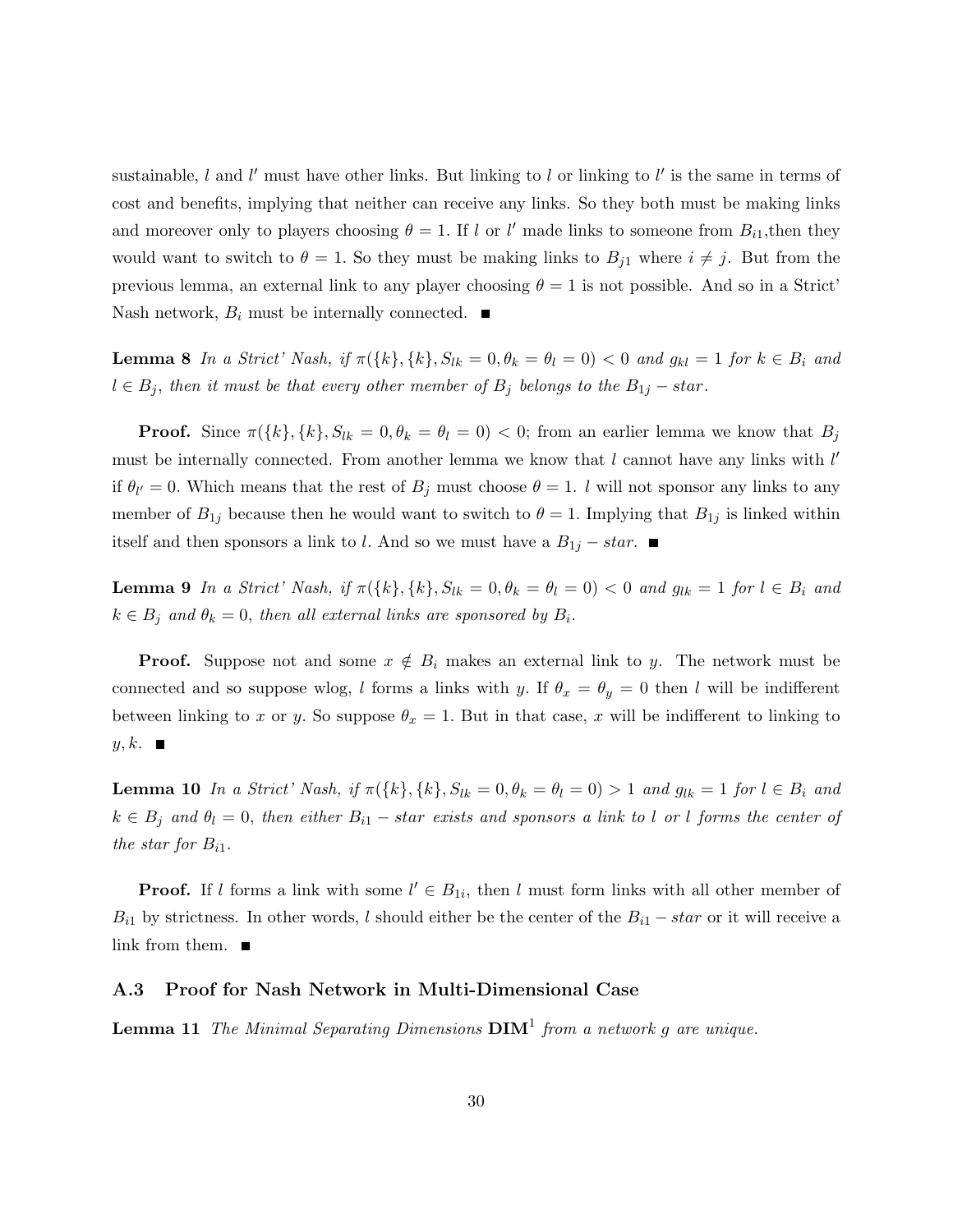**Proof.** Suppose not and that there exist  $\text{DIM}' \not\subset \text{DIM}^1$  such that  $\text{DIM}'$  are also minimal separating dimensions. But if they are both separating dimensions, then there are no links across different  $B_i \in Block(DIM')$ , neither across different  $B_j \in Block(DIM^1)$ . Which would imply that the set of dimensions  $\bf{DIM}^1 \cup \bf{DIM}'$  are also separating dimensions. In other words,  $\bf{DIM}^1$  cannot be the minimal separating dimensions to begin with.  $\blacksquare$ 

Lemma 12 A nash network must be minimal.

**Proof.** If it was not, then some links could be deleted without impacting connectivity.  $\blacksquare$ 

**Lemma 13** In any nash network g, if any  $k \in C(g)$  and  $k \in B$  where  $B \in Block(DIM)$  and  $|C(g)| = x > 2$ , then  $B \in C(g)$ .

**Proof.** Similar to the one-dimensional case, suppose  $k' \in B$  and  $k' \in C'(g) \neq C(g)$ . Since  $k \in C(g)$ , it must be receiving/forming some links within  $C(g)$  which we assume are (wlog) more profitable than the links of k'. For any link structure, it will be profitable for k' to set  $\theta_{k'} = 1$  and add a link to  $k$ .

Lemma 14 Either the network is connected/emppty or there exists a set of minimal separating dimensions.

**Proof.** If the network is neither connected nor empty' then it must be that either  $\text{DIM}^1$  = **DIM** or  $\phi$  will work as separating dimensions. We have earlier proven, if separating dimensions exist, the minimal separating dimensions are unique.  $\blacksquare$ 

**Lemma 15** Suppose along any  $\textbf{DIM}^1 \subset \textbf{DIM}$ , there is some  $B_i \in Block(\textbf{DIM}^1)$  which is not connected within itself and no member of  $B_i$  is connected to any member outside  $B_i$ . Then it must be that either  $B_i$  is connected or empty, or there exists some  $\text{DIM}^1 \subset \text{DIM}^{1,B_i} \subseteq \text{DIM}$ , such that g allows no links across the blocks of  $Block(\mathbf{DIM}^{1,B_i})$  within  $B_i$ .

**Proof.** Such a partition must exist because  $\text{DIM}^{1,B_i} = \text{DIM}$ , or  $\phi$  will definitely work. We need to show that  $\text{DIM}^{1} \subset \text{DIM}^{1,B_i}$ , which follows from the fact that since all characteristics along  $\text{DIM}^1$  are the same for all members of  $B_i$ , it must be that any link will be cost minimized if its along  $\text{DIM}^1$  and more dimensions.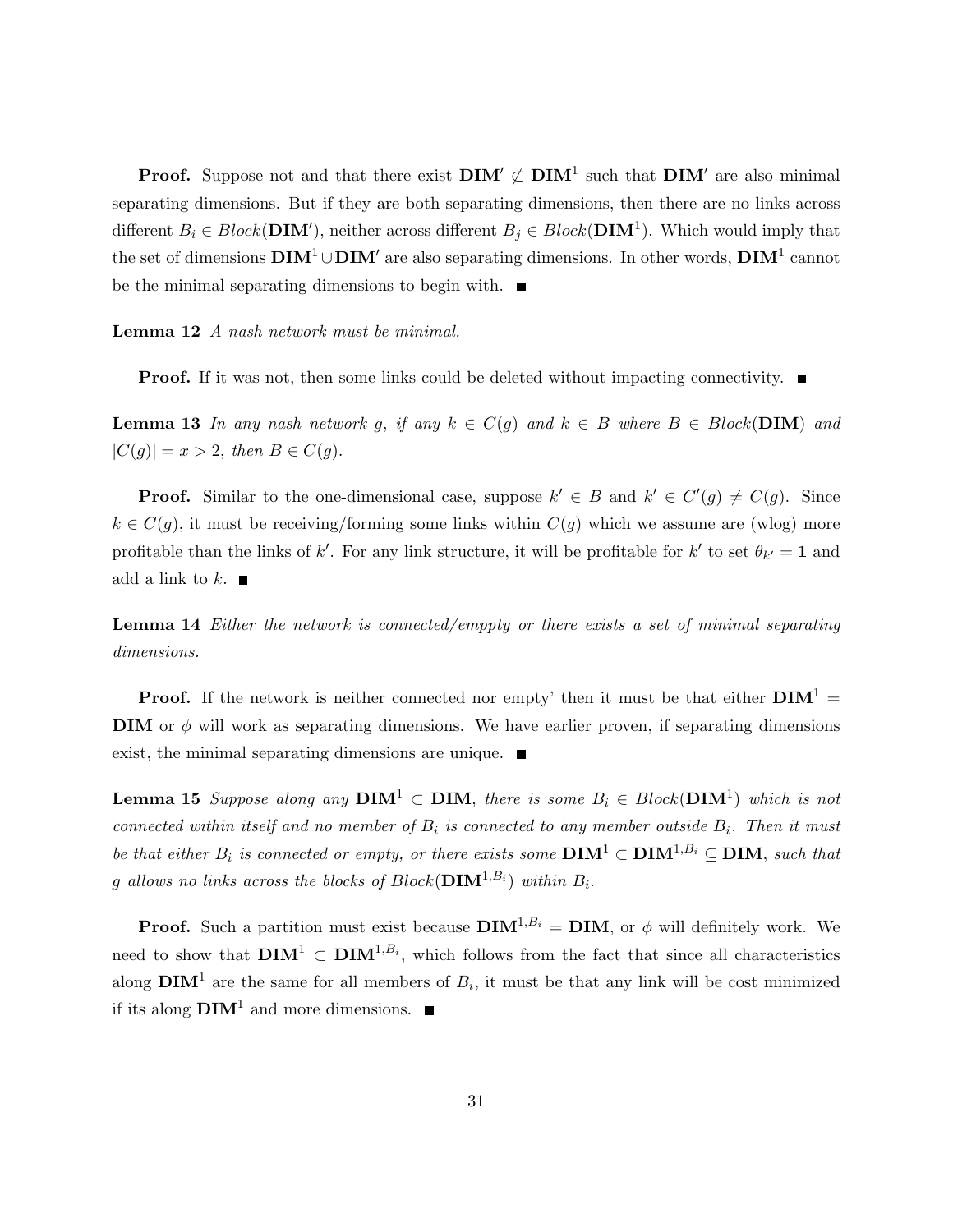#### A.4 Proof for Strict' Nash in Multi-Dimensional Case

**Lemma 16** In a strict nash network, if  $l, k \in B_{i1}$  and I forms the  $lk - link$  then the members of  $B_{i1}$  form a unique center-sponsored star with l in the center (henceforth called a  $B_{i1} - star$ )

**Proof.** Same as in the one-dimensional case. ■

**Lemma 17** Assuming  $\pi(k, k, S_{lk}, \Theta) \leq 0$  for all  $S \neq 1$ , each block within a component of the nash network must have internal connections. Using A.M1, each block,  $B_x$ , must have a  $B_{x1}$  – star.

**Proof.** Suppose  $\{B_1, ..., B_x\} \in C(g)$  and suppose contrary to the assumption,  $B_1$  does not have any internal connections. But then all members of  $B_1$  must be participating in external links. Since external links are expensive enough, each external link must end with a cluster of internally connected individuals. If the members in  $B_1$  are greater than the number of blocks, as implied by A.M1, then this in not possible.

If AM.1 does not hold, then the block could be scattered among the tails of other stars. But even then, we must have at least two blocks for whom there are internal links.

**Lemma 18** If any  $l \in B_x$  forms an external link, then he must either receive a link from  $B_{x1}$  – star or be the part of the tail of some other  $B_{y1}$  – star where  $B_x \neq B_y$  and this tail should have no links to the  $B_{x1} - star$ 

**Proof.** Suppose  $l \in B_x$  does not receive a link from  $B_{x1} - star$ . He will not link to the  $B_{x1} - star$ , because he is indifferent to linking to any one of them. He must be forming an external link which leads to some  $B_{y1} - star$ .. The only way for l to be connected to the  $B_{x1} - star$  is for him to receive an external link which would indirectly link him the  $B_{x1} - star$ . ■

**Lemma 19** If  $g_{lk} = 1$ , where  $l, k \in C(g)$ ,  $l \in B$  and all other  $p \in C(g)$  such that  $S_{lp} \geq S_{lk}$  or  $S_{lp} < S_{lk}$ , then all  $k' \in C(g)$  such that  $S_{lk'} = S_{lk}$  either receives a direct link from l' where  $l' \stackrel{g}{\longleftrightarrow} l$ and  $S_{ll'} > S_{lk}$  or is  $k'' \stackrel{g}{\longleftrightarrow} k'$  and  $S_{k''k'} > S_{lk}$ 

**Proof.** If  $g_{lk} = 1$ , then  $\theta_l = \theta_k = S_{lk}$ . The only way they could be different is by choosing commitment less than  $S_{lk}$  and the only reason  $\theta_l$  or  $\theta_k$  could be different is if they made some other links, but there are no other links to be made which are less than  $S_{lk}$ .

Since  $\theta_l = \theta_k = S_{lk}$ , noone would form an  $S_{lk}$  link with either of them due to strictness. Infact all  $S_{lk}$  links must originate with l or some l' who is linked to l and  $S_{ll'} > S_{lk}$ .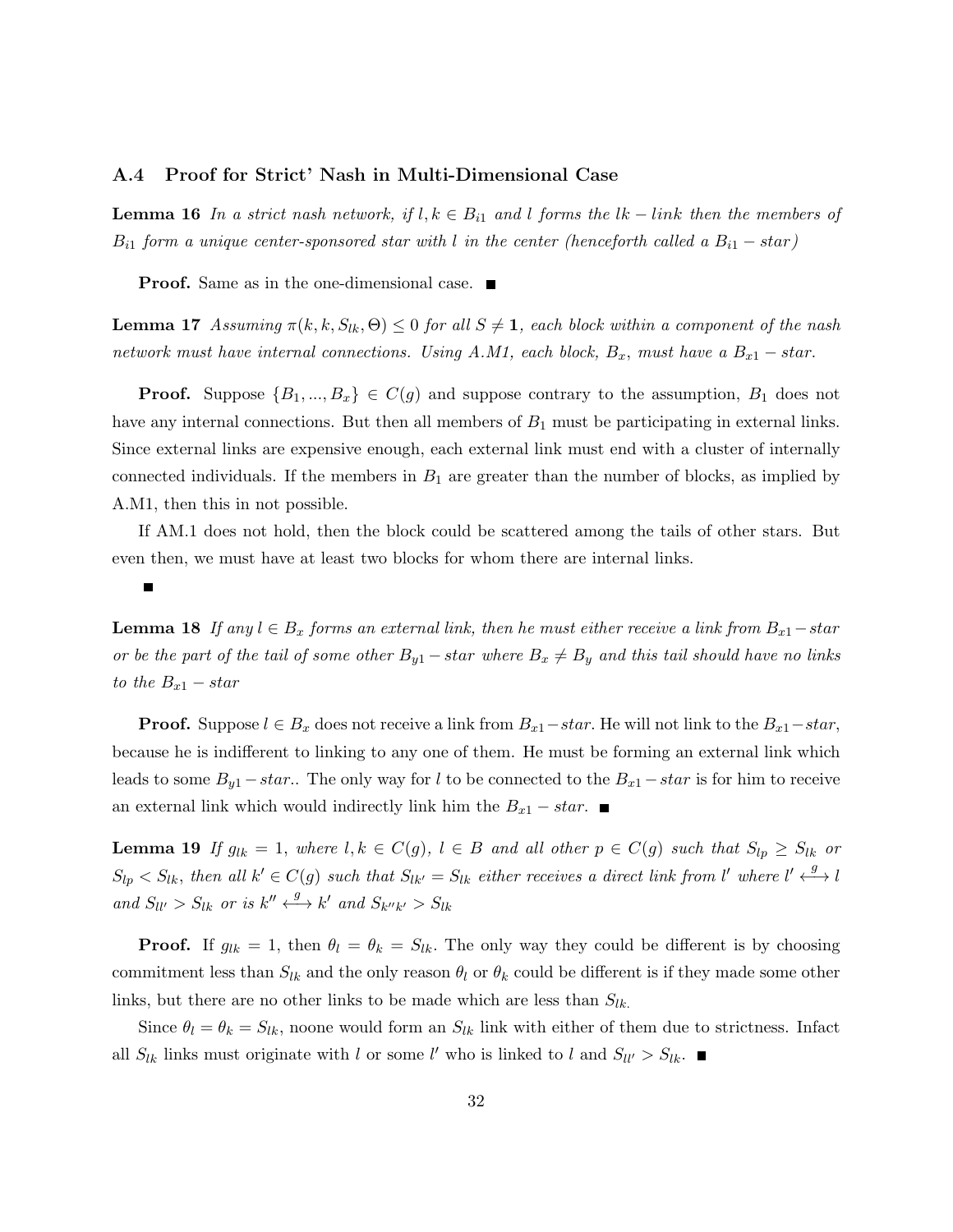## B Community Structure Proofs

#### B.1 Alternative Representation

An alternative representation using log-likelihood instead of likelihood is also possible. For that we define a few terms

$$
In(S, \pi) = \{ij \mid S_{ij} = S, j \in c_{\pi}(i)\}
$$
  

$$
Out(S, \pi) = \{ij \mid S_{ij} = S, j \notin c_{\pi}(i)\}
$$

 $In(S, \pi)$  collects all the pairs which have similarity index S and which belong to the same community, while  $Out(S, \pi)$  collects all the pairs which have similarity index S and which belong to the different communities. Let

$$
T(S, g) = \sum_{S_{ij}=S} g_{ij}
$$
 and  $T(S, h) = \sum_{S_{ij}=S} h_{ij}$ 

denote the total links for all those pairs who have the same similarity index,  $S$ , under  $q$  and the total possible links for the same pairs.

$$
T^{In(S,\pi)}(S,g) = \sum_{ij \in In(S,\pi)} g_{ij}
$$
 and  $T^{In(S,\pi)}(S,h) = \sum_{ij \in In(S,\pi)} h_{ij}$ 

 $T^{In(S,\pi)}(S,g)$  is the total links observed under g for all pairs belonging to  $In(S,\pi)$  and  $T^{In(S,\pi)}(S,h)$ is the maximum possible links we could observe in any network for the pairs in  $In(S, \pi)$ .  $T^{Out(S, \pi)}(S, g)$ and  $T^{Out(S,\pi)}(S,h)$  can be similarly defined. Using these definitions and ignoring the constant, we get the log-likelihood:

$$
l_{s,g}(\pi, p_{in}, p_{out}) = \log(L_{s,g}(\pi, p_{in}, p_{out}))
$$
  
\n
$$
= \sum_{S} \left\{ \begin{array}{c} (T^{In(S,\pi)}(S, g) * \log(p_{in}^{S})) + \\ ((T^{In(S,\pi)}(S, h) - T^{In(S,\pi)}(S, g)) * \log(1 - p_{in}^{S})) \\ + (T^{Out(S,\pi)}(S, h) - T^{Out(S,\pi)}(S, g)) * \log(1 - p_{out}^{S})) \\ + ((T^{Out(S,\pi)}(S, h) - T^{Out(S,\pi)}(S, g)) * \log(1 - p_{out}^{S})) \end{array} \right\}
$$
  
\n
$$
\text{fining } k_{s}^{S} = \log(p_{s}^{S}/(1 - p_{s}^{S})) \cdot k_{s}^{S} = \log(1 - p_{s}^{S}) \cdot k_{s}^{S} = \log(p_{s}^{S}/(1 - p_{out}^{S})) \cdot k_{s}^{S} = \log(1 - p_{out}^{S}) \cdot k_{s}^{S}
$$

Def ıg  $\kappa_{\bar{1}}$  $S_1^S = \log(p_{in}^S/(1-p_{\rm s})$  $_{in}^{S}$  $)), k_2^S$ <sup>2</sup> = log(1 − p  $_{in}^{S}$ ),  $k_3^S$  $S_3^S = \log(p_{out}^S/(1-p_{out}^S))$  $_{out}^{S}$ )),  $k_4^S$  $_{4}^{S} = \log(1-p_{out}^{S}),$ we get:  $\mathcal{L}$ 

$$
l_{s,g}(\pi, p_{in}, p_{out}) = \sum_{S} \left\{ \begin{array}{c} k_1^S * T^{In(S,\pi)}(S,g) + k_2^S * T^{In(S,\pi)}(S,h) \\ + k_3^S * T^{Out(S,\pi)}(S,g) + k_4^S * T^{Out(S,\pi)}(S,h) \end{array} \right.
$$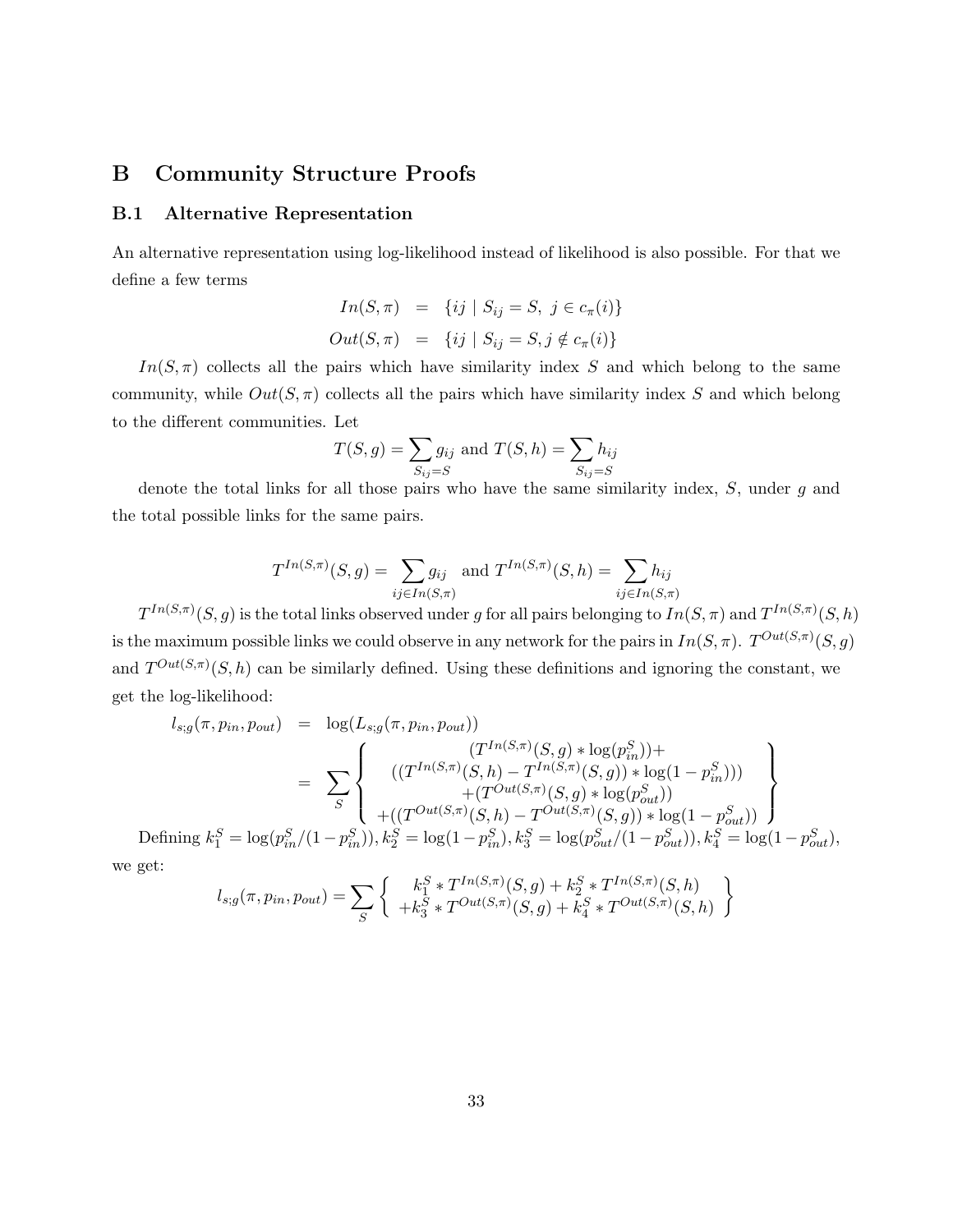#### B.2 Proofs of Proposition 6

Proof. Firstly, we fix the dimensions as the largest possible, and next, if we fix the partition, the likelihood will be maximised at the probabilities given by:

$$
\widehat{p}_{in}^{S}(\pi) = \frac{T^{In((S,\pi)}(S,g)}{T^{In((S,\pi)}(S,h)}
$$

$$
\widehat{p}_{out}^{S}(\pi) = \frac{T^{Out((S,\pi)}(S,g)}{T^{Out((S,\pi)}(S,h)}
$$

Given this result, we get consistency by showing that as size becomes larger, it must be that for any  $\pi \neq \pi^*$ ,

$$
L_{h,g}(\pi^*,\widehat{p}(\pi)) > L_{h,g}(\pi,\widehat{p}(\pi))
$$

There are countably many ways in which  $\pi^*$  and  $\pi$  can differ, but the manner of difference will not affect result. I consider one particular way in which they are different to illustrate the proof. Suppose that the only difference is that within all links with similarity index  $S$ ;  $\pi$  has more pairs within the same component, or:

$$
In(S, \pi) \supset In(S, \pi^*)
$$
  
Out(S, \pi) \subset Out(S, \pi^\*)

and

$$
Out(S, \pi^*) \cap In(S, \pi) = K
$$

Under this particular  $\pi$  and  $\pi^*$ , the differences in log-likelihood using  $\widehat{p}(\pi)$  is:

$$
L_{h,g}(\pi,\widehat{p}(\pi)) - L_{h,g}(\pi^*,\widehat{p}(\pi)) = \left(\sum_{ij\in K} g_{ij}\right) * \log(\widehat{p}_{in}^S(\pi))
$$
  
+ 
$$
\left(\sum_{ij\in K} h_{ij} - g_{ij}\right) * \log(1 - \widehat{p}_{in}^S(\pi))
$$
  
- 
$$
\left(\sum_{ij\in K} g_{ij}\right) * \log(\widehat{p}_{out}^S(\pi))
$$
  
- 
$$
\left(\sum_{ij\in K} h_{ij} - g_{ij}\right) * \log(1 - \widehat{p}_{out}^S(\pi))
$$

Taking the limit of the derivative with respect to  $\hat{p}_{in}^S(\pi)$ , we get:

$$
\lim_{n^t (n^t - 1) \to \infty} \left( \frac{\partial (L_{h;g}(\pi, \widehat{p}(\pi)) - L_{h;g}(\pi^*, \widehat{p}(\pi)))}{\partial \widehat{p}_{in}^S(\pi)} \right) = \lim_{n^t (n^t - 1) \to \infty} \left( \frac{\sum_{ij \in K} g_{ij}}{\widehat{p}_{in}^S(\pi)} - \frac{\sum_{ij \in K} h_{ij} - g_{ij}}{1 - \widehat{p}_{in}^S(\pi)} \right) < 0
$$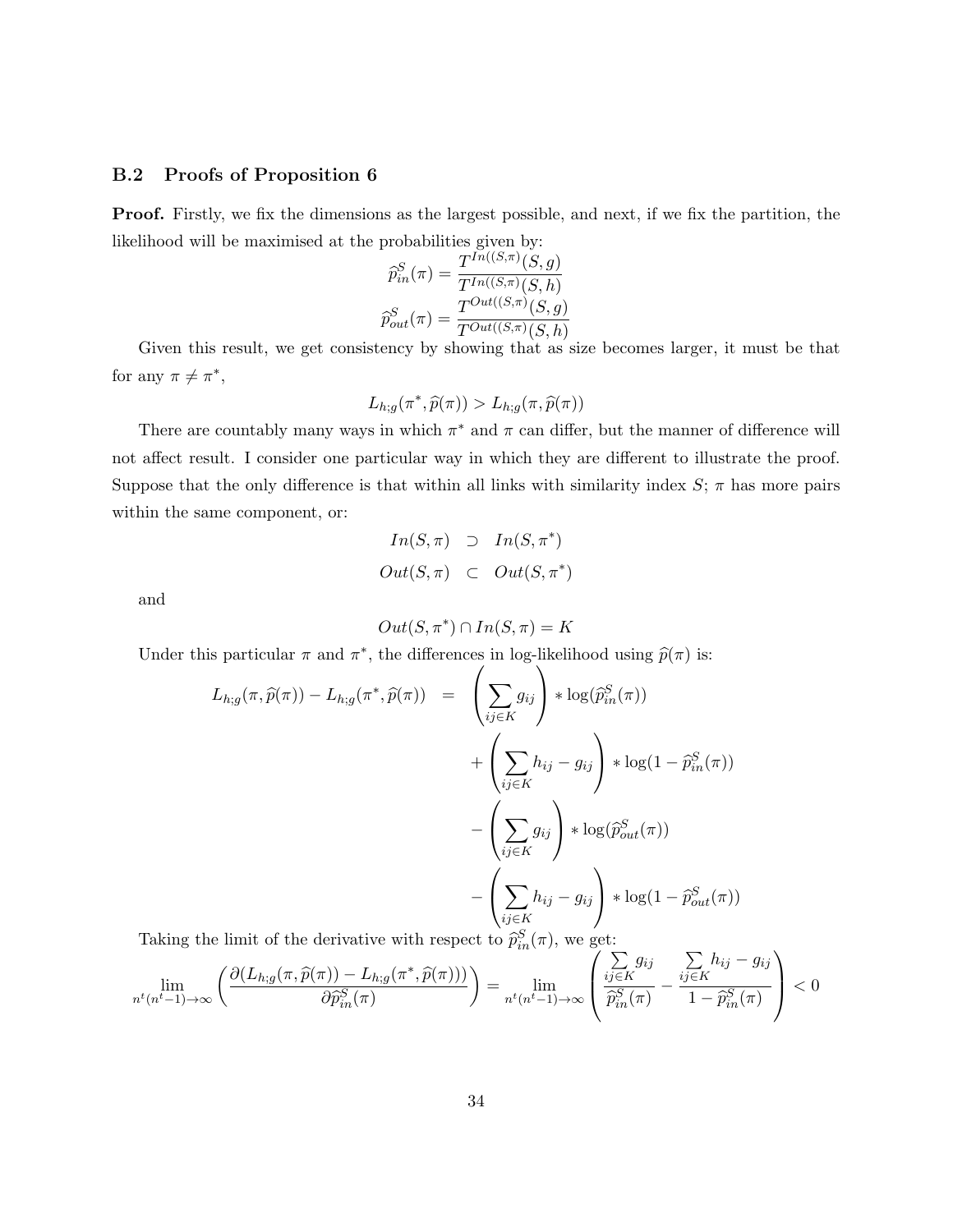The last inequality follows because as  $n^t(n)$  $t-1) \rightarrow \infty,$ 

$$
\frac{\sum_{ij \in K} g_{ij}}{\sum_{ij \in K} h_{ij}} = p_{out}^S < \widehat{p}_{in}^S(\pi)
$$

(Since  $\hat{p}_{in}^S(\pi)$  in the limit will be some convex combination of  $p_{in}^S$  and  $p_{out}^S$ ).

#### B.3 Proof of Proposition 7

#### Proof.

Let  $(\pi, p_{in}, p_{out})$ ,  $(\pi', p'_{in}, p'_{out})$  and  $(\pi^*, p^*_{in}, p^*_{out})$  be the community structure and the probabilities of interaction which maximise the likelihood restricting dimensions to DIM, DIM′ and DIM<sup>∗</sup> .

Now, if DIM<sup>\*</sup> are the true partitioning dimensions, it must be that the true partition and probabilities  $((\pi^*, p_{in}^*, p_{out}^*))$  must be different from both  $((\pi, p_{in}, p_{out}))$ . Also, since **DIM'** includes one more dimension than DIM, it must lead to a partition or probabilities closer to the true partition/probabilities. Hence, using similar methodology as in the previous proposition, we must have the maximised likelihood under  $\text{DIM}'$  strictly better than under  $\text{DIM}'$ .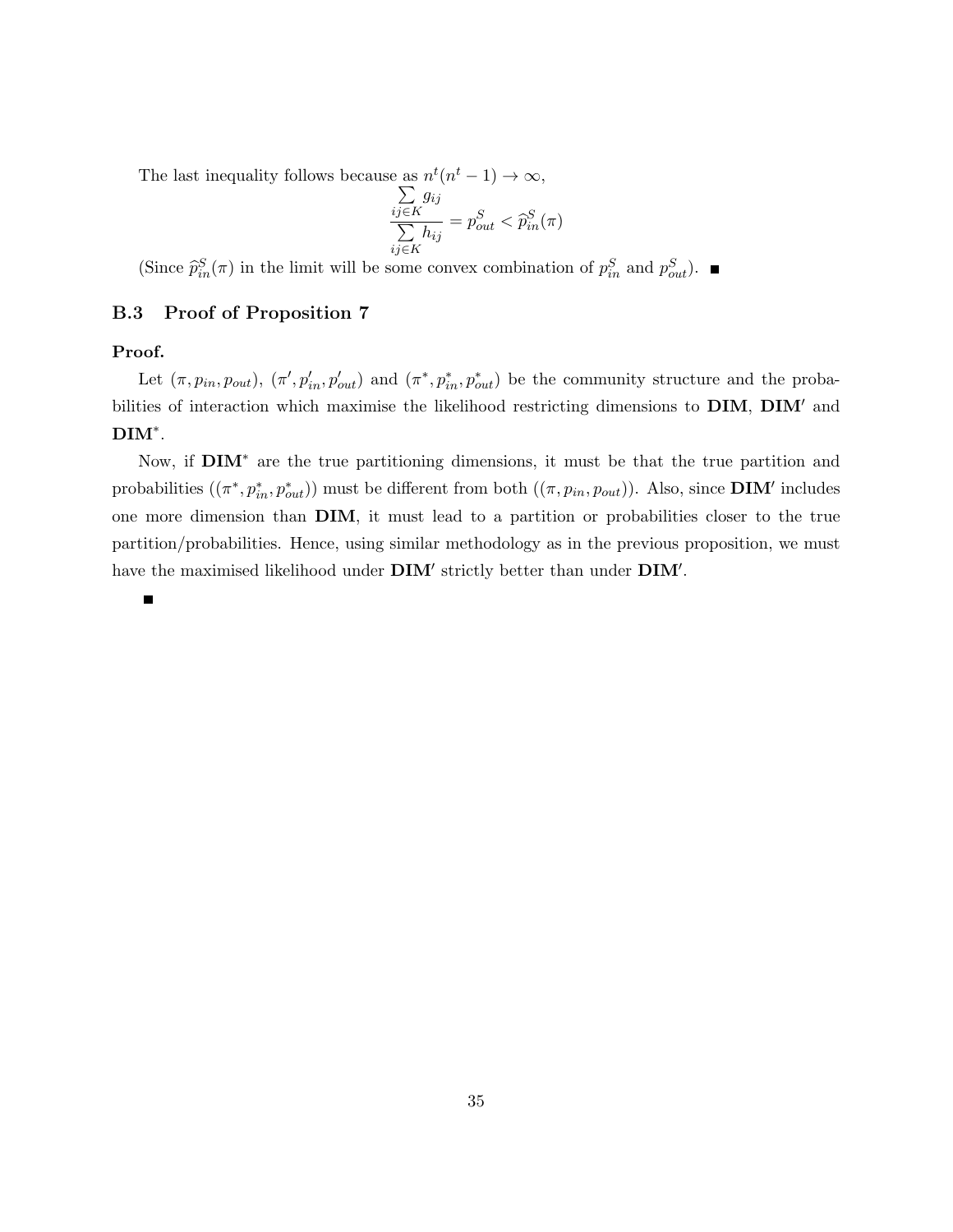## C Network Formation Graphs

(For all the following figures: Each box represents a player. It lists the identity and then the corresponding commitment levels in the brackets)



Figure 1: Unconnected Nash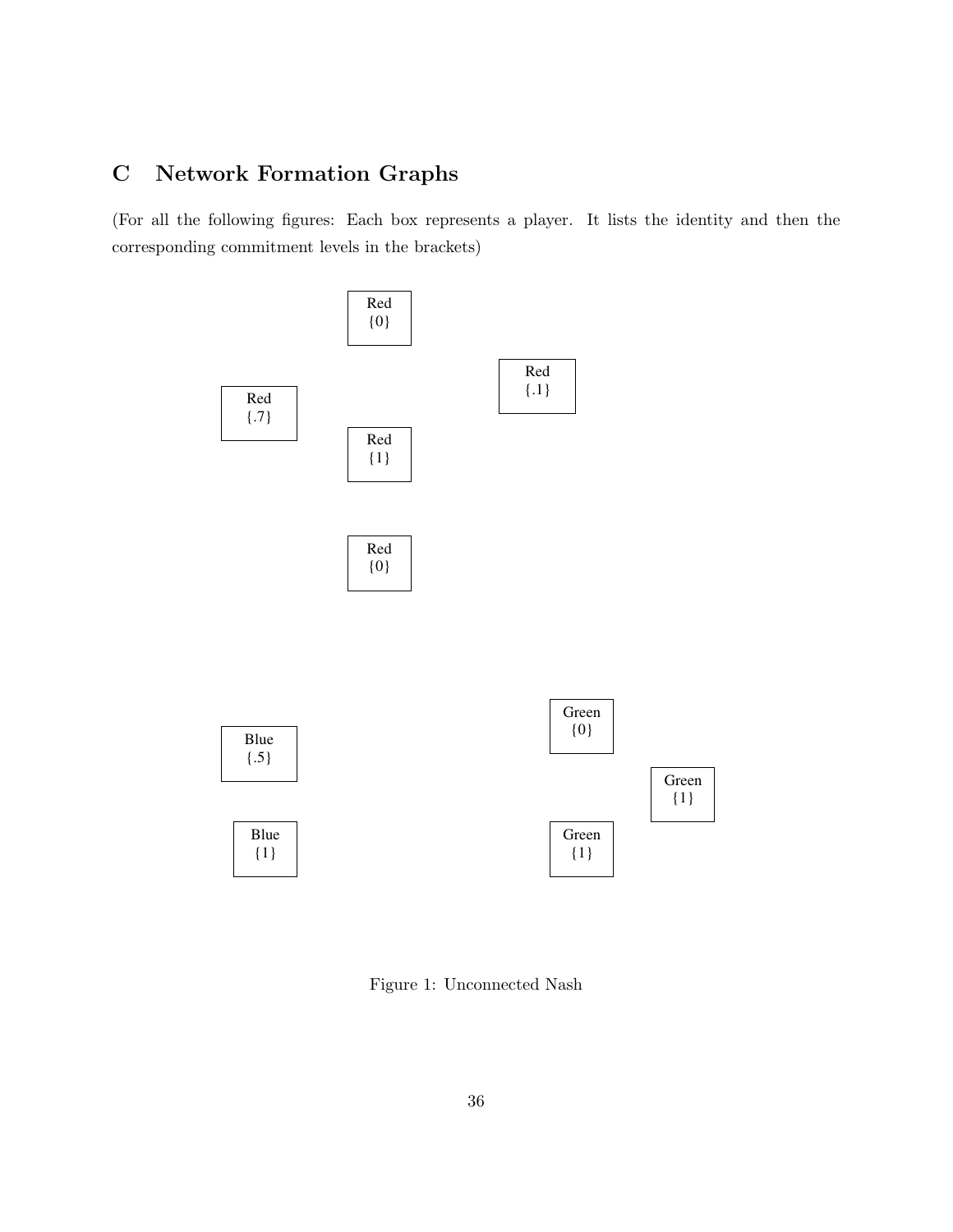



Figure 2: Separated Nash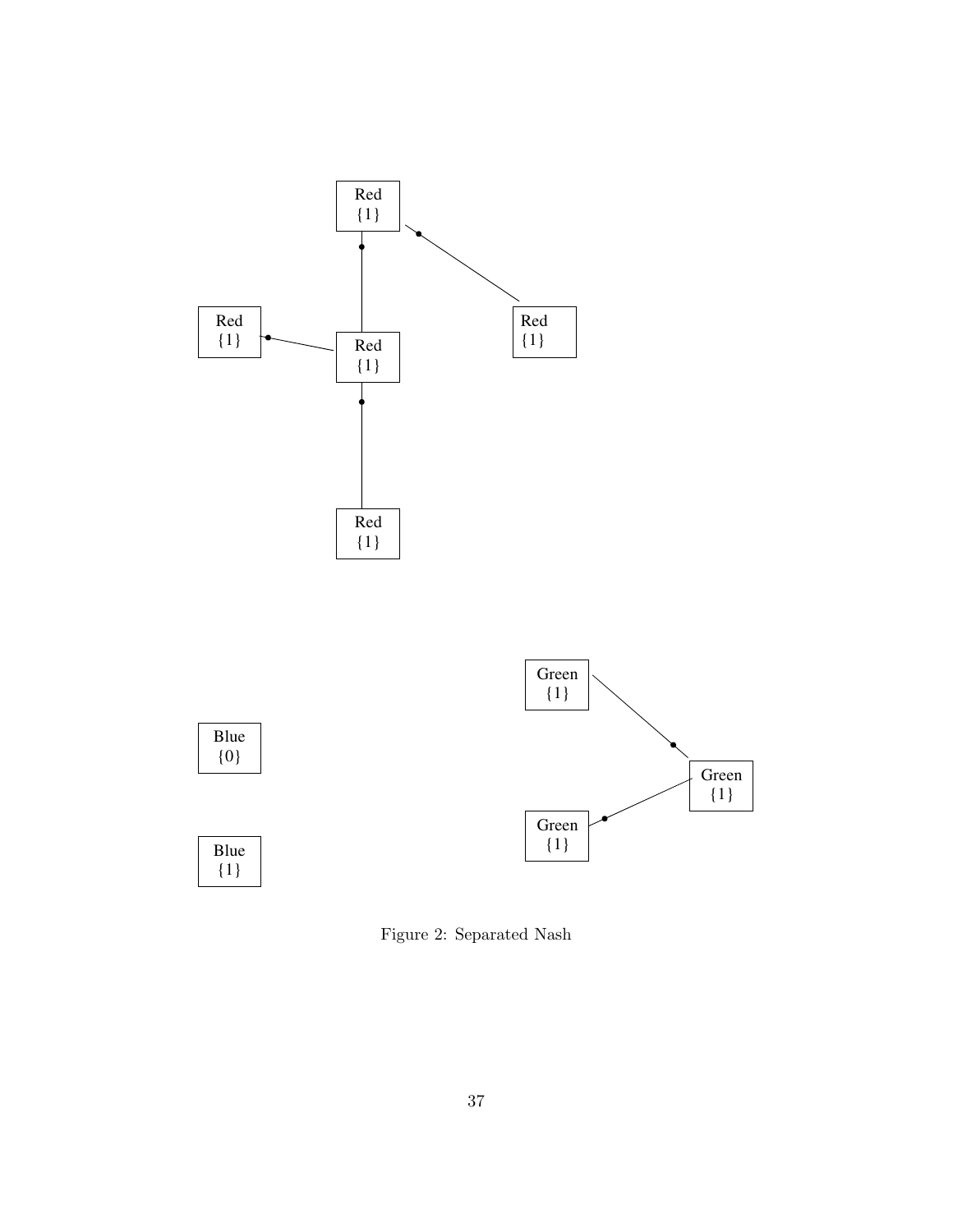

Figure 3: Connected Nash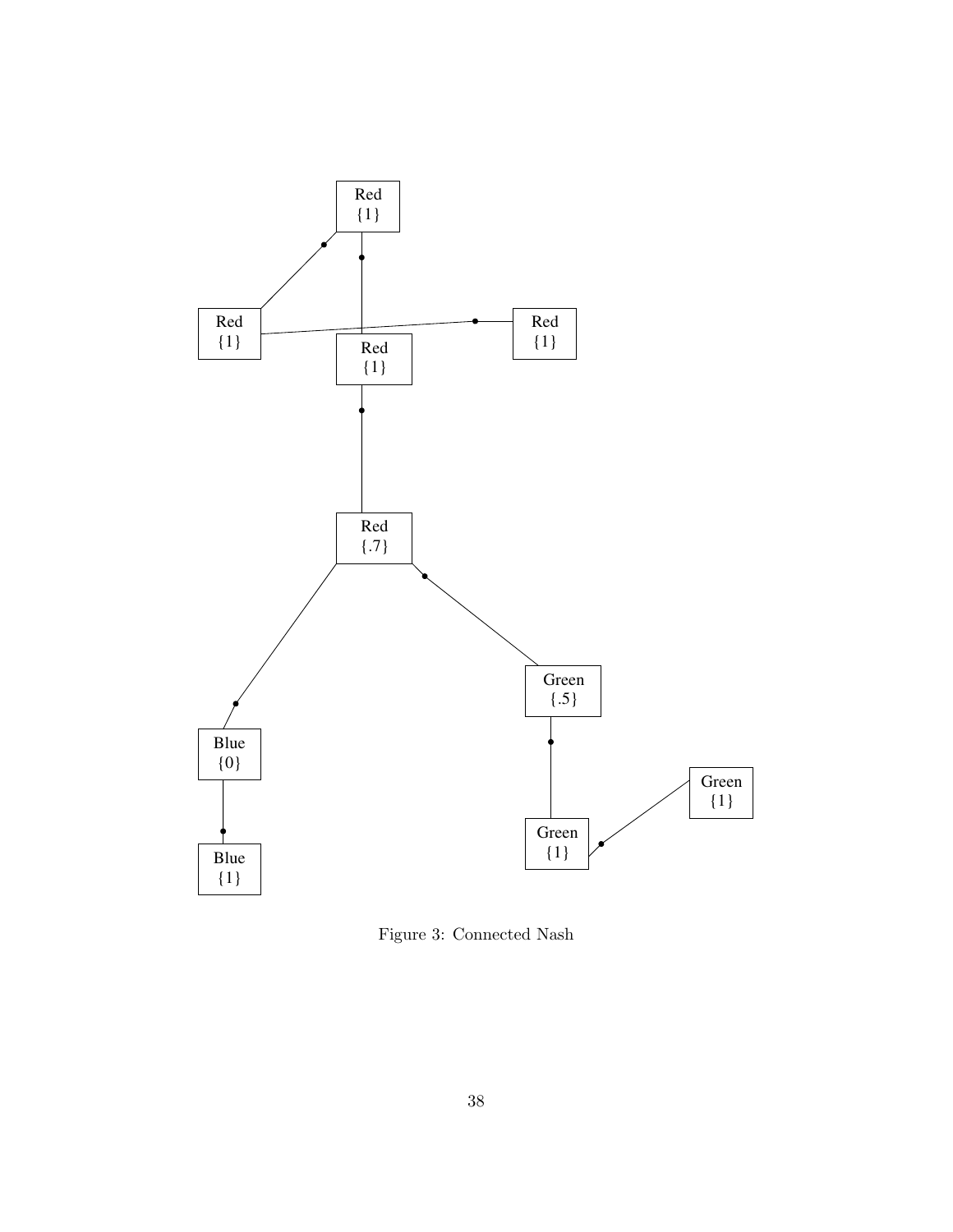

Figure 4: Strict Nash, Generalised Center Sponsored Star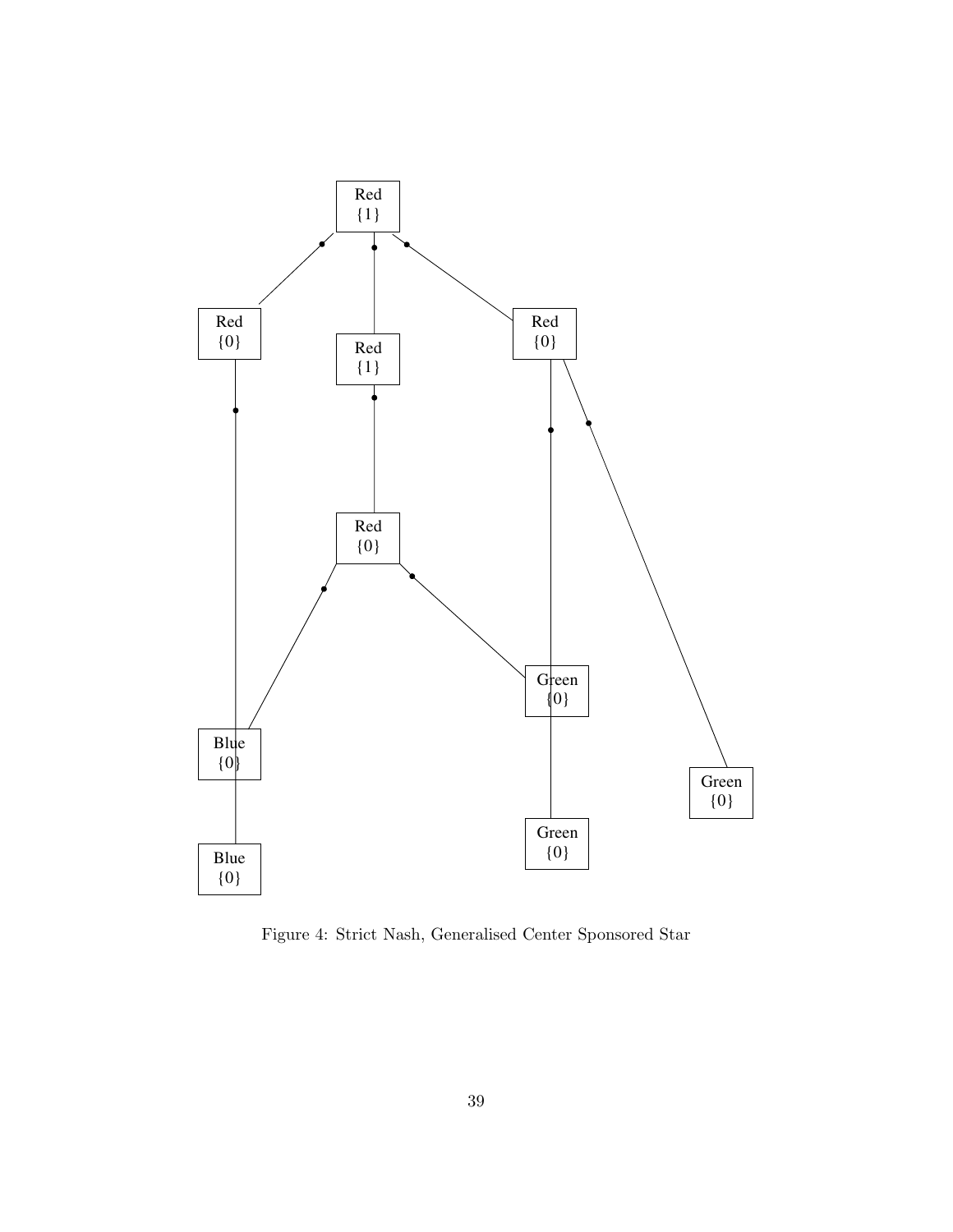

Figure 5: Strict Nash, Electron Star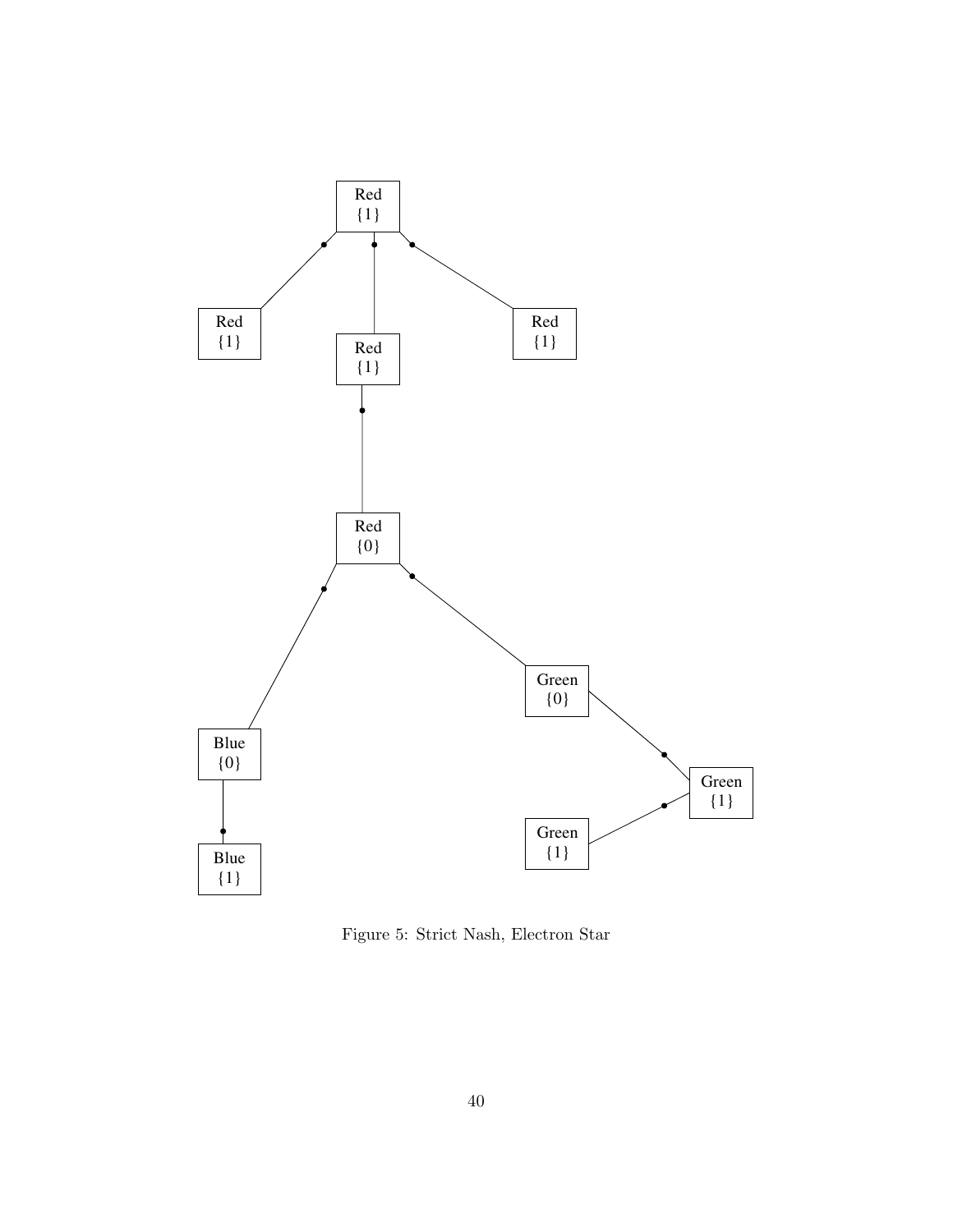



Figure 6: Strict Nash, Unconnected Center-Sponsored Stars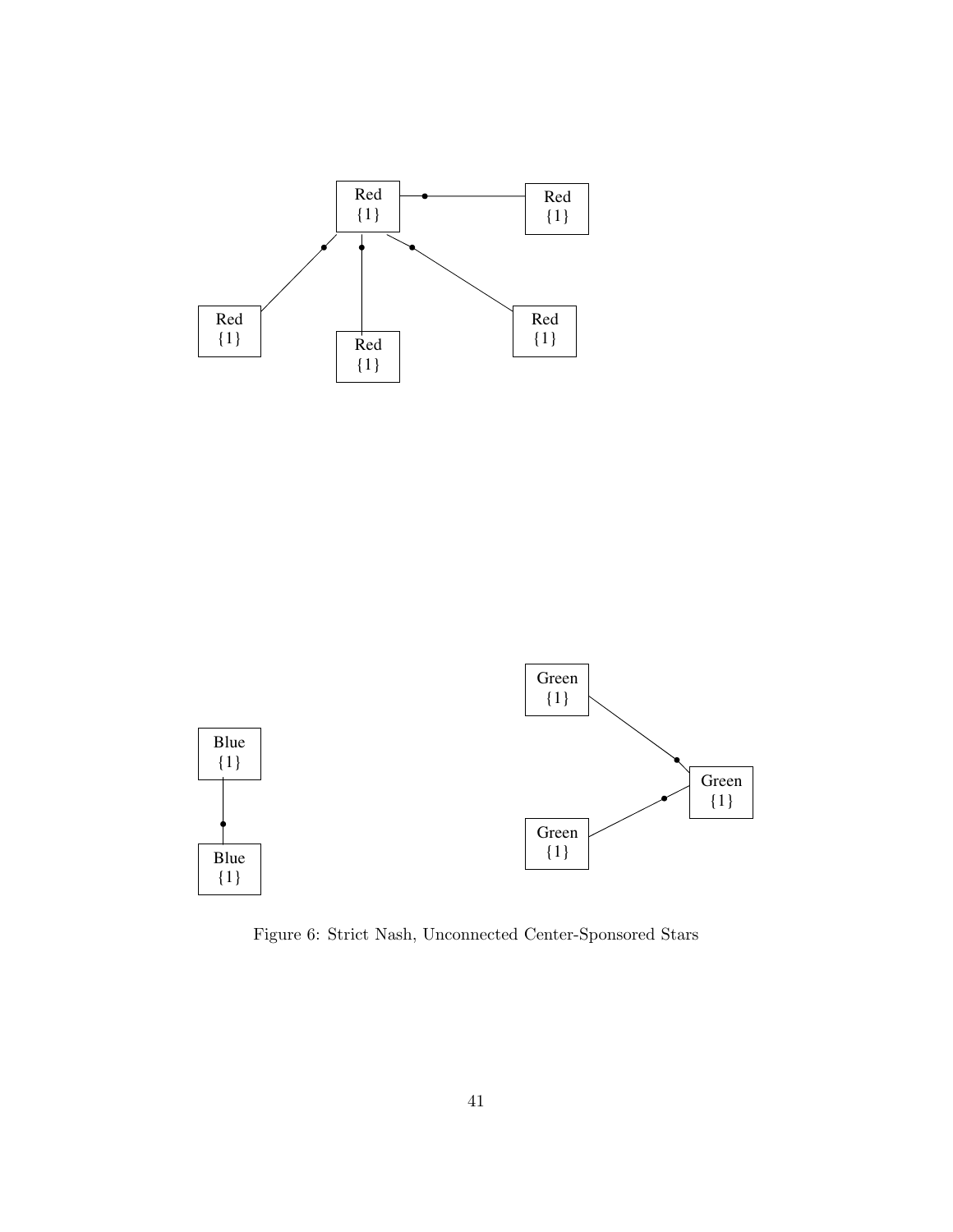

Figure 7: All possible blocks under the three dimensions of {Color, Height, Sex}



Figure 8: Three possible Nash Network components(Components are delineated by strong lines)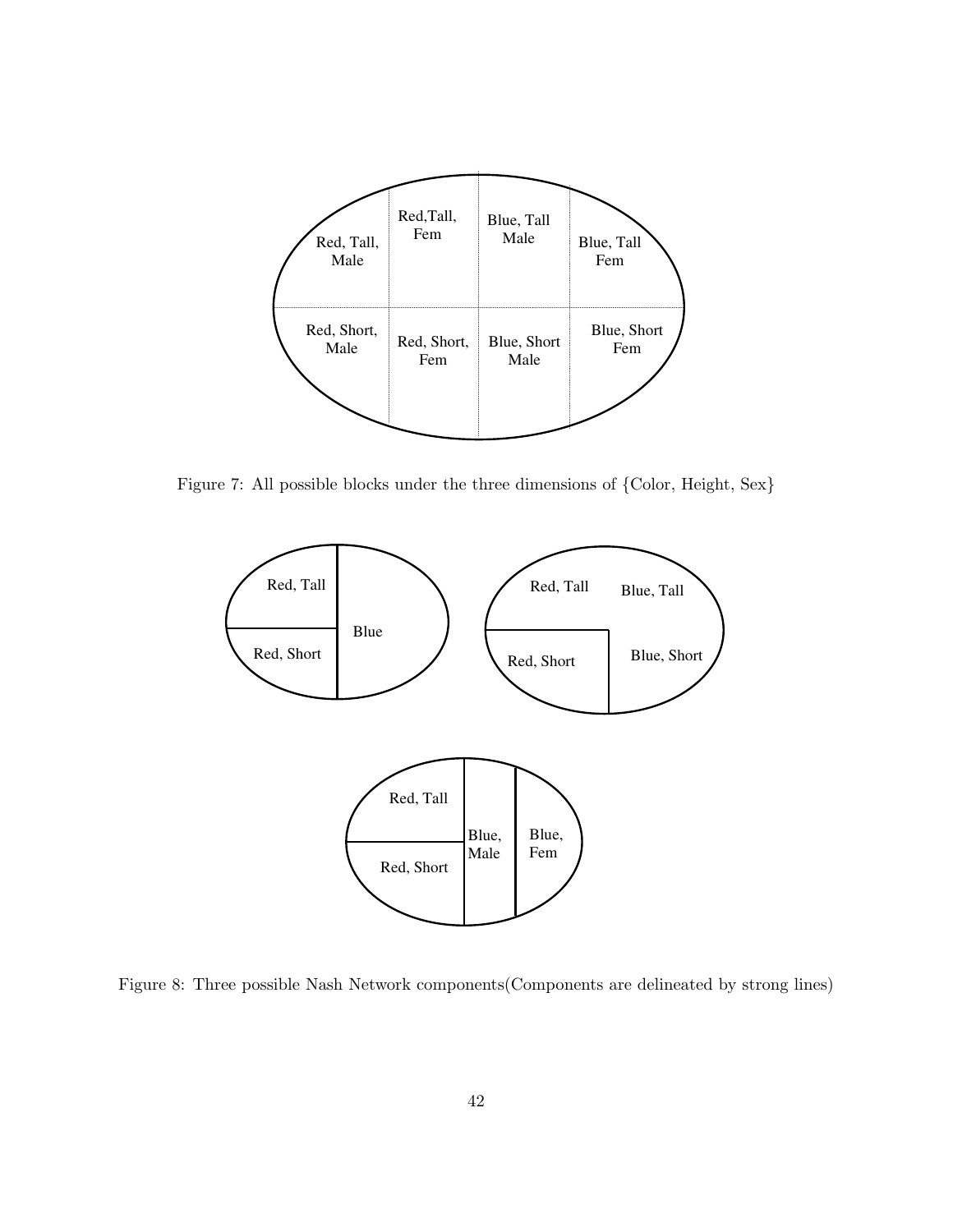

Figure 9: An Interconnected Tail Star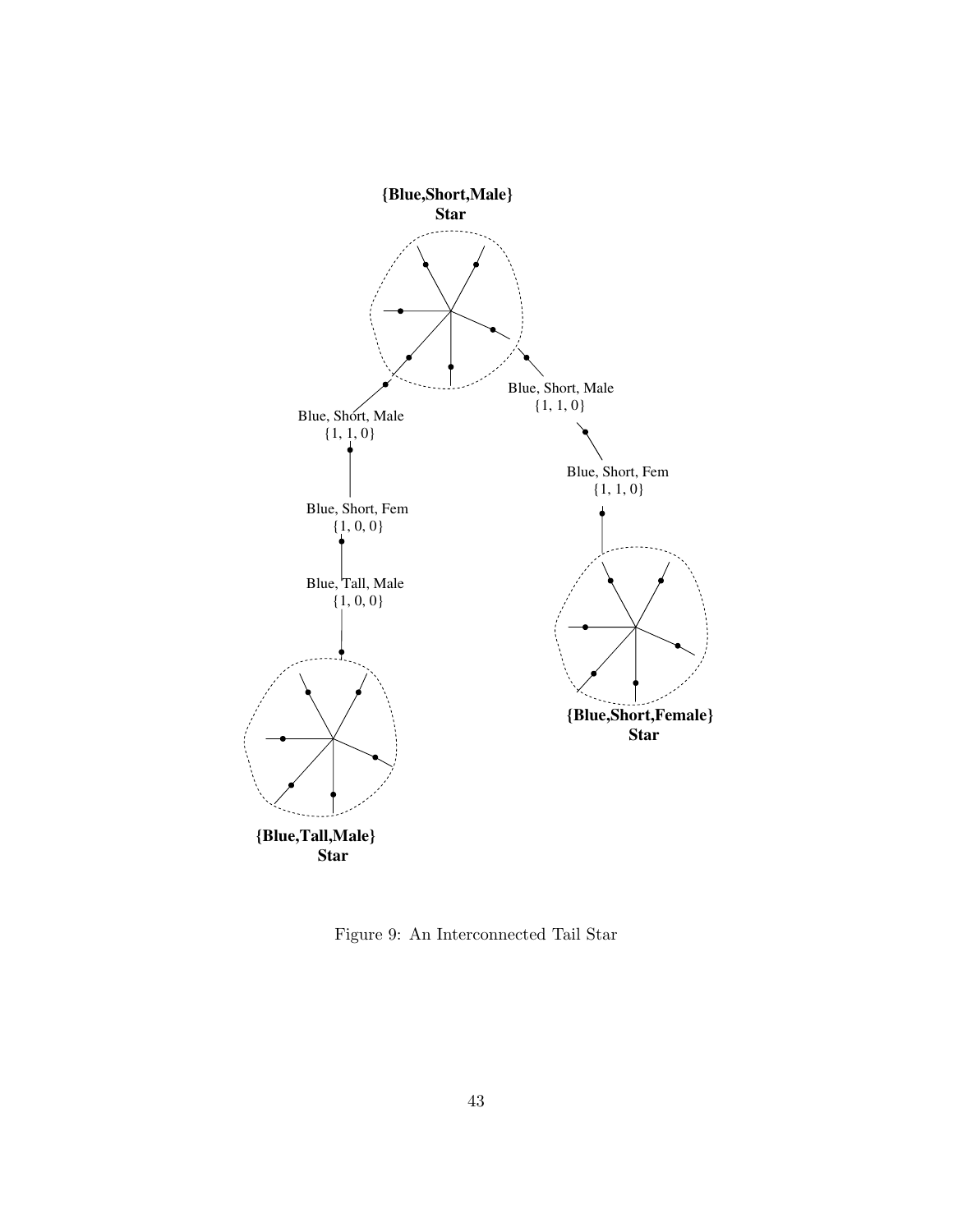## D Community Structure Graphs



Figure 10: Raw Network Data



Figure 11: Sorting by Color



Figure 12: Sorting by Shape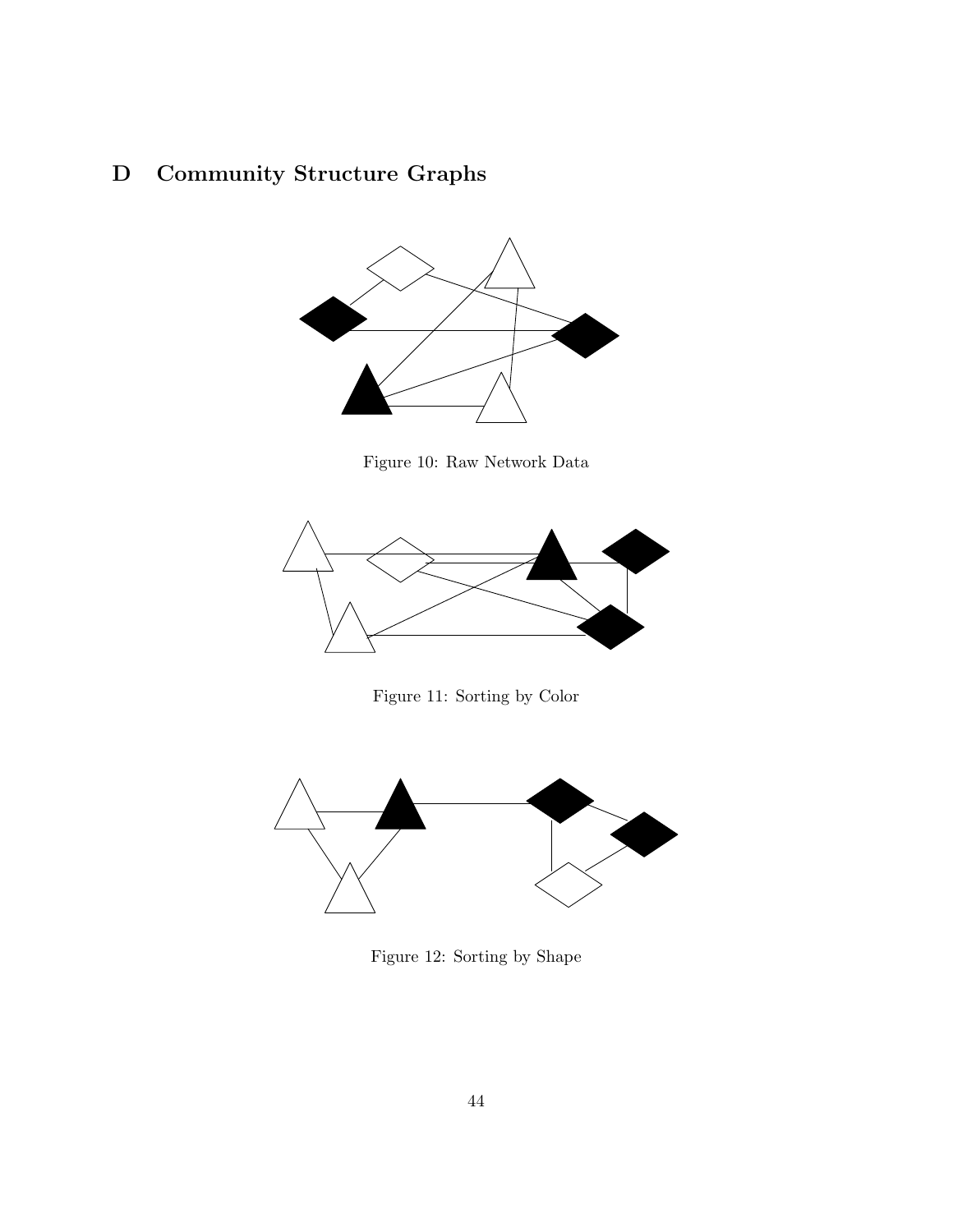## E Community Structure Results

## E.1 Community Structure of Village 3 and 4



| • Link within a Clan                            |
|-------------------------------------------------|
| ← Link between Clans in the same Community      |
| <br>Link between Clans in different Communities |

Figure 13: Village 3, Depth 1: Clan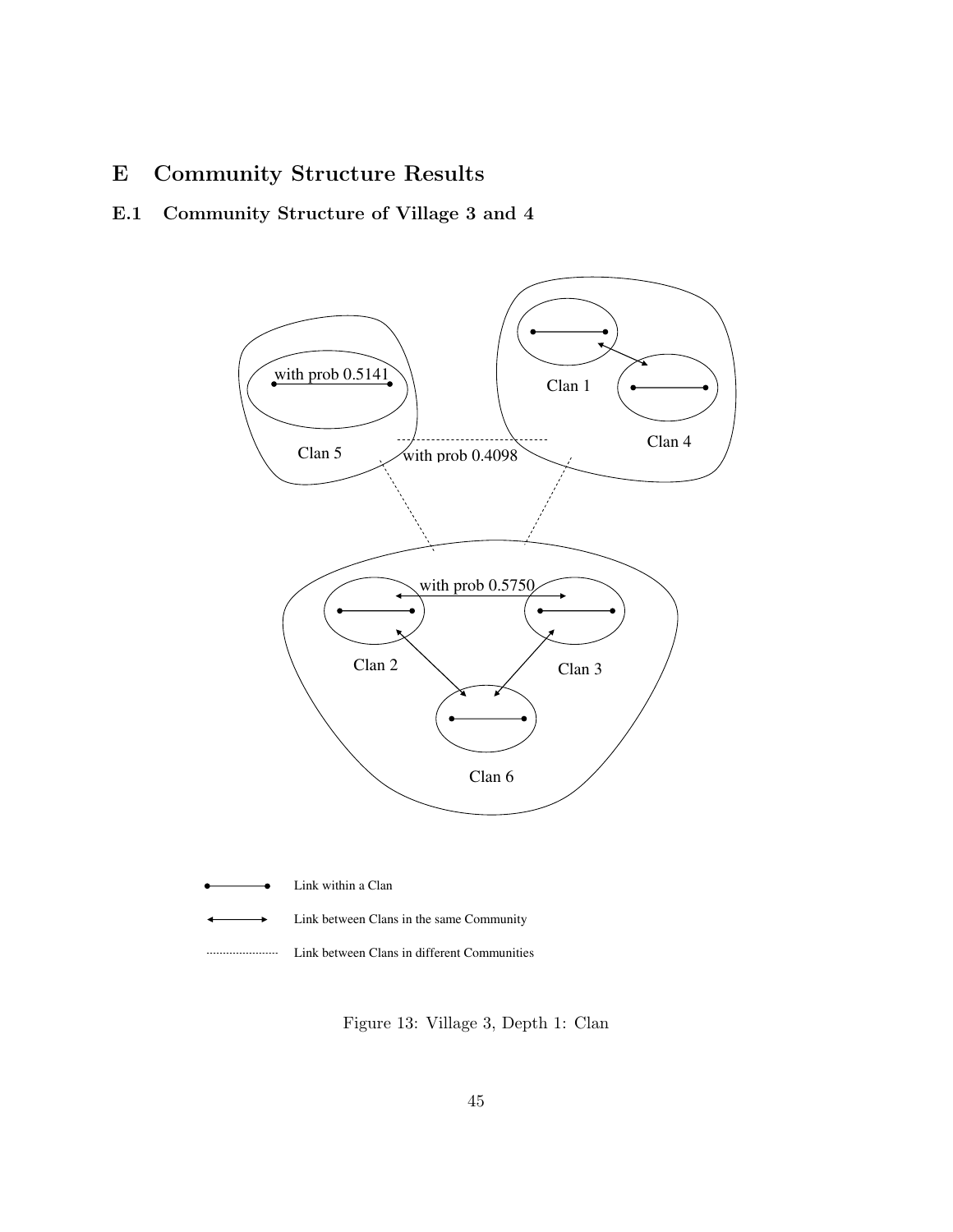

- Link within Same Community
- Link between Different Communities  $- - - - - - -$
- Link between Same Clan, Same Religion ó
- **Link between Different Clan, Same Religion**
- Link between Same Clan, Different Religion  $\rightarrow$

Figure 14: Village 3, Depth 2: Religion and Clan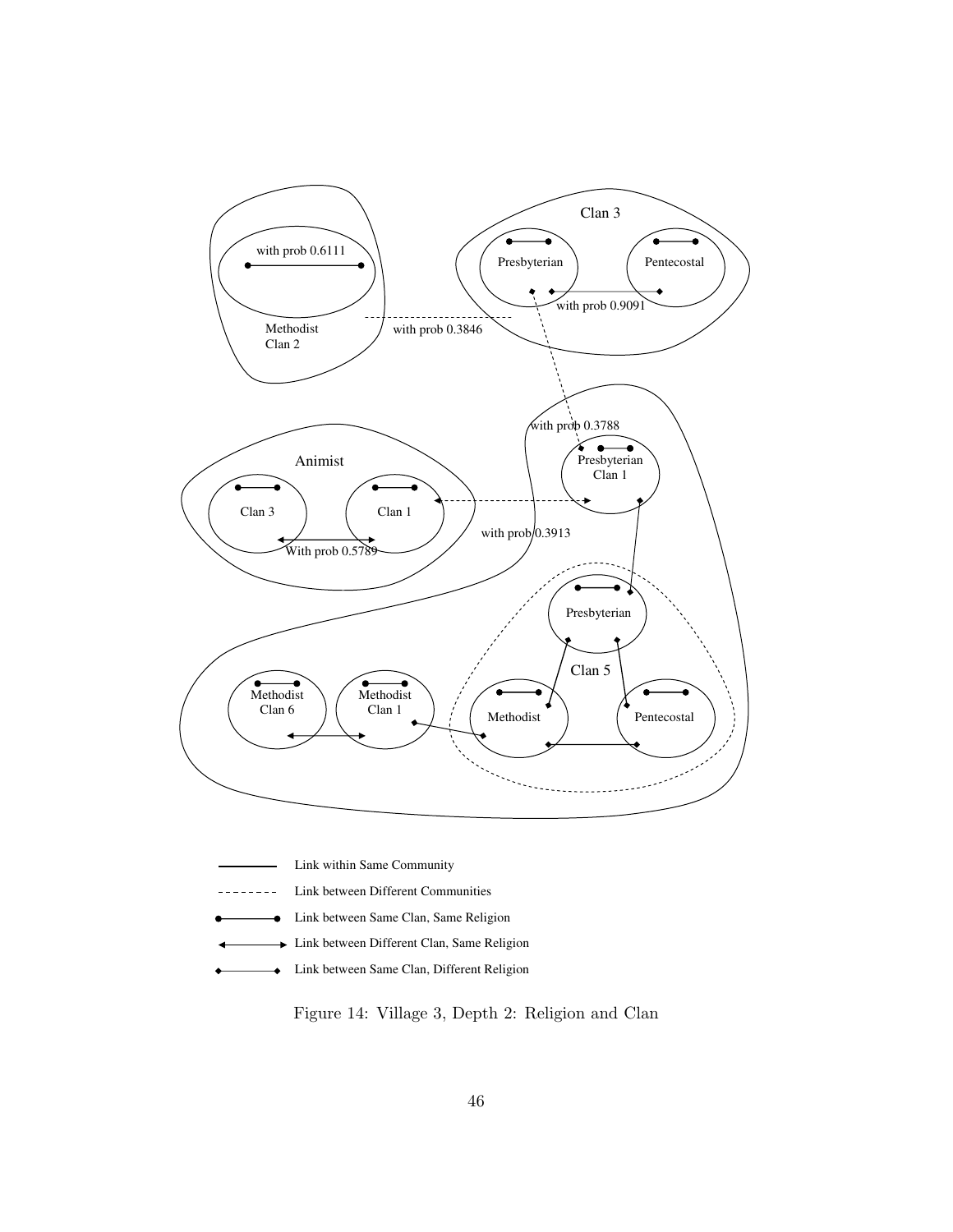

Link between Religions in different Communities

Figure 15: Village 4, Depth 1: Religion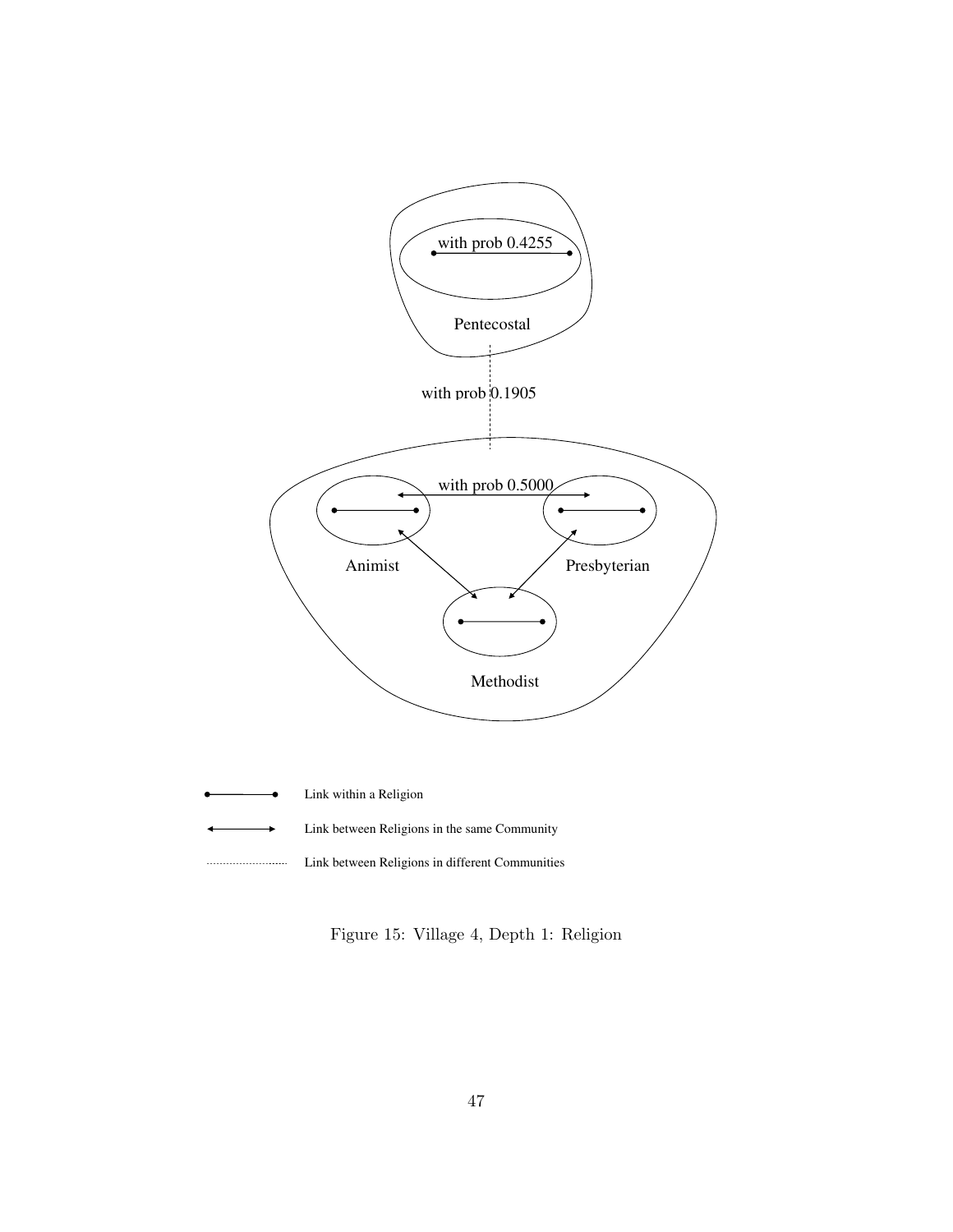

- Link within Same Community
- <u> 22222222</u> Link between Different Communities
- Link between Same Religion, Same Gender
- Link between Different Religions, Same Gender  $\ddot{\phantom{1}}$
- Link between Same Religion, Different Gender  $\bullet$

Figure 16: Village 3, Depth 2: Religion and Gender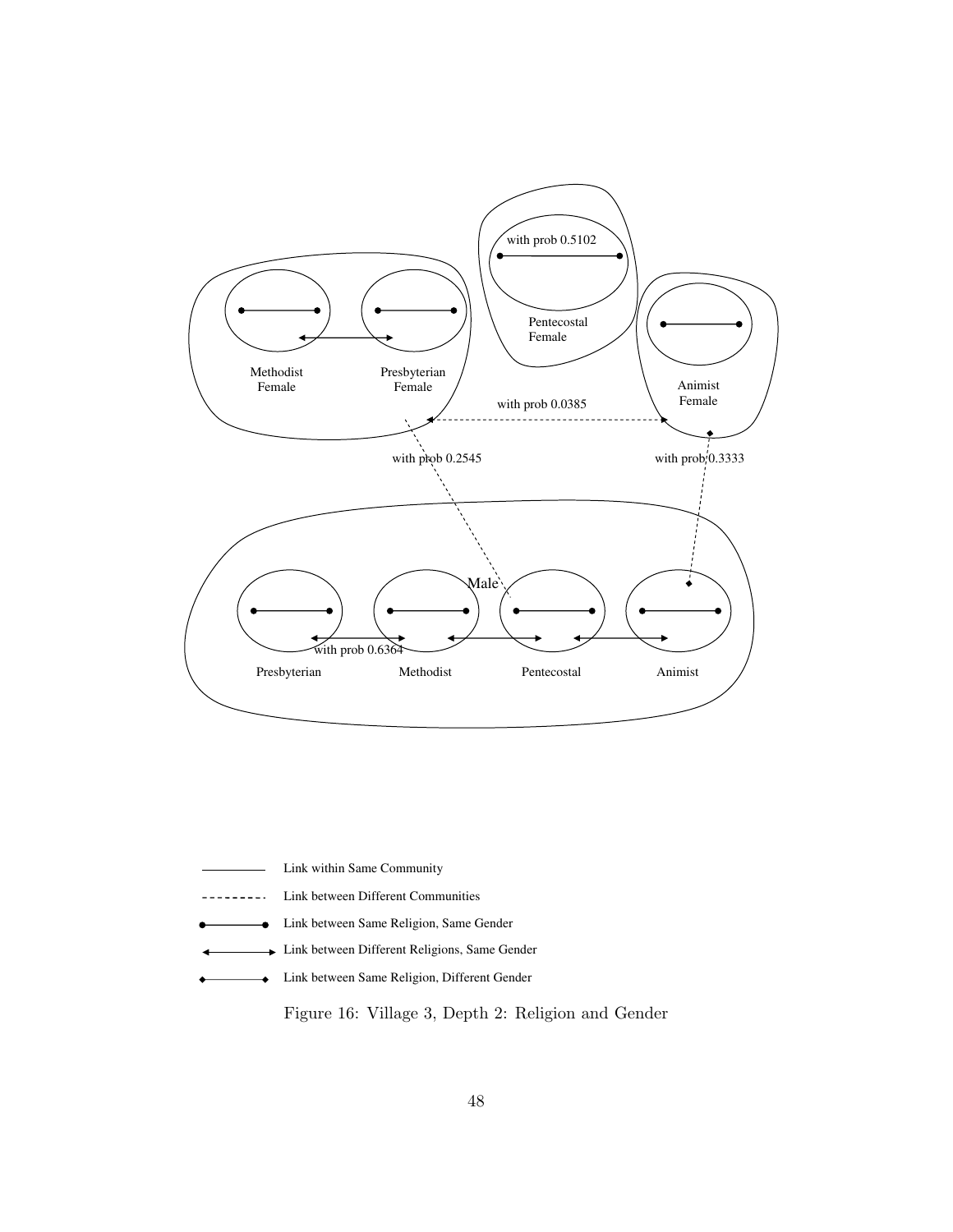## E.2 Tables

| Variable | Definition                             | Mean       |
|----------|----------------------------------------|------------|
|          |                                        | (Std Dev)  |
| Askprob  | 0-1 variable taking value 1 if respon- | 0.358848   |
|          | dent would ask match if they had a     |            |
|          | problem with unhealthy crop            |            |
|          |                                        | (0.47986)  |
| Askfert  | 0-1 variable taking value 1 if respon- | 0.334156   |
|          | dent would go to match for advice on   |            |
|          | new fertilizer                         |            |
|          |                                        | (0.471889) |
| Askplant | 0-1 variable taking value 1 if respon- | 0.330041   |
|          | dent would go to match to discuss      |            |
|          | planting method                        |            |
|          |                                        | (0.470421) |
| Askbuyer | 0-1 variable taking value 1 if respon- | 0.316049   |
|          | dent would go to match for finfinf a   |            |
|          | buyer                                  |            |
|          |                                        | 0.465124   |

Table 1: Variables Measuring Presence of Link

Table 2: Correlation amongst Link Variables

|                | Askporb | Askfert | Askplant | Askbuyer |
|----------------|---------|---------|----------|----------|
| Askprob        |         |         |          |          |
| Askfert        | 0.8305  |         |          |          |
| Askplant       | 0.8834  | 0.8906  |          |          |
| hline Askbuyer | 0.6651  | 0.6631  | 0.7088   |          |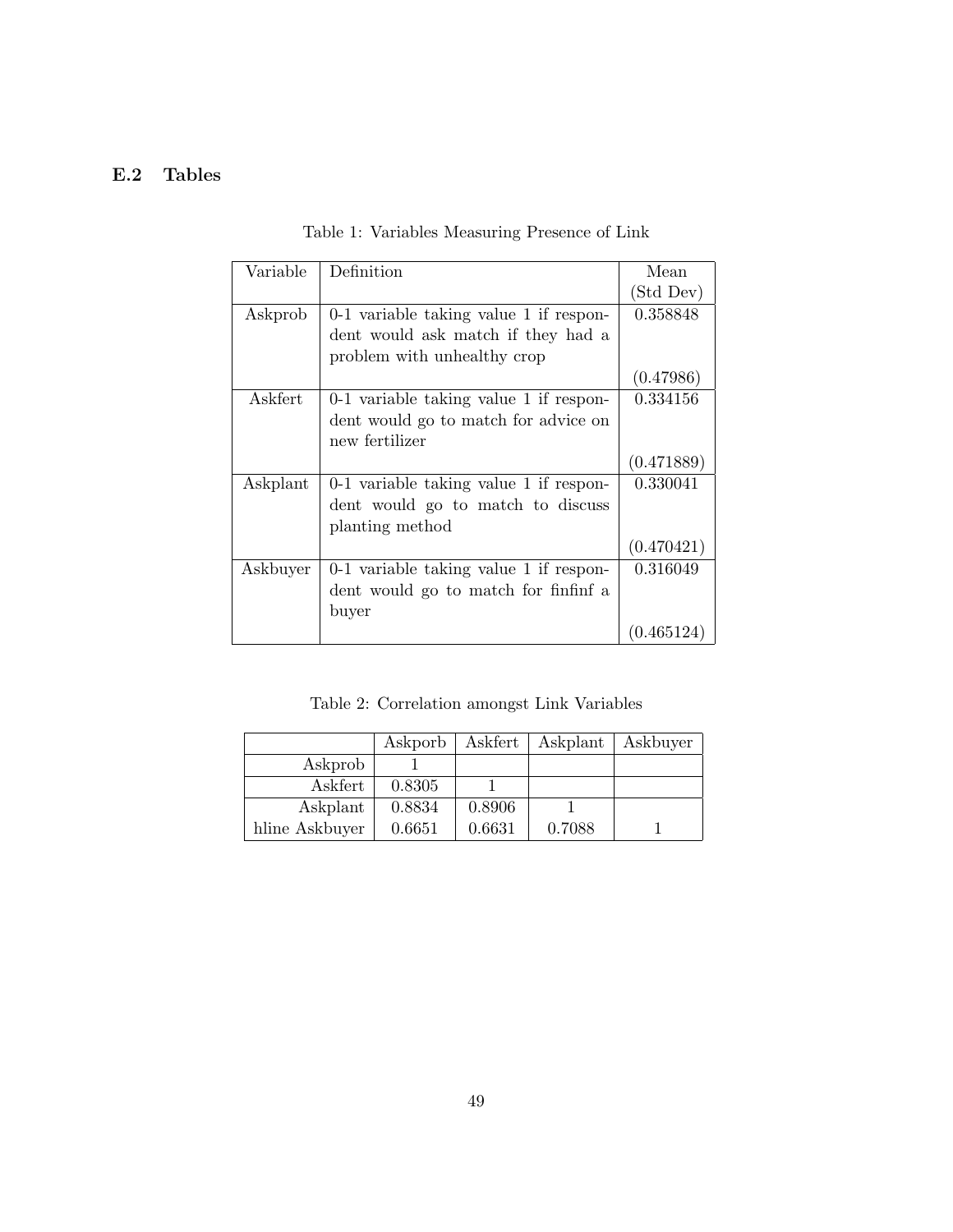| Variable  | Definition                               | Mean        |
|-----------|------------------------------------------|-------------|
|           |                                          | (Std. Dev.) |
| Firsthere | variable taking value 1 if respondent    | 1.174468    |
|           | is not the first of their family in the  |             |
|           | village and 2 o.w.                       |             |
|           |                                          | (0.380322)  |
| Resprel   | Presbyterian, Methodist,<br>religions    | 2.461847    |
|           | Pentacostal and Animist/Traditional      |             |
|           | are codede as $1,2,3$ and 4 resp.        |             |
|           |                                          |             |
|           |                                          | (1.054727)  |
| Pineyes   | variable taking value 1 if not a pineap- | 1.440329    |
|           | ple grower and 2 otherwise               |             |
|           |                                          | (0.497451)  |
| Clan      | 6 clans are coded as numbers 1-6         | 3.26506     |
|           |                                          | (1.832179)  |
| Gender    | variable taking value 1 if respondent    | 1.420814    |
|           | is female, 2 if male                     |             |

Table 3: Summary Statistics of Identity Variables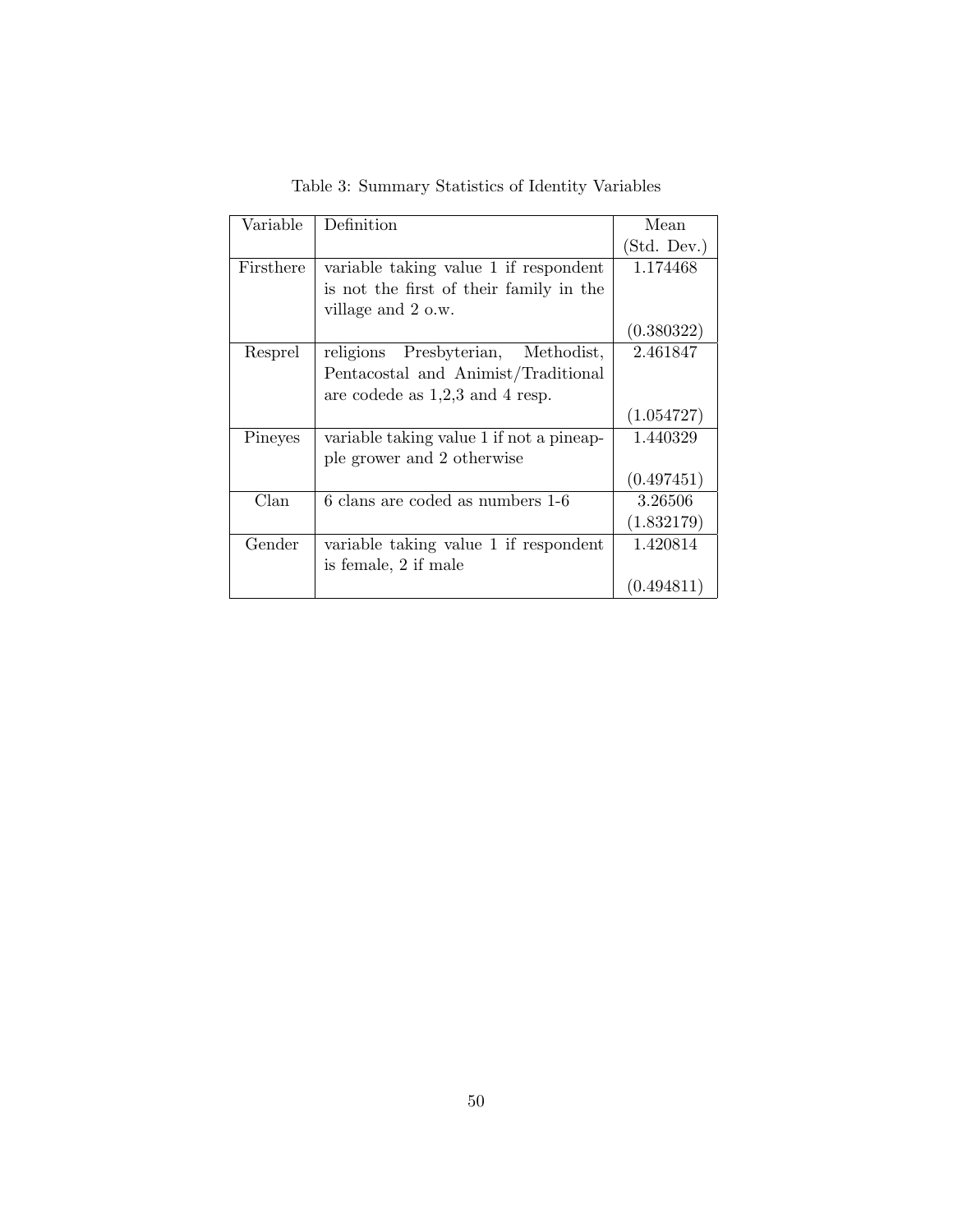| Variable          | Definition                                | Mean        |
|-------------------|-------------------------------------------|-------------|
|                   |                                           | (Std. Dev.) |
| SGender           | 0-1 variable taking value 1 if respon-    | 0.491282    |
|                   | dent and match have the same sex and      |             |
|                   | $0 \text{ o.w}$                           |             |
|                   |                                           | (0.500181)  |
| SClan             | 0-1 variable taking value 1 if respon-    | 0.385185    |
|                   | dent and match have the same clan         |             |
|                   | and $0$ o.w.                              |             |
|                   |                                           | (0.486839)  |
| <b>SFirsthere</b> | 0-1 variable taking value 1 if either re- | 0.749541    |
|                   | spondent and match were both first        |             |
|                   | from their families in the village, or    |             |
|                   | both not the first in the village and 0   |             |
|                   | O.W.                                      |             |
|                   |                                           | (0.433476)  |
| SResprel          | 0-1 variable taking value 1 if respon-    | 0.395062    |
|                   | dent and match have the same religion     |             |
|                   | and 0                                     |             |
|                   |                                           | (0.489065)  |
| <b>SPineyes</b>   | 0-1 variable taking value 1 if either re- | 0.514555    |
|                   | spondent and match both have experi-      |             |
|                   | ence in pineapple, or if both don't have  |             |
|                   | experience in pineapple and 0 o.w.        |             |
|                   |                                           | (0.500002)  |

Table 4: Summary Statistics of Variables Measuring Similarity

Table 5: Correlations between the Link and Similarity variables

|                 | Askprob   | Askfert   | Askplant  | Askbuyer  |
|-----------------|-----------|-----------|-----------|-----------|
| SGender         | 0.0112    | $-0.0028$ | 0.0014    | 0.0253    |
| SClan           | 0.0878    | 0.0858    | 0.0761    | 0.1201    |
| SFirsthere      | $-0.0428$ | $-0.0457$ | $-0.0464$ | $-0.0277$ |
| <b>SResprel</b> | 0.0617    | 0.0291    | 0.0193    | $-0.0307$ |
| <b>SPineyes</b> | 0.0103    | $-0.0054$ | $-0.0446$ | $-0.0186$ |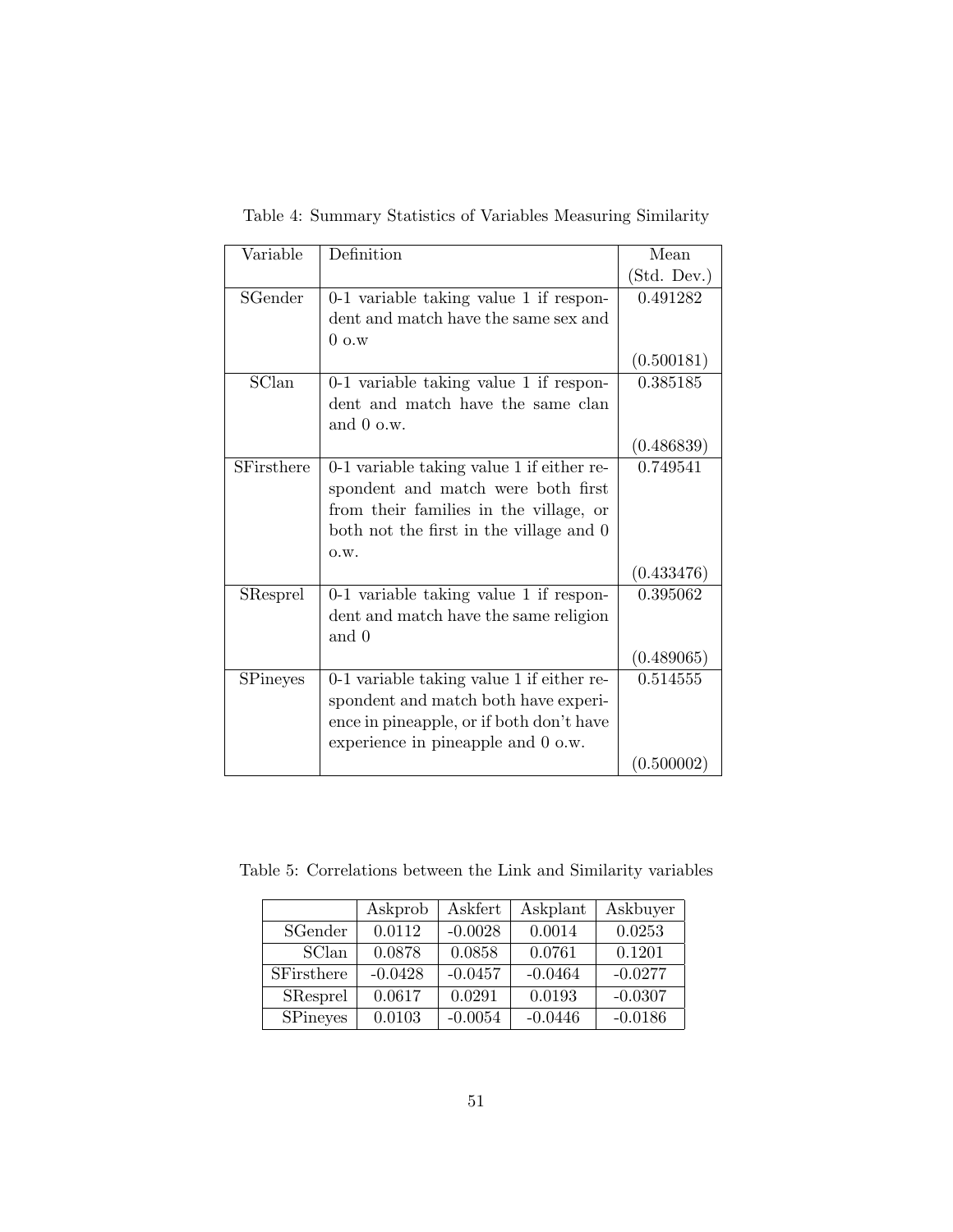|           | Village 1     | Village 2    | Village 3     | Village 4     |
|-----------|---------------|--------------|---------------|---------------|
| Dimension | $(obs = 200)$ | $(obs = 82)$ | $(obs = 339)$ | $(obs = 219)$ |
| Firsthere | $-Inf$        | -Inf         | $-Inf$        | $-145.234$    |
| Religion  | $-106.37$     | $-51.4337$   | $-232.831$    | $-137.76*$    |
| Gender    | $-Inf$        | $-50.8523$   | $-234.798$    | $-142.191$    |
| Clan      | $-103.064*$   | $-Inf$       | $-232.46$     | $-143.232$    |
| Pineyes   | $-Inf$        | $-50.8418$   | $-Inf$        | $-Imf$        |

Table 6: Maximised Likelihood at Depth 1

The maximized likelihood for depth 1 for each village is highlighted

'-Inf' denotes there was no feasible community structure along that dimension \* significant at 5%; \*\* significant at 1% (from no partition)

Table 7: Maximised Likelihood at Depth 2

|           | Village 1    | Village 2   | Village 3    | Village 4    |
|-----------|--------------|-------------|--------------|--------------|
| Dimension | (Depth 1:    | (Depth 1:   | (Depth 1:    | (Depth 1:    |
|           | Clan)        | Pineyes)    | Clan)        | Religion)    |
| Firsthere | $-99.5182$   | $-Inf$      | $-228.753$   | -Inf         |
| Religion  | $-96.6904**$ | $-42.5427*$ | $-223.328**$ |              |
|           |              |             |              |              |
| Gender    | $-Inf$       | $-46.4117$  | $-Inf$       | $-126.877**$ |
| Clan      |              | $-44.7001$  |              | $-132.56$    |

The maximized likelihood for depth 1 for each village is highlighted

'-Inf' denotes there was no feasible community structure along that dimension  $*$  significant at 5%;  $**$  significant at 1% (from no partition)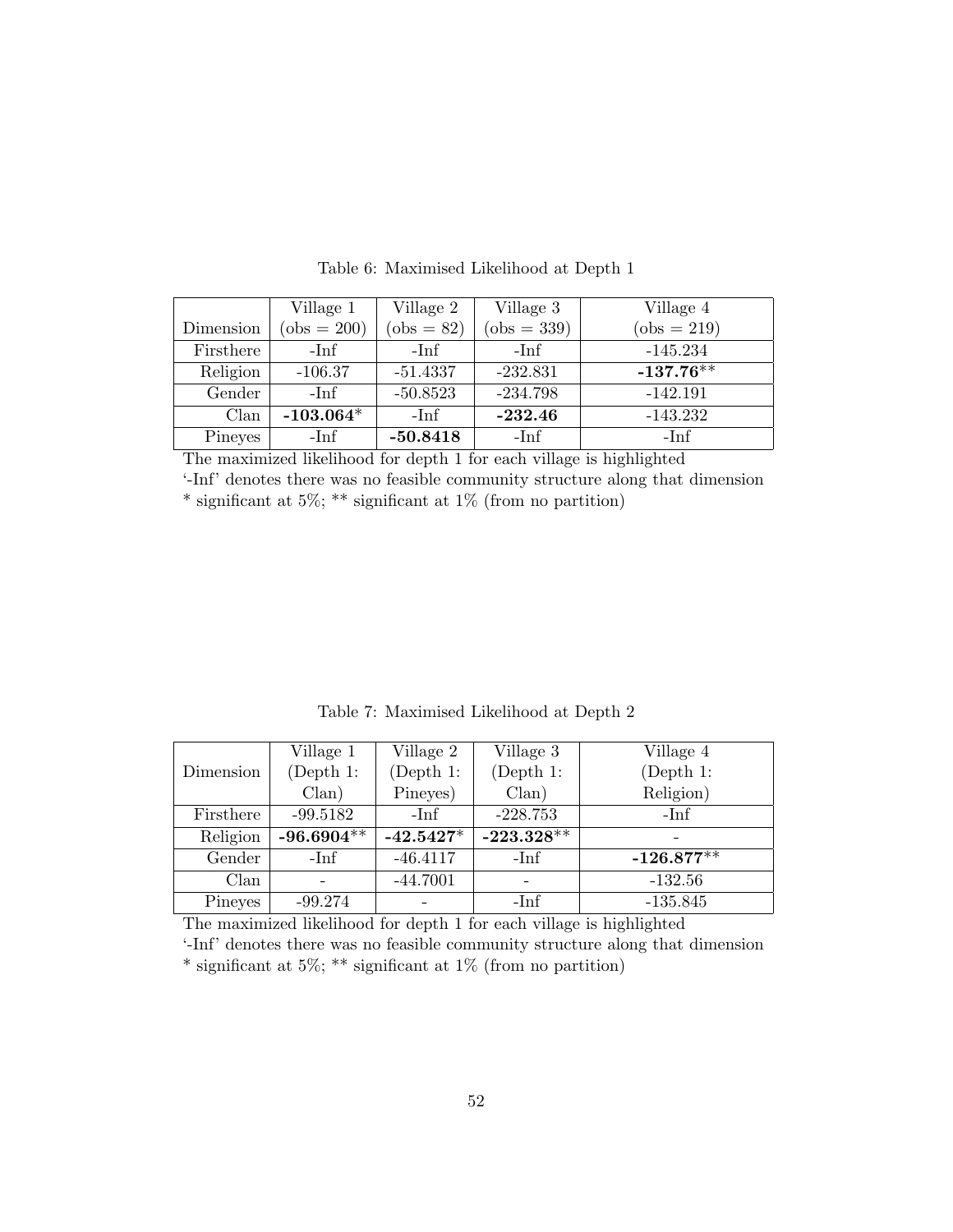## References

- AKERLOF, G. A., AND R. E. KRANTON (2000): "Economics and Identity," The Quarterly Journal of Economics, 115(3), 715-753.
- BALA, V., AND S. GOYAL (2000a): "A Noncooperative Model of Network Formation," *Economet* $rica, 68(5), 1181–1229.$
- (2000b): "A Strategic Analysis of Network Reliability," Review of Economic Design, 5(3), 205–228.
- Bandiera, O., and I. Rasul (2002): "Social Networks and Technology Adoption in Northern Mozambique," CEPR Discussion Paper No. 3341.
- BISIN, A., AND T. VERDIER (2000): ""Beyond the Melting Pot": Cultural Transmission, Marriage, and the Evolution of Ethnic and Religious Traits," The Quarterly Journal of Economics, 115(3), 955–988.
- BRAMOULLE, Y., AND R. KRANTON (2007): "Public Goods in Networks," Journal of Economic  $Theory, 127(1), 478-494.$
- BRUBAKER, R., AND F. COOPER (2000): "Beyond "Identity"," Theory and Society, 29(1), 1–47.
- CONLEY, T. G., AND C. R. UDRY (2004): "Social Networks in Ghana,".
- (2005): "Learning About a New Technology: Pineapple in Ghana," Proceedings.
- Copic, J., M. O. Jackson, and A. Kirman (2009): "Identifying Community Structures from Network Data via Maximum Likelihood Methods," The B.E. Journal of Theoretical Economics, 9(1), Article 30.
- DE WEERDT, J. (2004): "Risk-Sharing and Endogenous Network Formation," in *Insurance against* poverty,, ed. by S. Dercon, chap. 10, pp. 197–216. Oxford University Press, Oxford.
- DE WEERDT, J., AND S. DERCON (2006): "Risk-Sharing Networks and Insurance Against Illness," Journal of Development Economics, 81(2), 337–356.
- DEROAN, F. (2003): "Farsighted Strategies in the Formation of a Communication Network," *Eco*nomics Letters, 80(3), 343–349.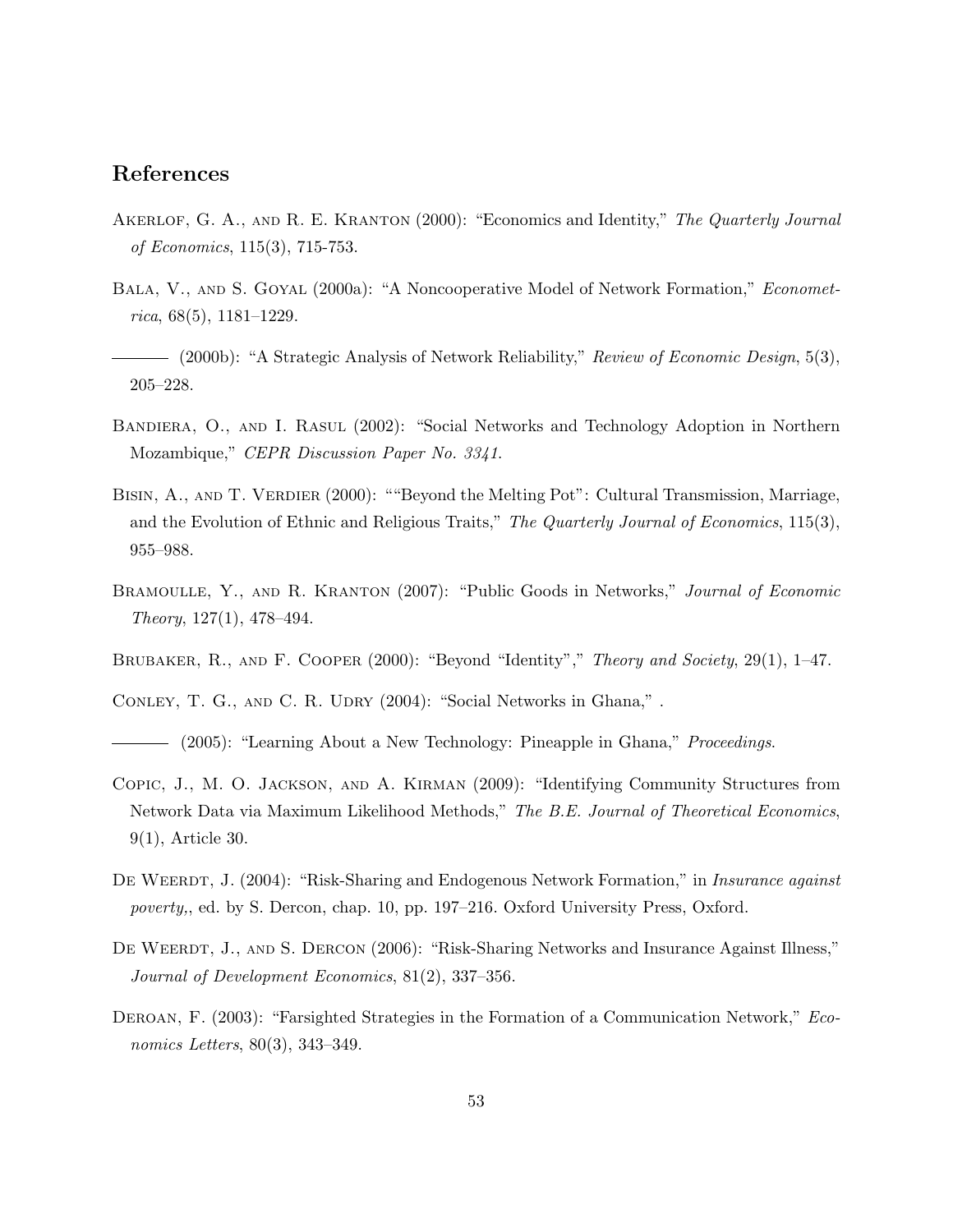- Dev, P. (2009): "Choosing 'Me' and 'My Friends': Identity in a Non-Cooperative Network Formation Game with Cost Sharing," Mimeo, ITAM.
- DUTTA, B., AND M. O. JACKSON (2003): Networks and Groups: Models of Strategic Formation. Springer-Verlag.
- ESTEBAN, J., AND D. RAY  $(1994)$ : "On the Measurement of Polarization," *Econometrica*,  $62(4)$ , 819–51.
- Fafchamps, M. (2002): "Returns to Social Network Capital Among Traders," Oxford Economic Papers, 54(2), 173–206.
- FAFCHAMPS, M., AND F. GUBERT (2007): "The Formation of Risk Sharing Networks," *Journal of* Development Economics, 83(2), 326–350.
- FAFCHAMPS, M., AND S. LUND (2003): "Risk-Sharing Networks in Rural Philippines," *Journal of* Development Economics, 71(2), 261–287.
- Fafchamps, M., M. J. van der Leij, and S. Goyal (2006): "Scientific Networks and Coauthorship," Discussion paper.
- FERI, F. (2004): "Stochastic Stability in Networks with Decay," Mimeo. University of Venice.
- Foster, A. D., and M. R. Rosenzweig (1995): "Learning by Doing and Learning from Others: Human Capital and Technical Change in Agriculture," Journal of Political Economy, 103(6), 1176–1209.
- Fryer, R. G., and M. O. Jackson (2002): "Categorical Cognition: A Psychological Model of Categories and Identification in Decision Making," Microeconomics 0211002, EconWPA.
- GALEOTTI, A. (2006): "One-way Flow Networks: The Role of Heterogeneity," *Economic Theory*, 29(1), 163–179.
- GALEOTTI, A., S. GOYAL, AND J. KAMPHORST (2005): "Network Formation with Heterogenous Players," Games and Economic Behavior, 54(2), 353–372.
- GILLES, R. P., AND C. JOHNSON (2000): "Spatial Social Networks," Review of Economic Design, 5(3), 273–299.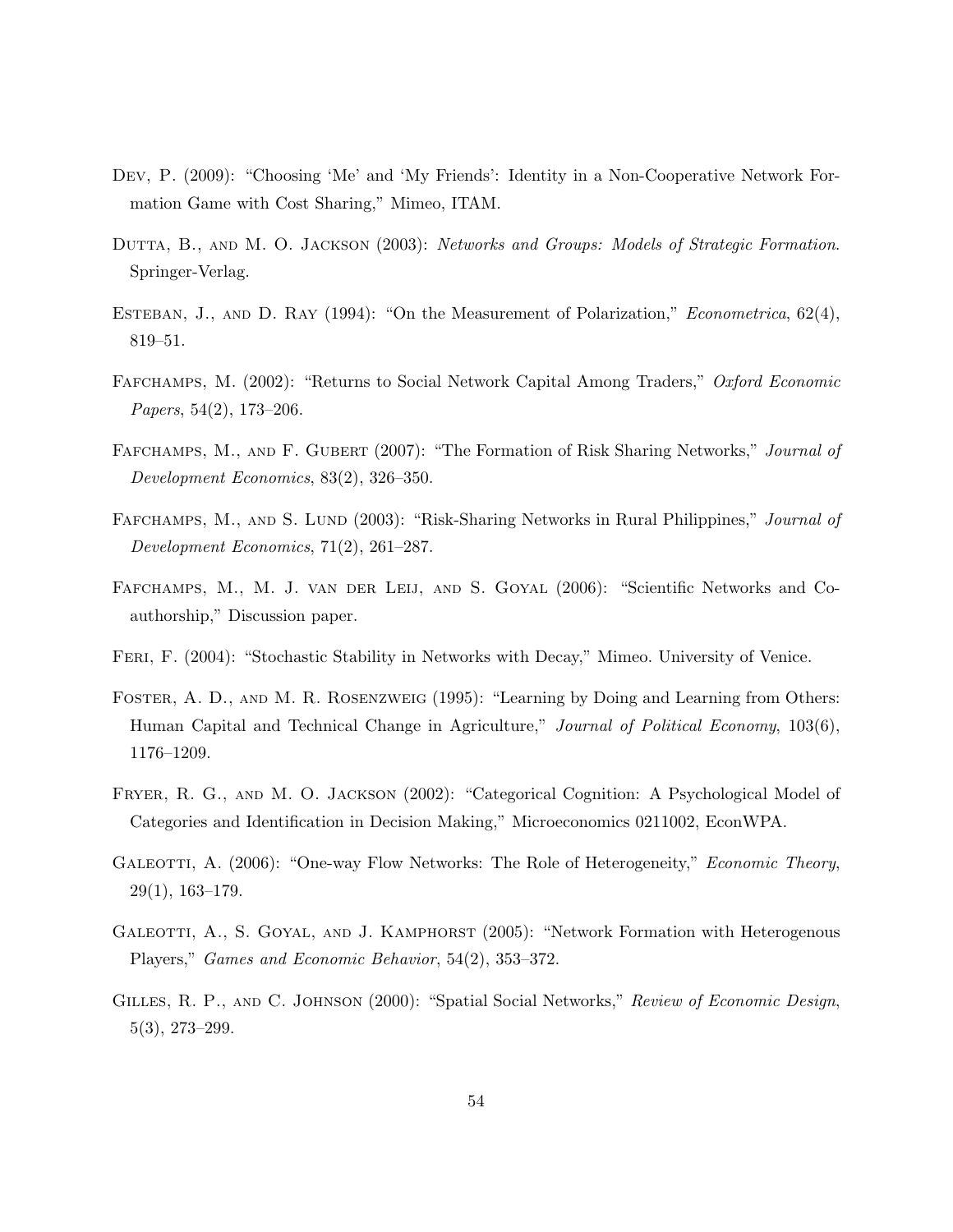- GOLDSTEIN, M., AND C. UDRY (1999): "Agricultural Innovation and Resource Management in Ghana," Final Report to IFPRI under MP17.
- GOYAL, S., AND S. JOSHI (2003): "Networks of Collaboration in Oligopoly," *Games and Economic* Behavior, 43(1), 57–85.
- GOYAL, S., AND F. VEGA-REDONDO (2005): "Network Formation and Social Coordination," Games and Economic Behavior, 50(2), 178–207.
- GRANOVETTER, M. (2005): "The Impact of Social Structure on Economic Outcomes," *Journal of* Economic Perspectives, 19(1), 33–50.
- Grimard, F. (1997): "Household Consumption Smoothing Through Ethnic Ties: Evidence from Cote d'Ivoire," Journal of Development Economics, 53(2), 391–422.
- HOJMAN, D. A., AND A. SZEIDL (2008): "Core and Periphery in Networks," Journal of Economic Theory, 139(1), 295–309.
- JACKSON, M. O. (2006): "The Economics of Social Networks," in Advances in Economics and Econometrics, Theory and Applications: Ninth World Congress of the Econometric Society, ed. by R. Blundell, W. Newey, and T. Persson, vol. I, chap. 1. Cambridge University Press.
- JACKSON, M. O., AND B. DUTTA (2000): "The Stability and Efficiency of Directed Communication Networks," Review of Economic Design, 5(3), 251–272.
- Jackson, M. O., and A. Wolinsky (1996): "A Strategic Model of Social and Economic Networks," Journal of Economic Theory, 71(1), 44–74.
- Kranton, R. E., and D. F. Minehart (2001): "A Theory of Buyer-Seller Networks," American Economic Review, 91(3), 485–508.
- LORRAIN, F., AND H. WHITE (1971): "Structural Equivalence of Individuals in Social Networks Blockstructures with Covariates," Journal of Mathematical Sociology, 1, 49–80.
- McBRIDE, M. (2006): "Imperfect Monitoring in Communication Networks," Journal of Economic  $Theory, 126(1), 97-119.$
- Mead, G. H. (1934): Mind, Self, and Society. University of Chicago Press, Chicago.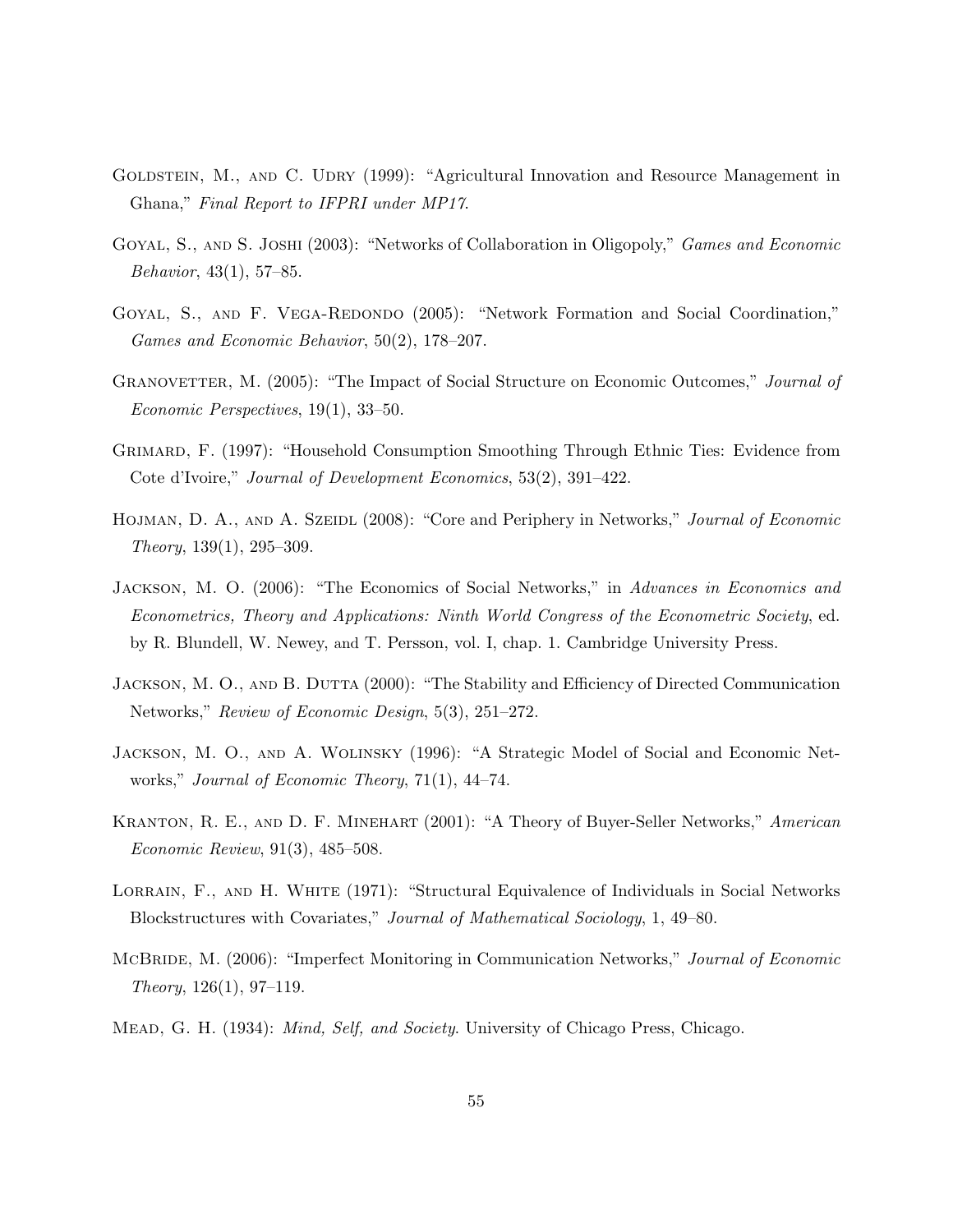- Munshi, K., and M. Rosenzweig (2006): "Traditional Institutions Meet the Modern World: Caste, Gender, and Schooling Choice in a Globalizing Economy," American Economic Review, 96(4), 1225–1252.
- Newman, M. E. J. (2004): "Detecting Community Structure in Networks," The European Physical Journal B - Condensed Matter and Complex Systems, 38(2), 321–330.
- Nowicki, K., and T. A. B. Snijders (2001): "Estimation and Prediction for Stochastic Blockstructures," Journal of the American Statistical Association, 96(455), 1077–1087.
- PAGE JR., F. H., AND M. WOODERS (2009): "Strategic basins of attraction, the path dominance core, and network formation games," *Games and Economic Behavior*,  $66(1)$ ,  $462 - 487$ .
- PATACCHINI, E., AND Y. ZENOU (2008): "Ethnic Networks and Employment Outcomes," IZA Discussion Papers 3331, Institute for the Study of Labor (IZA).
- SANTOS, P., AND C. BARRETT (2004): "Interest And Identity In Network Formation," Discussion paper.
- SARANGI, S., P. BILLAND, AND C. BRAVARD (2006): "Heterogeneity in Nash Networks," Departmental Working Papers, Department of Economics,Louisiana State University.
- SCHELLING, T. (1971): "Dynamic Models of Segregation," Journal of Mathematical Sociology, 1, 143–186.
- Sen, A. (2006): Identity and Violence: The Illusion of Destiny. W. W. Norton.
- SERGIO CURRARINI, M. O. J., AND P. PIN (2008): "An Economic Model of Friendship: Homophily, Minorities and Segregation," *Econometrica*, 77(4), 1003-1045.
- Slikker, M., and A. van den Nouweland (2001): "A One-Stage Model of Link Formation and Payoff Division," Games and Economic Behavior, 34(1), 153–175.
- Stryker, S. (1968): "Identity Salience and Role Performance: The Relevance of Symbolic Interaction Theory for Family Research," Journal of Marriage and the Family, 30(4), 558–64.
- STRYKER, S., AND P. J. BURKE (2000): "The Past, Present, and Future of an Identity Theory," Social Psychology Quarterly, 63(4), 284–297.